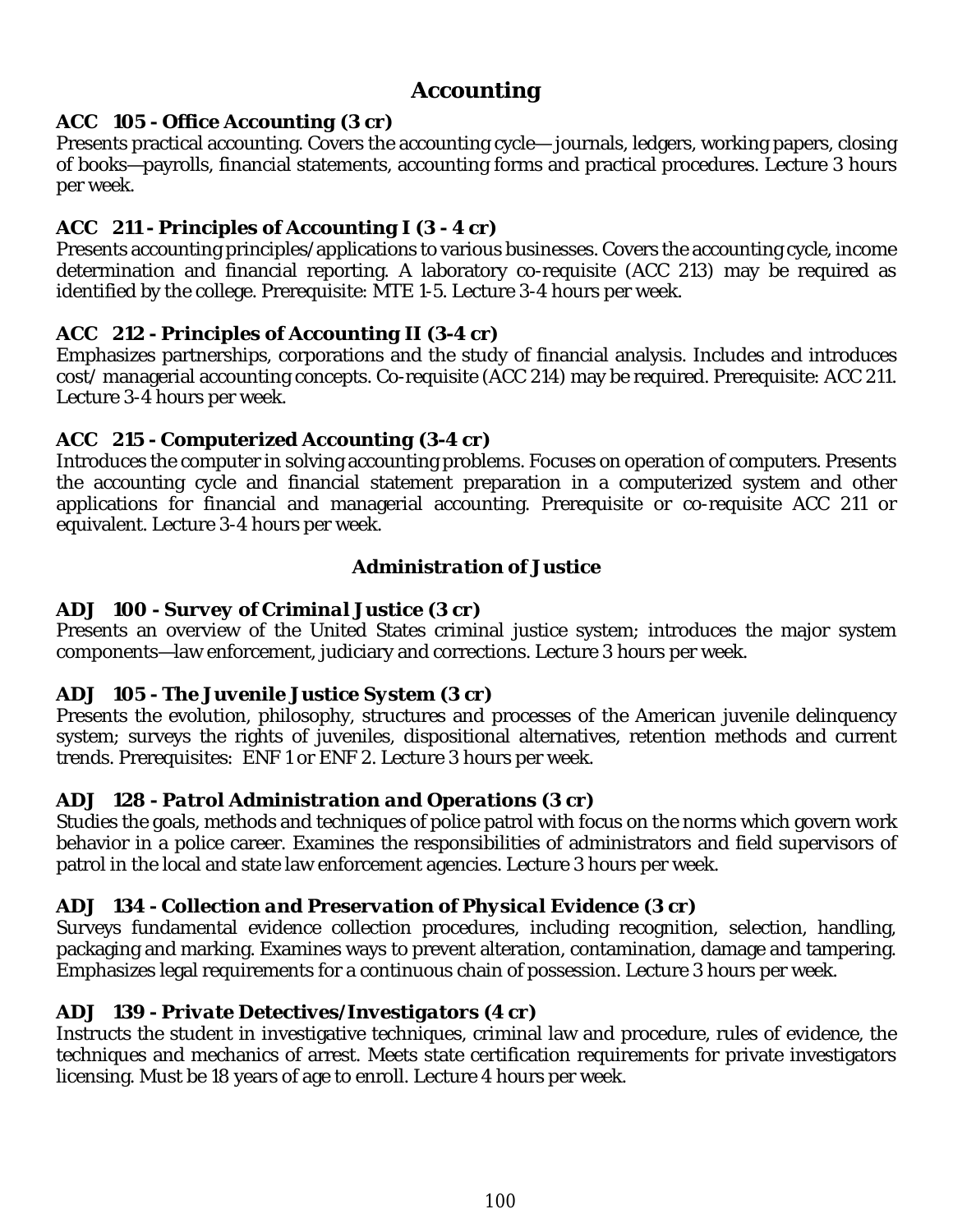## *ADJ 152 - Unarmed Security Officer - Duties and Responsibilities (1 cr)*

Surveys the theory and practice of un-armed private security personnel duties and responsibilities; prepares student for licensing and professionalism. Must be 18 years of age to enroll. Lecture 1 hour per week

#### *ADJ 153 - Armed Security Officer - Duties and Responsibilities (1 cr)*

Surveys the theory and practice of armed private security personnel duties and responsibilities; prepares student for licensing and professionalism. Must be 18 years of age to enroll. Lecture 1 hour per week.

#### *ADJ 171 - Forensic Science I (3-4 cr)*

Introduces student to crime scene technology, procedures for sketching, diagramming and using casting materials. Surveys the concepts of forensic chemistry, fingerprint classification/ identification and latent techniques, drug identification, hair and fiber evidence, death investigation techniques, thinlayer chromatographic methods, and arson materials examination. Lecture 3-4 hours per week. Laboratory 0-3 hours per week. Total 3-6 hours per week.

#### *ADJ 173 - Forensic Photography I (3 cr)*

Surveys fundamental photographic skills-exposure, composition, film, filters, darkroom materials and procedures. Emphasizes use of photography for law enforcement purposes and for courtroom presentation. Considers current status and trends in photographic law. Lecture 3 hours per week.

#### *ADJ 190 - Coordinated Internship (1-3 cr)*

Allows the student to be placed in a criminal justice agency (police, courts, corrections) for a practical exposure and experience with a working department. Usually requires 12 credit hours of ADJ prior to placement. See the ADJ advisor.

#### *ADJ 195 - Special Topics in Criminal Justice (3 cr)*

Considers contemporary issues, problems and controversies in modern law enforcement. Prerequisites: ENF 1 or ENF 2. Lecture 3 hours per week.

#### *ADJ 201 - Criminology (3 cr)*

Studies current and historical data pertaining to criminal and other deviant behavior. Examines theories that explain crime and criminal behavior in human society. Prerequisites: ENF 1 or ENF 2. Lecture 3 hours per week.

## *ADJ 211-212 - Criminal Law, Evidence and Procedures I-II (3 cr) (3 cr)*

Teaches the elements of proof for major and common crimes and the legal classification of offenses. Studies the kinds, degrees and admissibility of evidence and its presentation in criminal proceedings with emphasis on legal guidelines for methods and techniques of evidence acquisition. Surveys the procedural requirements from arrest to final disposition in the various U.S. court systems with focus on the Virginia jurisdiction. Prerequisites: ENF 1. Lecture 3 hours per week.

#### *ADJ228 - Narcotics and Dangerous Drugs (3 cr)*

Surveys the historical and current usage of narcotics and dangerous drugs. Teaches the identification and classification of such drugs and emphasizes the symptoms and effects on their users. Examines investigative methods and procedures utilized in law enforcement efforts against illicit drug usage. Prerequisites: ENF 1. Lecture 3 hours per week.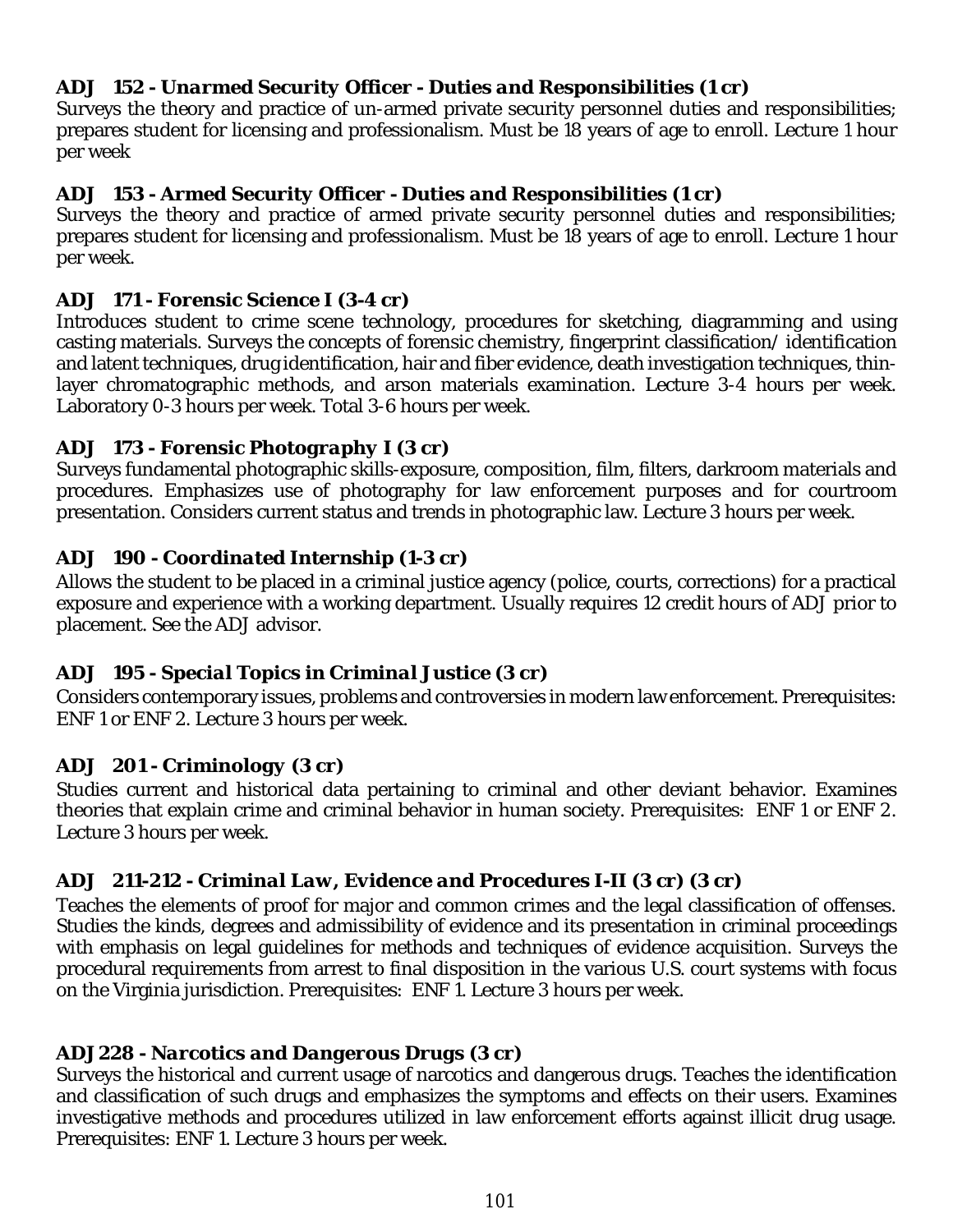## *ADJ 236 - Principles of Criminal Investigation (3 cr)*

Surveys the fundamentals of criminal investigation procedures and techniques. Examines crime scene search, collecting, handling and preserving of evidence. Prerequisites: ENF 1. Lecture 3 hours per week.

## *ADJ 237 - Advanced Criminal Investigation (3 cr)*

Introduces specialized tools and scientific aids used in criminal instruction. Applies investigative techniques to specific situations and preparation of trial evidence. Prerequisite: ADJ 236, ENF 1, and/or permission of instructor. Lecture 3 hours per week.

## *ADJ 240 - Techniques of Interviewing (3 cr)*

This course will provide the student with essential skills and techniques necessary to obtain quality information from victims, witnesses and suspects, regarding criminal activity. Emphasis will be placed upon locations and settings for interviews, kinesics, proxemics and paralinguistic of both the interviewer and interviewee.

## *ADJ 247 - Criminal Behavior (3 cr)*

Introduces and evaluates the concepts of normal and abnormal behavior. Focuses on the psychological and sociological aspects of criminal and other deviant behavior patterns. Prerequisites: ENF 1 or ENF 2. Lecture 3 hours per week.

# *Air Conditioning & Refrigeration*

# *AIR 121 - Air Conditioning and Refrigeration I (3-4 cr)*

Studies refrigeration theory, characteristics of refrigerants, temperature, and pressure, tools and equipment, soldering, brazing, refrigeration systems, system components, compressors, evaporators, metering devices. Presents charging and evaluation of systems and leak detection. Explores servicing the basic system. Explains use and care of oils and additives and troubleshooting of small commercial systems. Part I of II. Lecture 2-3 hours. Laboratory 2-3 hours. Total 4-6 hours per week.

## *AIR 122 - Air Conditioning and Refrigeration II - (3-4 cr)*

Studies refrigeration theory, characteristics of refrigerants, temperature, and pressure, tools and equipment, soldering, brazing, refrigeration systems, system components, compressors, evaporators, metering devices. Presents charging and evaluation of systems and leak detection. Explores servicing the basic system. Explains use and care of oils and additives and troubleshooting of small commercial systems. Part II of II. Lecture 2-3 hours. Laboratory 2-3 hours. Total 4-6 hours per week.

## *AIR 134 - Circuits and Controls I (3-4 cr)*

Presents circuit diagrams for air conditioning units, reading and drawing of circuit diagrams, types of electrical controls. Includes analysis of air conditioning circuits, components, analysis and characteristics of circuits and controls, testing and servicing. Introduces electricity for air conditioning which includes circuit elements, direct current circuits and motors, single and three-phase circuits and motors, power distribution systems, and protective devices. Studies the electron and its behavior in passive and active circuits and components. Demonstrates electronic components and circuits as applied to air conditioning system. Part I of II. Lecture 2-3 hours. Laboratory 2-6 hours. Total 4-9 hours per week.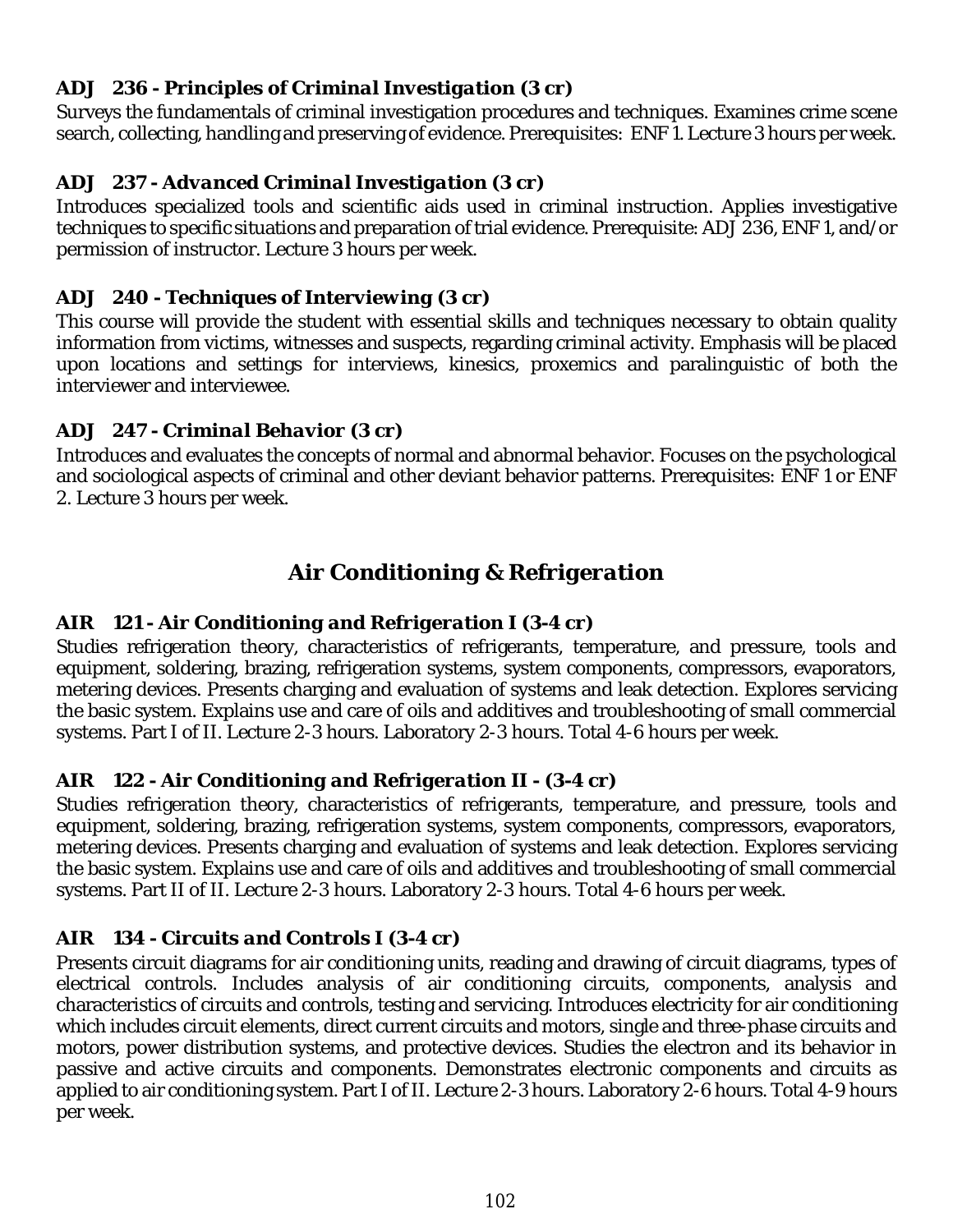# *AIR 154 - Heating Systems I (3-4 cr)*

Introduces types of fuels and their characteristics of combustion; types, components and characteristics of burners, and burner efficiency analyzers. Studies forced air heating systems including troubleshooting, preventive maintenance and servicing. Part I of II. Lecture 2-3 hours. Laboratory 2-6 hours. Total 4-8 hours per week.

# *AIR 281 - Energy Management I (2-3 cr)*

Introduces methodology for residential audits covering heat flow analysis, construction methods and materials. Discusses effects of life styles on energy consumption, conservation and practices, renewable energy sources, calculating cost and savings, interviewing and education techniques. Introduces commercial and industrial energy audits, methodology for the performance of audits covering heat flow analysis, construction methods and materials. Part I of II. Lecture 1-2 hours. Laboratory 2-4 hours. Total 3-6 hours per week.

# *American Sign Language*

## *ASL 101 - American Sign Language I (3-4 cr)*

Introduces the fundamentals of American Sign Language (ASL) used by the Deaf Community, including basic vocabulary, syntax, fingerspelling, and grammatical non-manual signals. Focuses on communicative competence, Develops gestural skills as a foundation for ASL enhancement. Introduces cultural knowledge and increases understanding of the Deaf Community. Part I of II. Lecture 3-4 hours per week; laboratory 0-2 hours per week. Total 3-5 hours per week

## *ASL 102 - American Sign Language II (3-4 cr)*

Introduces the fundamentals of American Sign Language (ASL) used by the Deaf Community, including basic vocabulary, syntax, fingerspelling, and grammatical non-manual signals. Focuses on communicative competence, Develops gestural skills as a foundation for ASL enhancement. Introduces cultural knowledge and increases understanding of the Deaf Community. Part II of II. Lecture 3-4 hours per week; laboratory 0-2 hours per week. Total 3-5 hours per week.

# *Administrative Support Technology*

## *AST 101 - Keyboarding I (2-4 cr)*

Teaches the alpha/numeric keyboard with emphasis on correct techniques, speed, and accuracy. Teaches formatting of basic personal and business correspondence, reports and tabulation. A laboratory co-requisite (AST 103) may be required. Lecture 2-4 hours per week.

## *AST 107 - Editing/Proofreading Skills (3 cr)*

Develops skills essential to creating and editing business documents. Covers grammar, spelling, diction, punctuation, capitalization and other usage problems. Prerequisite: ENF 1. Lecture 3 hours per week.

## *AST 137 - Records Management (3 cr)*

Teaches filing and records management procedures for hard copy, electronic and micrographic systems. Identifies equipment, supplies and solutions to records management problems. Prerequisite: ITE 115. Lecture 3 hours per week.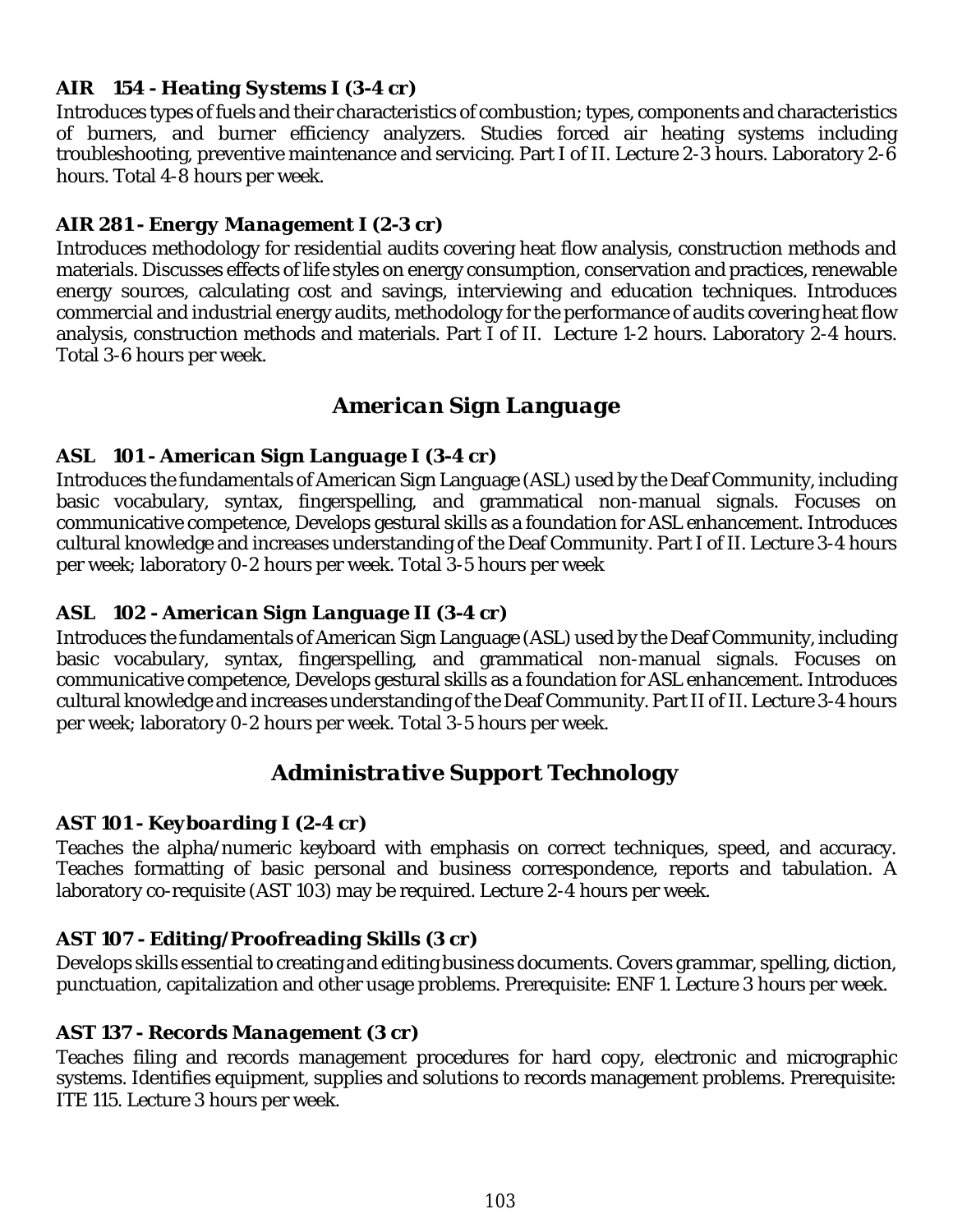#### *AST 141 - Word Processing (Microsoft) - (3 cr)*

Teaches creating and editing documents, including line and page layouts, columns, fonts, search/replace, cut/ paste, spell/thesaurus, and advanced editing and formatting features of word processing software. Prerequisite: AST 101 or prior keyboarding skills required. May require instructor approval. Lecture 3 hours per week.

#### *AST 206 - Professional Development (3 cr)*

Develops professional awareness in handling business and social situations. Emphasizes goal setting, critical thinking, decision making and employment skills. Lecture 3 hours per week.

#### *AST 232 - Microcomputer Office Applications (2 -4 cr)*

Teaches production of business documents using word processing, databases, and spreadsheets. Emphasizes document production to meet business and industry standards. Prerequisite: AST 101 Lecture 2-4 credits

#### *AST 233 - Microcomputer Office Applications Laboratory (1 cr)*

Provides supplemental instruction in AST 232. Should be taken concurrently with AST 232, in appropriate curricula, as identified by the college. Laboratory 2 hours per week. 1 credit

#### *AST 243 - Office Administration I (3 cr)*

Develops an understanding of the administrative support role and the skills necessary to provide oral and technical support in a contemporary office setting. Emphasizes the development of criticalthinking, problem solving and job performance skills in a business office environment. Prerequisite: AST 101. Lecture 3 hours per week.

#### *AST 253 - Advanced Desktop Publishing (Microsoft) (3 cr)*

Introduces specific desktop publishing software. Teaches document layout and design, fonts, type styles, style sheets and graphics. Prerequisite: AST 101 or experience in using a word processing package. Lecture 3 hours per week.

#### *AST 290 - Coordinated Internship in AST (variable 1-3 cr)*

Supervised on-the-job training without pay in selected business, industry or service organizations coordinated by the College. Permission of the instructor is required. Prerequisite: AST 107, AST 137, ITE 115. 180 hours total for the term.

#### *AST 297 - Cooperative Education in AST (variable 1-3 cr)*

Supervised on-the-job training with pay in selected business, industry or service organizations coordinated by the College. Permission of the instructor is required. Prerequisite: AST 107, AST 137, ITE 115. 225 hours total for the term.

#### *Art*

## *ART 121-122 Drawing I-II (3-4 cr) (3-4 cr)*

Develops basic drawing skills and understanding of visual language through studio instruction/lecture. Introduces concepts such as proportion, space, perspective, tone and composition as applied to still life,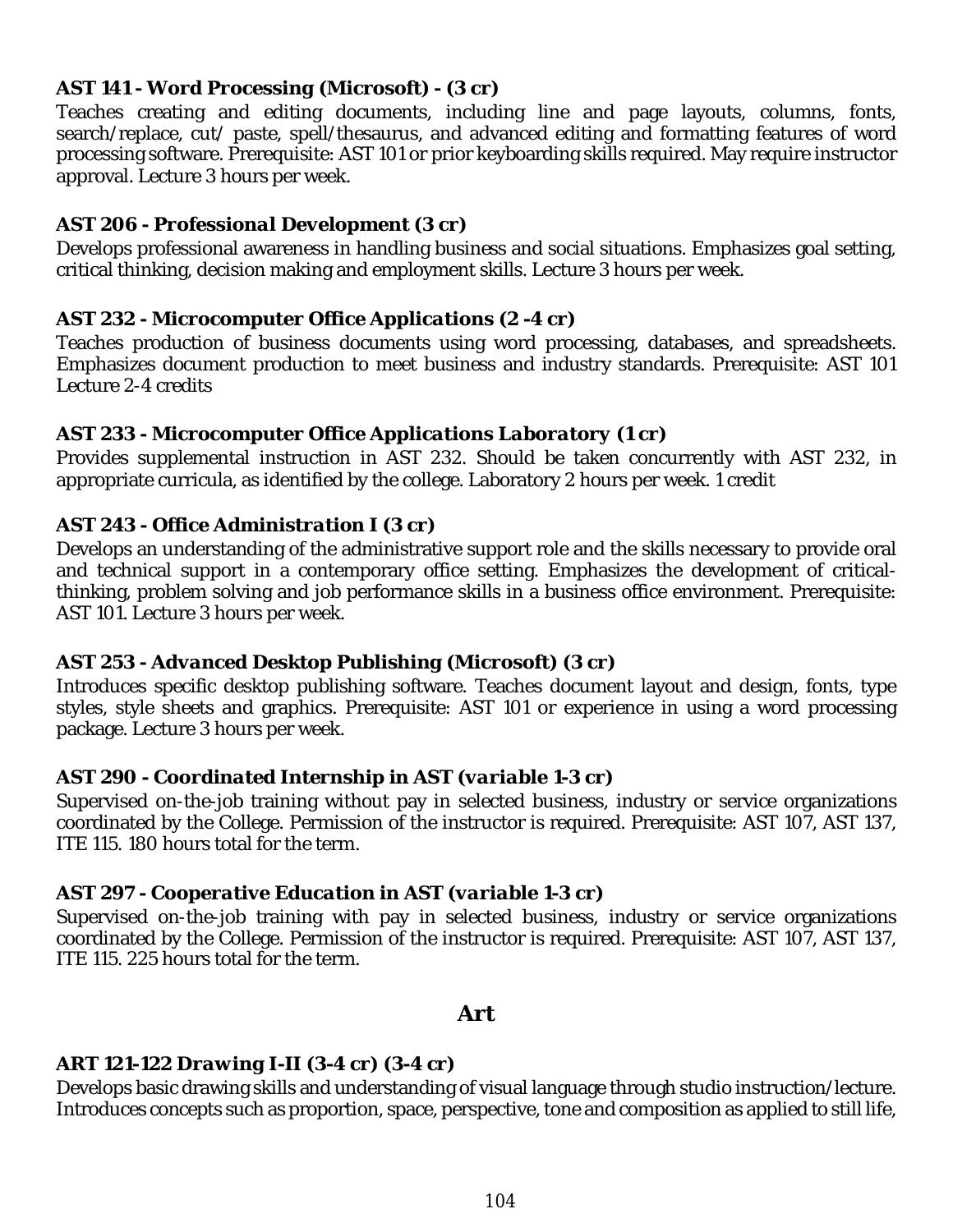landscape and the figure. Uses drawing media such as pencil, charcoal, ink wash and color media. Includes field trips and gallery assignments as appropriate.

Lecture 1-2 hours per week. Studio instruction 4 hours per week.

## *ART 201 202 - History of Art I-II (3 cr) (3 cr)*

Studies the historical conflict of the art of the ancient, medieval, renaissance and modern worlds. Includes research project. Prerequisite: ENG 112. Lecture 3 hours per week.

## *ART 211 - History of American Art I (3 cr)*

Surveys the history of American art from the 1600's to the present. Emphasizes architecture, sculpture, and painting. Includes crafts, decorative arts, and photography. Part I of II. Prerequisite: ENG 112. Lecture 3 hours per week.

## *ART 212 - History of American Art II (3 cr)*

Surveys the history of American art from the 1600's to the present. Emphasizes architecture, sculpture, and painting. Includes crafts, decorative arts, and photography. Part II of II. Prerequisite: ENG 112. Lecture 3 hours per week.

# *Biology*

## *BIO 20 - Introduction to Human Systems (3 cr)*

Presents basic principles of human anatomy and physiology. Discusses cells, tissues, and selected human systems. Prerequisites: ENF 1. Lecture 2 hours. Laboratory 3 hours. Total 5 hours per week.

#### *BIO 101 - General Biology I (4 cr)*

Explores fundamental characteristics of living matter from the molar level to the ecological community with emphasis on general biological principles. Introduces the diversity of living organisms and their structure, function and evolution. Prerequisites: Readiness to enroll in ENG 111 and MTE 1-3. Lecture 3 hours per week; recitation and laboratory 3 hours per week.

## *BIO 102 - General Biology II (4 cr)*

Explores fundamental characteristics of living matter from the molar level to the ecological community with emphasis on general biological principles. Introduces the diversity of living organisms and their structure, function and evolution. Prerequisites: BIO 101. Lecture 3 hours per week; recitation and laboratory 3 hours per week.

## *BIO 141 - Human Anatomy and Physiology I (4 cr)*

Integrates anatomy and physiology of cells, tissues organs and systems of the human body. Integrates concepts of chemistry, physics and pathology. Prerequisites: Readiness to enroll in ENG 111 and MTE 1-4. Lecture 3 hours per week; laboratory 2-3 hours per week.

## *BIO 142 - Human Anatomy and Physiology II (4 cr)*

Integrates anatomy and physiology of cells, tissues organs and systems of the human body. Integrates concepts of chemistry, physics and pathology. Prerequisite: BIO 141. Lecture 3 hours per week; laboratory 2-3 hours per week.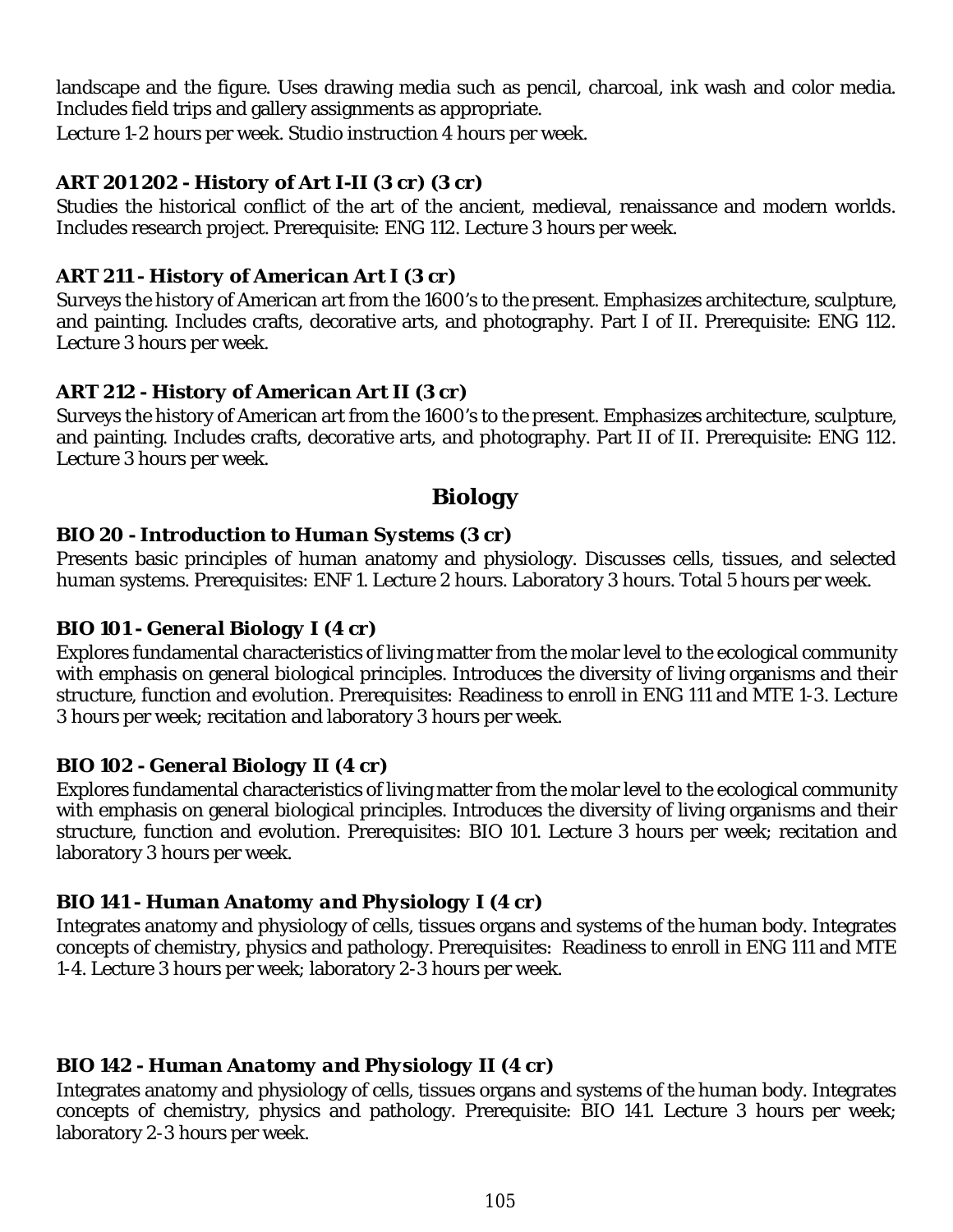#### *BIO 150 - Introductory Microbiology (4 cr)*

Studies the general characteristics of microorganisms. Emphasizes their relationships to individual and community health. Prerequisites: ENF 1, MTE 1-4, NAS 05. Lecture 3 hours per week; recitation and laboratory 3 hours per week.

# *Building*

#### *BLD 110 - Introduction to Construction (3 cr)*

Covers basic knowledge and requirements needed in the construction trades. Introduces use of tools and equipment, with emphasis on construction safety, including personal and tool safety. Provides a working introduction to basic blueprint reading and fundamentals of construction mathematics. Lecture 3 hours per week.

#### *BLD 147 - Principles of Block and Bricklaying (3 cr) (Dual Enrollment)*

Presents fundamentals of masonry practices. Includes foundations, block laying skills, mortar mixing, measuring, and introduction to bricklaying techniques. Emphasizes hands-on applications of block and brick techniques. Lecture 2 hours. Laboratory 2 hours. Total 4 hours per week.

# *Business*

## *BUS 100 - Introduction to Business (3 cr)*

Presents a broad introduction to the functioning of business enterprise within the U.S. economic framework. Introduces economic systems, essential elements of business organization, production, human resource management, marketing, finance and risk management. Develops business vocabulary. Lecture 3 hours per week.

#### *BUS 111 - Principles of Supervision I (3-4 cr)*

Teaches the fundamentals of supervision, including the primary responsibilities of the supervisor. Introduces factors relating to the work of supervisor and subordinates. Covers aspects of leadership, job management, work improvement, training and orientation, performance evaluation and effective employee/supervisor relationships. Lecture 3-4 hours per week.

#### *BUS 116 - Entrepreneurship (3 cr)*

Presents the various steps considered necessary when going into business. Includes areas such as product-service analysis, market research evaluation, setting up books, ways to finance startup, operations of the business, development of business plans, buyouts versus starting from scratch and franchising. Uses problems and cases to demonstrate implementation of these techniques. Lecture 3 hours per week.

## *BUS 117 - Leadership Development (3 cr)*

Covers interpersonal relations in hierarchical structures. Examines the dynamics of teamwork, motivation, handling change and conflict and how to achieve positive results through others. Lecture 3 hours per week.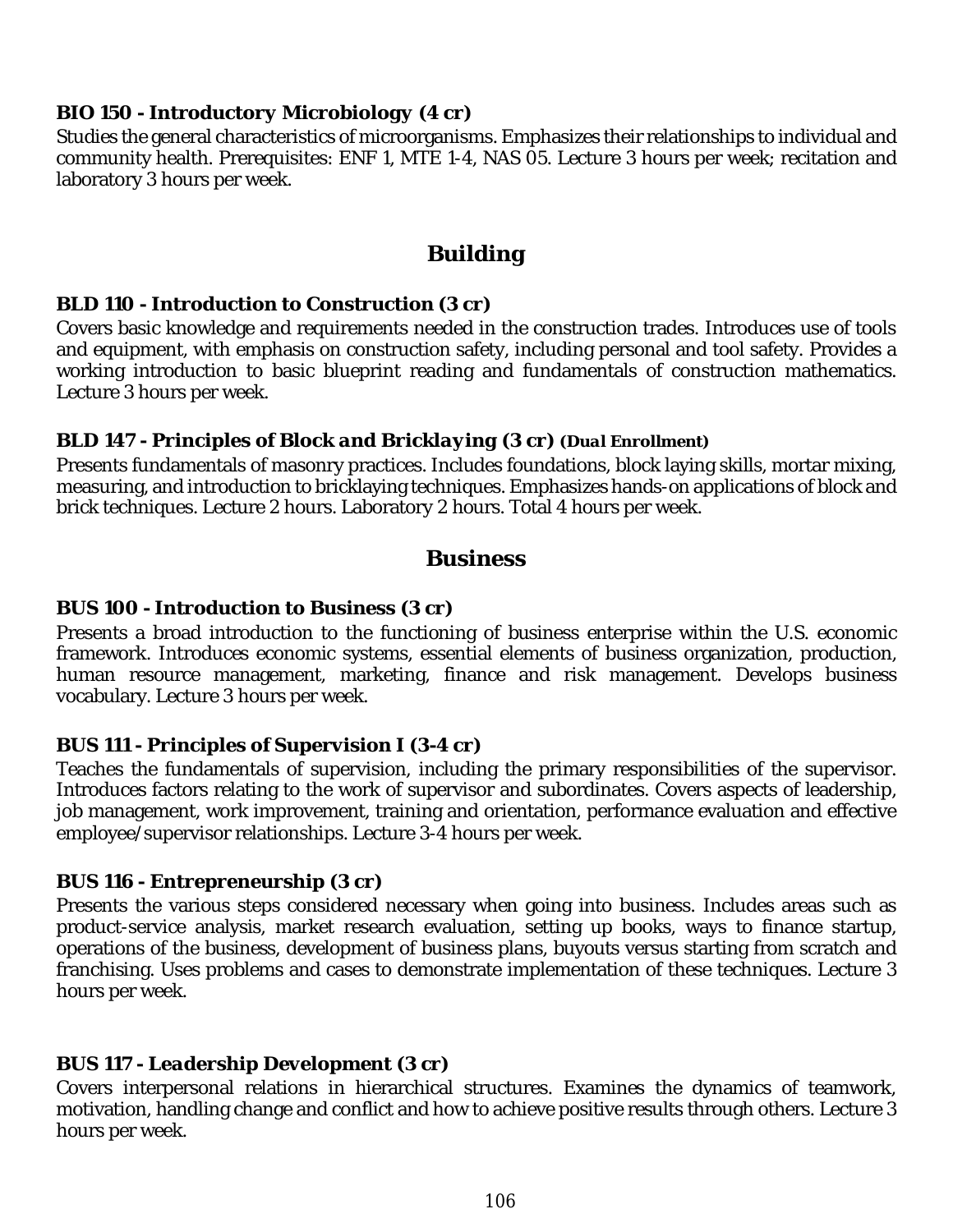## *BUS 121 - Business Mathematics I (3 cr)*

Applies mathematical operations to business and problems. Reviews operations, equations, percents, sales and property taxes, insurance, checkbook and cash records, wage and payroll computations, depreciation, overhead, inventory turnover and valuation, financial statements, ratio analysis, commercial discounts, markup and markdown. Prerequisites: MTE 1-2. Lecture 3 hours per week.

## *BUS 122 - Business Mathematics II (3 cr)*

Applies mathematical operations to business processes and problems. Reviews basic statistics, distribution of profit and loss in partnerships, distribution of corporate dividends, simple interest, present value, bank discount notes, multiple payment plans, compound interest, annuities, sinking funds and amortization. Prerequisite: BUS 121. Lecture 3 hours per week.

## *BUS 165 - Small Business Management (3 cr)*

Identifies management concerns unique to small businesses. Introduces the requirements necessary to initiate a small business, and identifies the elements comprising a business plan. Presents information establishing financial and administrative controls, developing a marketing strategy, managing business operations, and the legal and government relationships specific to small businesses. Lecture 3 hours per week.

#### *BUS 190 - Coordinated Internship (4 cr)*

Supervised training and experience in an arts-based setting.

## *BUS 195 - Topics in Event Planning and Management (3 cr)*

The course offers an overview of the field of event management, which is a hybrid of marketing, promotion, entertainment, and the creative arts. Students will be introduced to the strategies, skills, and challenges involved in planning, promoting, and managing events, receptions, meetings and other related activities. (Prerequisite recommendation: MKT 100 and BUS 193 – Financial Management for the Arts)

#### *BUS 195 - Topics in Financial Management for the Arts (3 cr)*

This course presents principles of developing a budget, as well as reading and interpreting financial statements, such as income statements, cash flow statements and balance sheets. Students will discuss and apply ways of developing and sustaining fiscal responsibility throughout an organization, including the understanding of roles and responsibilities of the board of directors, and management and staff. Provides general overview of legal topics, such as contract terms with vendors.

#### *BUS 195 - Topics in Fundraising and Development (3 cr)*

Explores raising funds and development for nonprofit arts organizations including the cultivation of donors, researching prospects for future contact, conducting campaigns, and holding special events.

#### *BUS 195 - Topics in Volunteer Management (3 cr)*

Presents the fundamentals of managing volunteers in an organization, including the philosophy of volunteerism and recruiting, orienting, training, engaging and recognizing the individuals who volunteer.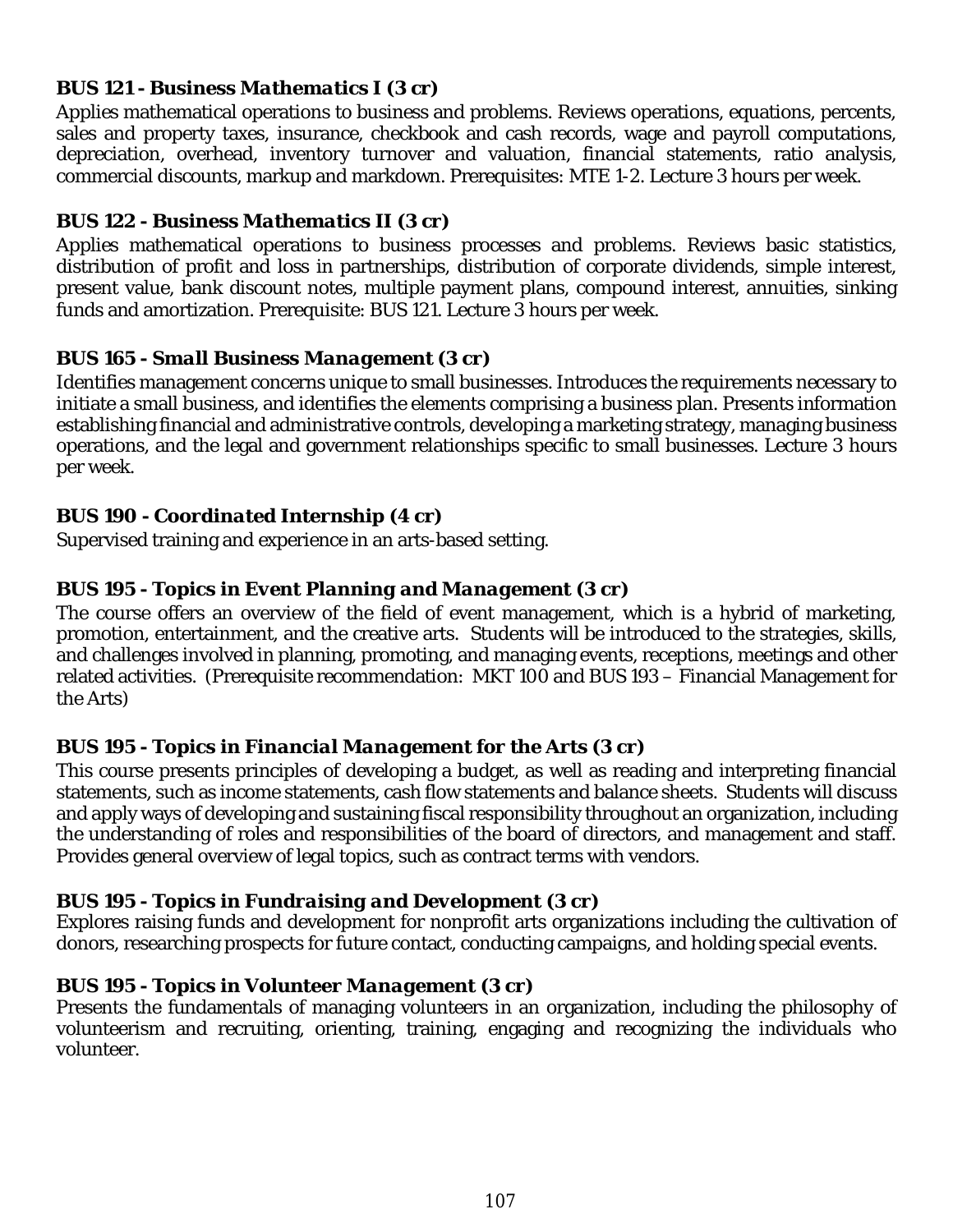## *BUS 200 - Principles of Management (3 cr)*

Teaches management and the management functions of planning organizing, leading and controlling. Focuses on application of management principles to realistic situations managers encounter as they attempt to achieve organizational objectives. Lecture 3 hours per week.

## *BUS 201 - Organizational Behavior (3 cr)*

Presents a behaviorally oriented course combining the functions of management with the psychology of leading and managing people. Focuses on the effective use of human resources through understanding human motivation and behavioral patterns, conflict management and resolution, group functioning and process, the psychology of decision making and the importance of recognizing and managing change. Prerequisites: ENF 1 or ENF 2 Lecture 3 hours per week.

## *BUS 209 - Continuous Quality Improvement (3 cr)*

Presents the different philosophies in quality control. Introduces students to process improvement, team development, consensus building and problem solving strategies. Identifies methods for process improvement in manufacturing and service organizations, which includes statistical process control when used in the quality control function of business and industry. Lecture 3 hours per week.

## *BUS 221 - Business Statistics I (3 cr)*

Focuses on statistical methodology in the collection organization, presentation and analysis of data; concentrates on measures of central tendency, dispersion, probability concepts and distribution, sampling, statistical estimation, normal and T distribution and hypotheses for means and proportions. Prerequisite: MTH 163: Pre-Calculus I or equivalent, or Instructor approval (Credit will not be awarded for more than one of MTH 157, MTH 240 or BUS 221.) Lecture 3 hours per week.

## *BUS 222 - Business Statistics II (3 cr)*

Continues study of inferential statistics and application of statistical techniques and methodology in business. Includes analysis of variance, regression and correlation measurement of business and economic activity through the use of index numbers, trend, cyclical and seasonal effects and the Chi-Square distribution and other non-parametric techniques. Prerequisite: BUS 221 or Instructor approval. Lecture 3 hours per week.

## *BUS 236 - Communication in Management 3 cr)*

Introduces the functions of communication in management with emphasis on gathering organizing and transmitting facts and ideas. Teaches the basic techniques of effective oral and written communication. Lecture 3 hours per week. Prerequisites: Readiness to enroll in ENG 111.

## *BUS 241 - Business Law I (3 cr)*

Develops a basic understanding of the US business legal environment. Introduces property and contract law, agency and partnership liability, and government regulatory law. Students will be able to apply these legal principles to landlord/tenant disputes, consumer rights issues, employment relationships, and other business transactions. Lecture 3 hours per week.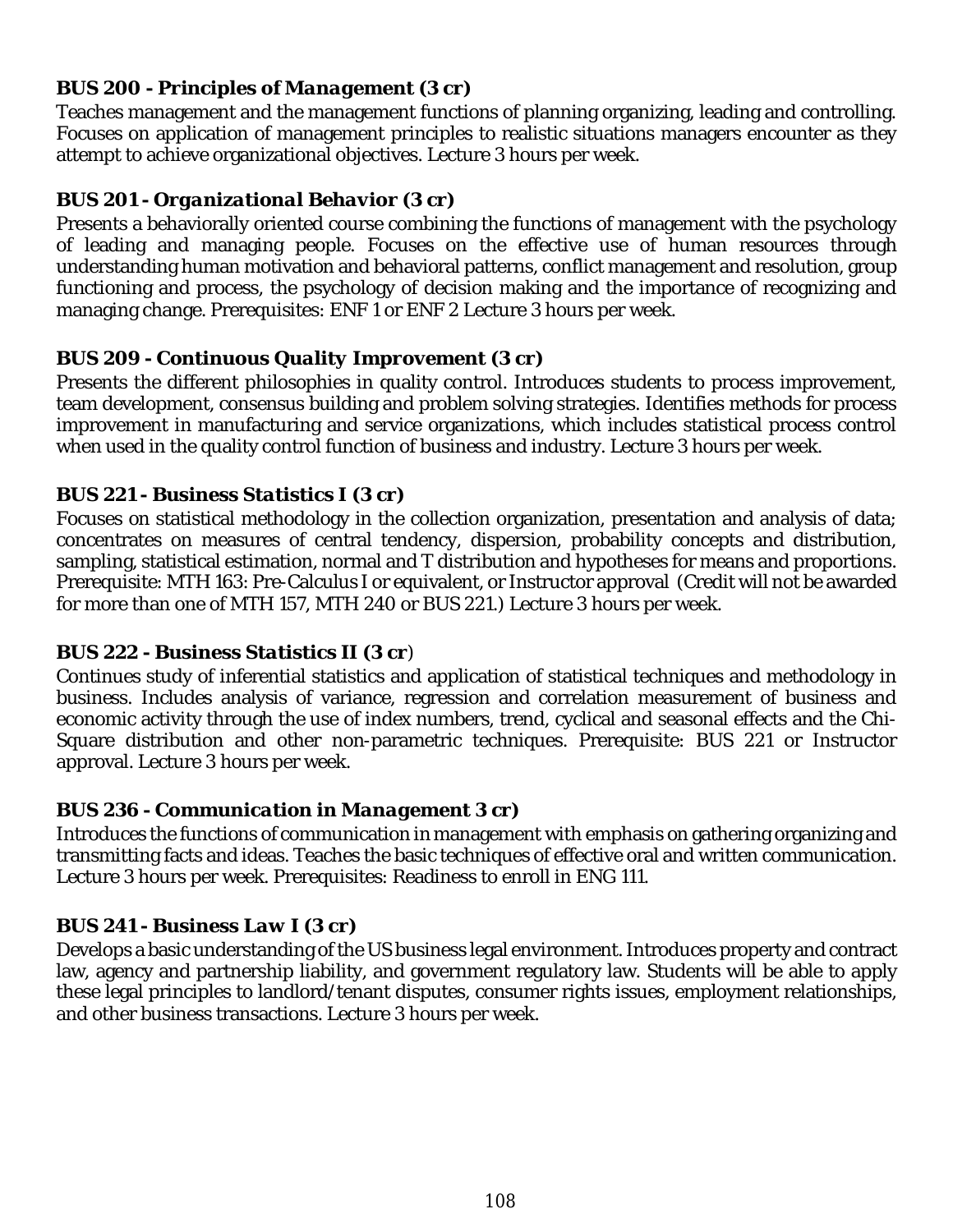# *Chemistry*

## *CHM 100 - Introduction to Chemistry (3 cr)*

Introduces chemical concepts to students not intending to specialize in a chemistry field. Emphasizes basic inorganic principles. Lecture 2 hours per week; laboratory 2 hours per week.

# *CHM 101-102 - General Chemistry I-II (4 cr) (4 cr)*

Emphasizes experimental and theoretical aspects of inorganic, organic, and biological chemistry. Discusses general chemistry concepts as they apply to issues within our society and environment. Designed for the non-science major. Lecture 3 hours per week; laboratory 3 hours per week.

## *CHM 111 - College Chemistry I (4 cr)*

Explores the fundamental laws, theories and mathematical concepts of chemistry. Designed primarily for science and engineering majors. Prerequisites: Readiness to enroll in ENG 111. MTE 1-9. Lecture 3 hours per week; laboratory 3 hours per week.

## *CHM 112 - College Chemistry II (4 cr)*

Explores the fundamental laws, theories and mathematical concepts of chemistry. Designed primarily for science and engineering majors. Prerequisites: CHM 11.

111. Lecture 3 hours per week; laboratory 3 hours per week.

# *CHM 241-242 - Organic Chemistry I-II (3 cr) (3 cr)*

Introduces fundamental chemistry of carbon compounds, including structure, physical properties, syntheses and typical reactions. Emphasizes reaction mechanisms. Prerequisite: CHM 112 or Instructor approval. Co-requisites: CHM 243-244. Lecture 3 hours per week.

# *CHM 243-244 - Organic Chemistry Laboratory I-II (1 cr) (1 cr)*

Is taken concurrently with CHM 241 and CHM 242. Prerequisites: CHM 112 or Instructor approval. Laboratory 3 hours per week.

# *Communication Studies and Theatre*

## *CST 110 - Introduction to Speech Communication (3 cr)*

Examines the elements affecting speech communication at the individual, small group and public communication levels with emphasis on practice of communication at each level. Lecture 3 hours per week.

# *CST 151-152 - Film Appreciation I-II (3 cr) (3 cr)*

Aims to increase the student's knowledge and enjoyment of film and film criticism through discussion and viewing movies. Lecture 3 hours per week.

## *CST 250 - Art of the Film (3 cr)*

Introduces the art of the film through a survey of film history; viewing, discussion, and analysis of selected films. Studies film techniques such as composition, shot sequence, lighting, visual symbolism, sound effects, and editing. Lecture 3 hours per week.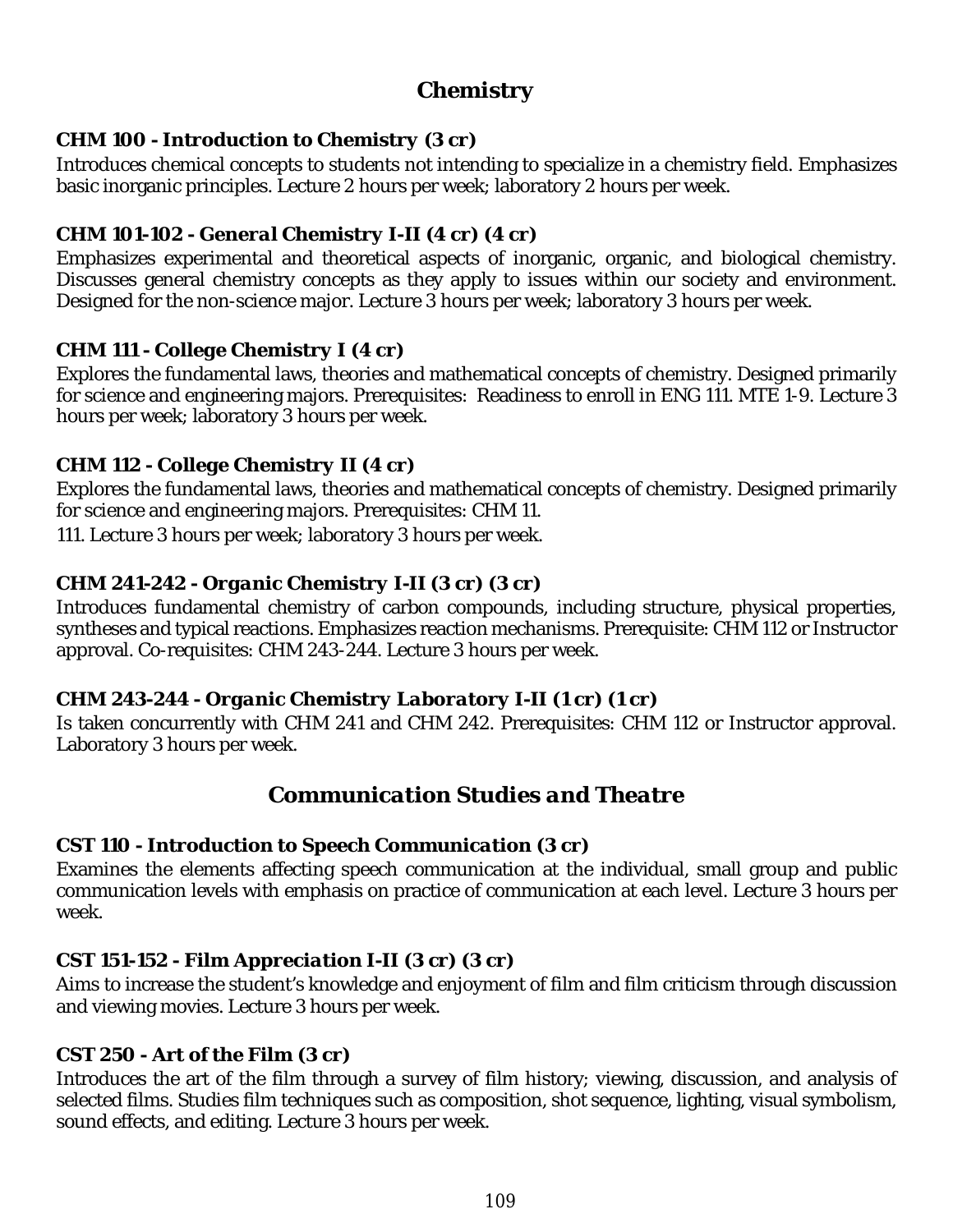# *Drafting*

## *DRF 166 - Welding Blueprint Reading (2 cr)*

Teaches welding procedures and applications. Stresses structural steel, design, and layout. Explains industrial symbols. Prerequisite: MTE 1-2. Lecture 1 hour per week; laboratory 3 hours per week.

## *DRF 200 - Survey of Computer Aided Drafting (3 cr)*

Surveys computer-aided drafting equipment and concepts. Develops general understanding of components, operations and use of a typical CAD system. Lecture 2-3 hours. Laboratory 2-3 hours. Total 4-6 hours per week.

# *DRF 201 - Computer Aided Drafting and Design I (3-4 cr)*

Teaches computer-aided drafting concepts and equipment designed to develop a general understanding of components of a typical CAD system and its operation. Lecture 2-3 hours. Laboratory 2-3 hours.

## *DRF 202- -Computer Aided Drafting and Design II (3-4 cr)*

Teaches production drawings and advanced operations in computer aided drafting. Lecture 2-3 hours. Laboratory 2-3 hours.

# *Economics*

## *ECO 201 - Principles of Economics I: Macroeconomics (3 cr)*

Introduces macroeconomics including the study of Keynesian, classical, monetarist principles and theories, the study of national economic growth, inflation, recession, unemployment, financial markets, money and banking, the role of government spending and taxation, along with international trade and instruments. Prerequisites: MTE 1-5. Lecture 3 hours per week.

## *ECO 202 - Principles of Economics II: Microeconomics (3 cr)*

Introduces the basic concepts of microeconomics. Explores the free market concepts with coverage of economic models and graphs, scarcity and choices, supply and demand, elasticities, marginal benefits and costs, profits and production and distribution. Prerequisites: MTE 1-5. Lecture 3 hours per week.

# *Education*

## *EDU 200 - Introduction to Teaching as a Profession (3 cr)*

Provides an orientation to the teaching profession in Virginia, including historical perspectives, current issues, and future trends in education on the national and state levels. Emphasizes information about teacher licensure examinations, steps to certification, teacher preparation and induction programs, and attention to critical shortage areas in Virginia. Includes supervised field placement (recommended: 40 clock hours) in a K-12 school. Prerequisites: Successful completion of 24 credits of transfer courses, College Composition I, and SDV 101, or Instructor approval. Lecture 2 hours per week; laboratory 2 hours per week.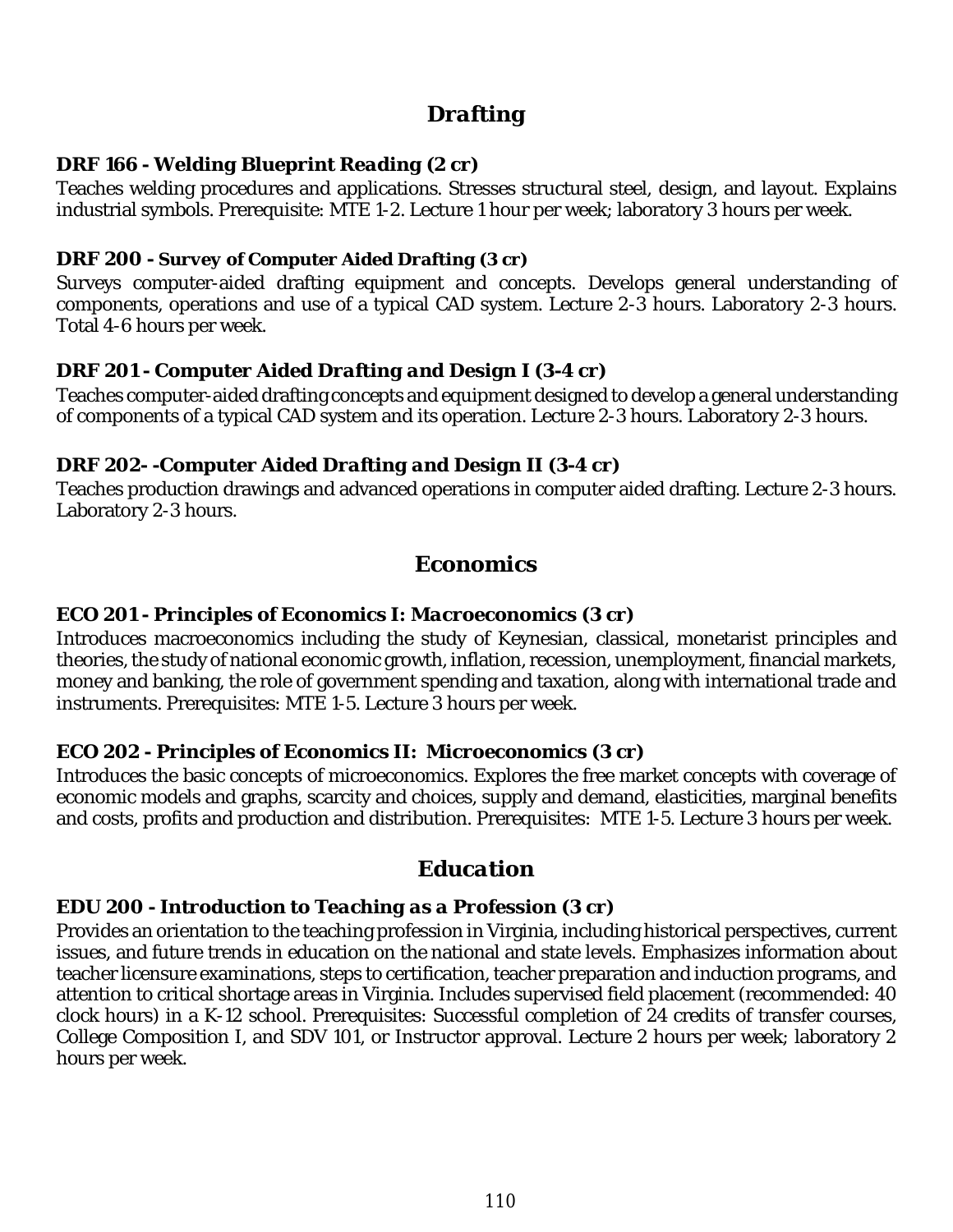# *Electrical Technology*

#### *ELE 115 - Basic Electricity (3 cr) (Dual Enrollment)*

Covers basic circuits and theory of fundamental concepts of electricity. Presents a practical approach to discussion of components and devices. Prerequisite: MTE 1 - 3. Lecture 3 hours per week.

## *ELE 134 - Practical Electricity II (3 cr)*

Teaches the fundamentals of electricity, terminology, symbols, and diagrams. Includes the principles essential to the understanding of general practices, safety and the practical aspects of residential and non-residential wiring and electrical installation, including fundamentals of motors and controls. Pre/Corequisite MTH 02 or equivalent. Part II of II. Lecture 2 hours. Laboratory 2 hours. Total 4 hours per week.

## *ELE 138 - National Electrical Code Review I (2-3 cr)*

Covers purpose and interpretation of the National Electrical Code as well as various charts, code rulings and wiring methods. Prepares the student to take the journeyman-level exam. Lecture 2-3 hours per week.

## *ELE 140 - Basic Electricity and Machinery (4 cr)*

Studies direct and alternating current principles, resistors, magnetism, capacitors, protection systems, switches, controls and power distribution for industrial machine shops. Emphasizes test procedures and safety. Lecture 3 hours. Laboratory 2 hours. Total 5 hours per week.

## *ELE 147 - Electrical Power and Control Systems (2-3 cr)*

Reviews basic DC and AC circuits. Covers single-phase and three-phase AC power distribution systems, and protection devices, including types of AC motors. Presents analyzing and troubleshooting electrical control systems and motor protection devices. Prerequisite: ELE 134 or equivalent. Lecture 2-3 hours. Lab 0-2 hours. Total 2-4 hours per week.

## *ELE 149 - Wiring Methods in Industry (3-4 cr)*

Studies the fundamentals of industrial power distribution, circuits, switches, enclosures, panels, fuses, circuit breakers, transformers, and wiring methods, using various charts and tables of the National Electrical Code. Prerequisite: ETR 113. Lecture 2-3 hours. Laboratory 2-3 hours. Total 4-6 hours per week.

## *ELE 150 - A.C. and D.C. Circuit Fundamentals (3- 4 cr)*

Provides an intensive study of the fundamentals of direct and alternating current, resistance, magnetism, inductance and capacitance, with emphasis on practical applications. Focuses on electrical/machines applications. Lecture 2-3 hours. Laboratory 2 hours. Total 4-5 hours per week.

## *ELE 156 - Electrical Control Systems (3 cr)*

Includes troubleshooting and servicing electrical controls, electric motors, motor controls, motor starters, relays, overloads, instruments and control circuits. Lecture 2 hours. Laboratory 2 hours. Total 4 hours per week.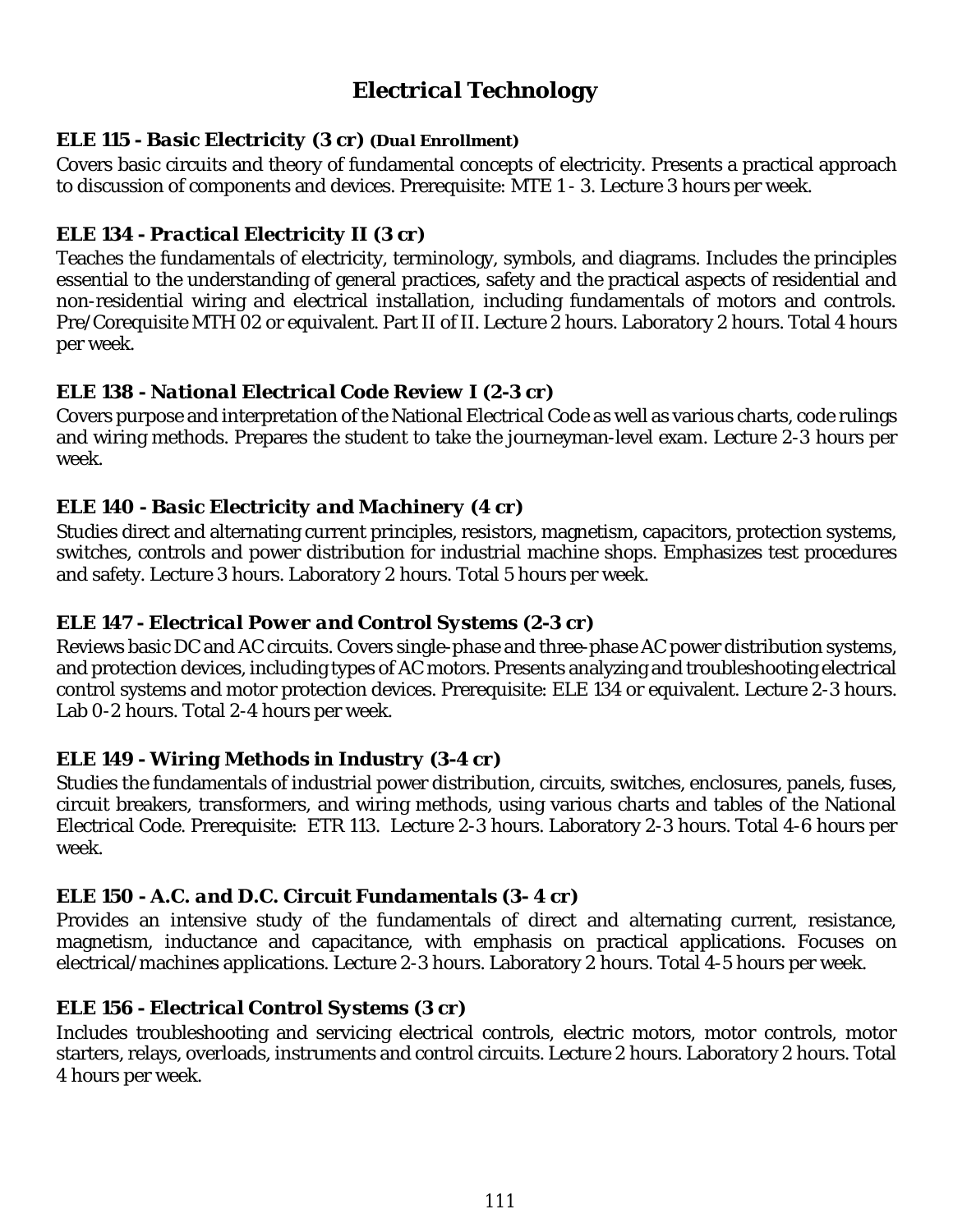## *ELE 175 - Industrial Solid State Devices and Circuits (2-3 cr)*

Covers theory, symbols, properties, and applications of solid state devices in industry. Prerequisite: ETR 113. Lecture 1-2 hour. Laboratory 3 hours. Total 4-5 hours per week.

#### *ELE 176 - Introduction to Alternative Energy Including Hybrid Systems (2-3 cr)*

Introduces Alternative Energy with an emphasis on solar photovoltaic systems, small wind turbines technology, the theory of PV technology, PV applications, solar energy terminology, system components, site analysis, PV system integration and PV system connections and small wind turbine technology site analysis. Lecture 2-3 hours. Laboratory 2-3 hours. Total 4-6 hours per week.

#### *ELE 239 - Programmable Controllers (2-3 cr)*

Deals with installation, programming, interfacing and concepts of troubleshooting programmable controllers. Prerequisite: ETR 113. Lecture 1-2 hours per week; laboratory 2 hours per week. Total 3-4 hours per week.

# *Electronics*

#### *ETR 113 - D.C. and A.C. Fundamentals I (3-4 cr)*

Studies D.C. and A.C. circuits, basic electrical components, instruments, network theorems, and techniques used to predict, analyze and measure electrical quantities. Part I of II. Lecture 2-3 hours. Laboratory 3 hours. Total 5-6 hours per week.

# *Emergency Medical Services*

#### *EMS 100 - CPR for Healthcare Providers (1cr)*

Provides instruction in Cardiopulmonary Resuscitation that meets current Emergency Cardiac Care (ECC) guidelines for Cardiopulmonary Resuscitation education for Healthcare Providers. Equivalent to HLT 105. Lecture 1 hours per week.

#### *EMS 112 - Emergency Medical Technician-Basic I (3 cr)*

Prepares student for certification as a Virginia and/or National Registry EMT-Basic. Includes all aspects of pre-hospital basic life support as defined by the Virginia office of Emergency Medical Services curriculum for Emergency Medicine Technician Basic. Lecture 2 hours. Laboratory 2 hours. Total 4 hours per week.

## *EMS 113 - Emergency Medical Technician-Basic II (3 cr)*

Continues preparation of student for certification as a Virginia and/or National Registry EMT-Basic. Includes all aspects of pre-hospital basic life support as defined by the Virginia Office of Emergency Medical Services curriculum for Emergency Medicine Technician Basic. Lecture 2 hours. Laboratory 2 hours. Total 4 hours per week.

## *EMS 120 - Emergency Medical Technician - Basic Clinical (1 cr)*

Observes in a program approved clinical/field setting. Includes topics for both EMS 111 and EMS 113, dependent upon the program in which the student is participating and is a co-requisite to both EMS 111 and EMS 113. Lecture 1 hour per week.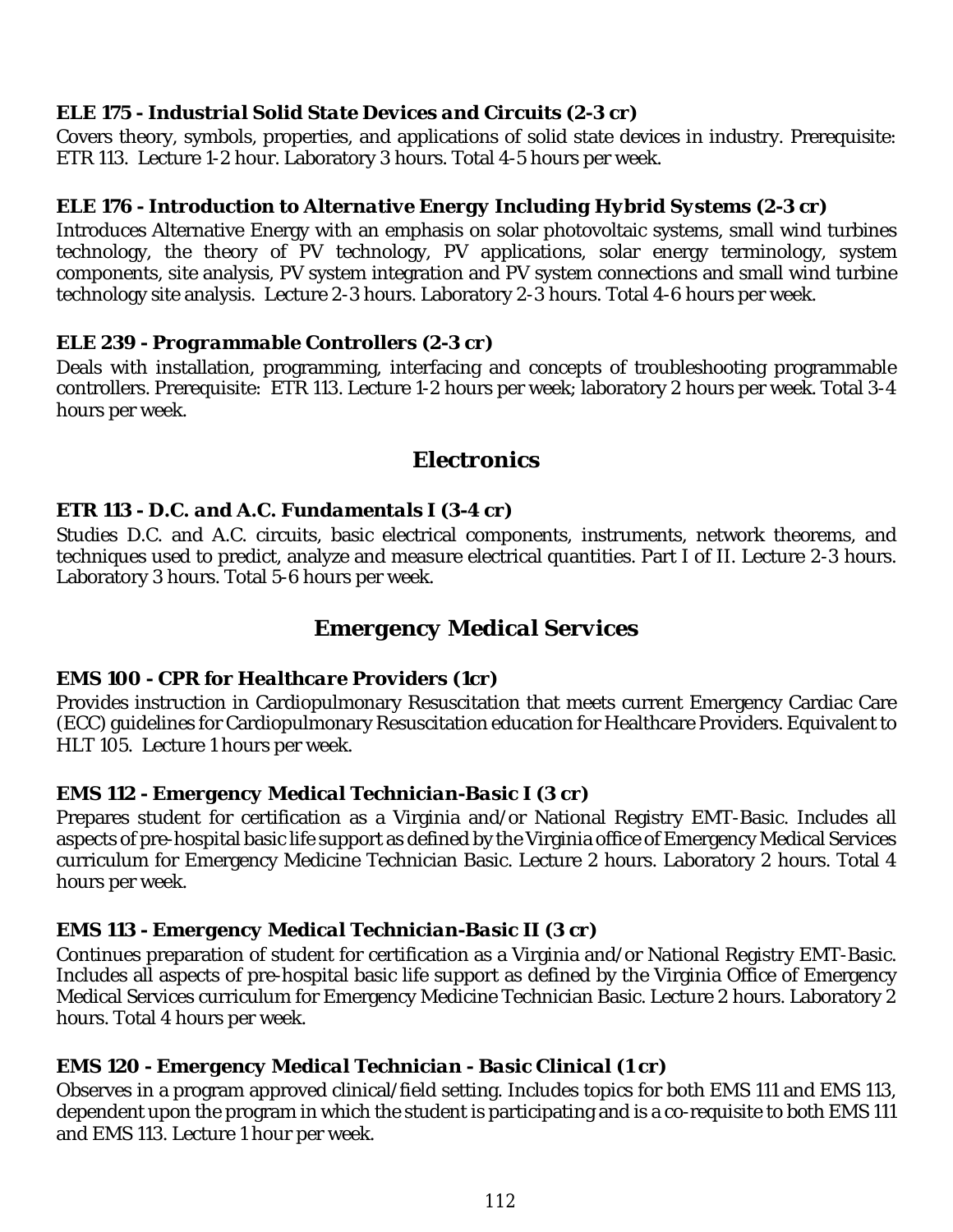## *EMS 151 - Introduction to Advanced Life Support (4 cr)*

Prepares the student for Virginia Enhanced certification eligibility and begins the sequence for National Registry Intermediate and/or Paramedic certification. Includes the theory and application of the following: foundations, human systems, pharmacology, overview of shock, venous access, airway management, patient assessment, respiratory emergencies, allergic reaction, and assessment based management. Conforms at a minimum to the Virginia Office of Emergency Medical Services curriculum. Co-requisite: EMS 170. Lecture 3 hours. Laboratory 2 hours. Total 5 hours per week.

# *EMS 153 - Basic ECG Recognition (2 cr)*

Focuses on the interpretation of basic electrocardiograms (ECG) and their significance. Includes an overview of anatomy and physiology of the cardiovascular system including structure, function and electrical conduction in the heart. Covers advanced concepts that build on the knowledge and skills of basic dysrhythmia determination and introduction of 12 lead ECG. Lecture 2 hours per week.

# *EMS 155 - ALS - Medical Care (4 cr)*

Continues the Virginia Office of Emergency Medical Services Intermediate and/or Paramedic curricula. Includes ALS pharmacology, drug and fluid administration with emphasis on patient assessment, differential diagnosis and management of multiple medical complaints. Includes, but are not limited to conditions relating to cardiac, diabetic, neurological, non-traumatic abdominal pain, environmental, behavioral, gynecology, and toxicological disease conditions. Prerequisites: Current EMT-B certification, EMS 151 and EMS 153. Lecture 3 hours. Laboratory 2 hours. Total 5 hours per week.

# *EMS 157 - ALS - Trauma Care (3 cr)*

Continues the Virginia Office of Emergency Medical Services Intermediate and/or Paramedic curricula. Utilizes techniques which will allow the student to utilize the assessment findings to formulate a field impression and implement the treatment plan for the trauma patient. Prerequisites: Current EMT-B certification and EMS 151. Lecture 2 hours. Laboratory 2 hours. Total 4 hours per week.

## *EMS 159 - ALS - Special Populations (2 cr)*

Continues the Virginia Office of Emergency Medical Services Intermediate and/or Paramedic curricula. Focuses on the assessment and management of specialty patients including obstetrical, neonates, pediatric, and geriatrics. Prerequisites: EMS 151 and EMS 153. Pre or co-requisite: EMS 155. Lecture 1 hour. Laboratory 2 hours. Total 3 hours per week.

# *EMS 163- Prehospital Trauma Life Support (PHTLS) (1 cr)*

Prepares for certification as a Prehospital Trauma Life Support provider as defined by the American College of Surgeons. Prerequisites: EMS 111 or equivalent. Lecture 1 hour per week.

# *EMS 164- Advanced Medical Life Support (AMLS) (1 cr)*

Covers current topics of care for adult patients suffering extensive medical conditions and emergencies, and offers certification as an Advanced Medical Life Support (AMLS) as defined by the National Association of Emergency Medical Technicians (NAEMT). Lecture 1 hour per week.

# *EMS 165- Advanced Cardiac Life Support (ACLS) (1 cr)*

Prepares for certification as an Advanced Cardiac Life provider. Follows course as defined by the American Heart Association. Prerequisites: EMS 100, 153 or equivalent. Lecture 1 hour per week.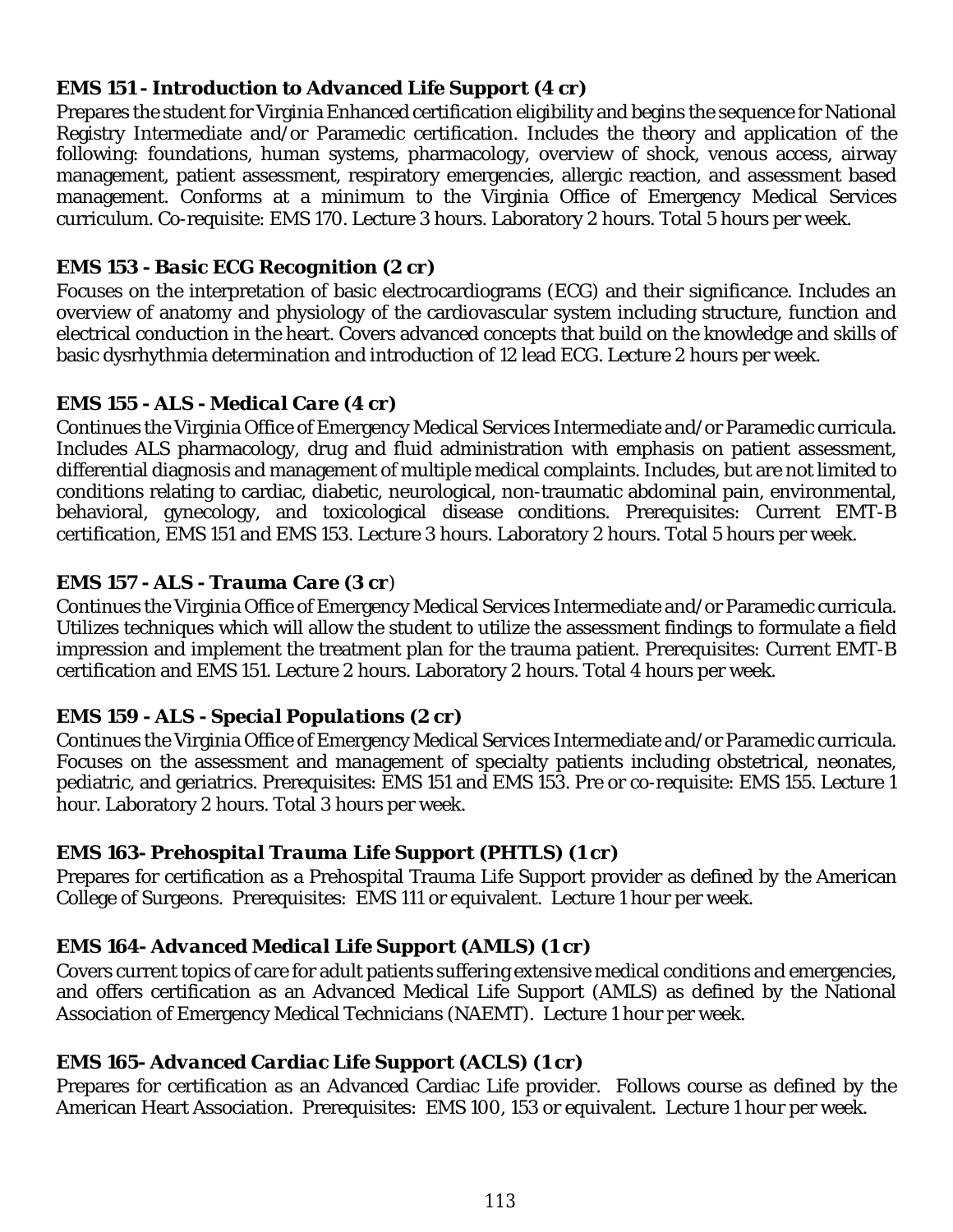## *EMS 167 Emergency Pediatrics Course (EPC) (1 cr)*

Provides a unique approach to pediatric medical care, offering assessment techniques that can help EMS practitioners rapidly and accurately assess pediatric patients to determine which situations may be life threatening and require immediate intervention. Offers certification as defined by the National Association of Emergency Medical Technicians (NAEMT). Lecture 1 hour per week.

# *EMS 169- Pediatric Advanced Life Support (PALS) (1 cr)*

Prepares the student for certification as a pediatric advanced life support provider as defined by the American Heart Association. Covers primary assessment and emergency care of infants and children. Lecture 1 hour per week.

# *EMS 170 - ALS Internship I (1 - 2 cr)*

Begins the first in a series of clinical experiences providing supervised direct patient contact in appropriate patient care facilities in and out of hospitals. Includes but not limited to patient care units such as the Emergency Department, Critical Care units, Pediatric, Labor and Delivery, Operating Room, Trauma centers and various advanced life support units. Laboratory 3-6 hours per week.

# *EMS 172 - ALS Clinical Internship II (1-2 cr)*

Continues with the second in a series of clinical experiences providing supervised direct patient contact in appropriate patient care facilities in and out of hospitals. Includes, but not limited to, patient care units such as the Emergency Department, Critical Care units, Pediatric, Labor and Delivery, Operating Room and Trauma Centers. Co-requisite: EMS 151. Laboratory 3-6 hours per week.

# *EMS 173 - ALS Field Internship II (1 cr)*

Continues with the second in a series of field experiences providing supervised direct patient care in out-of-hospital advanced life support units. Prerequisite: Current EMT-E certification; Co-requisite: EMS 155. Laboratory 3 hours per week.

# *Energy*

# *ENE 100 - Conventional and Alternate Energy Applications (4 cr)*

Provides an overview of hydroelectric, coal, and nuclear energy production methods and renewable solar, geothermal, wind, and fuel cell technology. A complete system breakdown of conventional power production methods, efficiency, and sustainability when compared with solar. Lecture 3 hours. Laboratory 3 ours. Total 6 hours per week. Prerequisite: ELE 176 or instructor approval.

# *ENE 101 - Principles of Wind Energy (3 cr)*

Introduces the wind energy industry and the role of the technician. Provides exposure to business strategies and methodologies used by owner/operators of wind farms, and the manufacturers of wind turbines. Lecture 3 hours per week. Laboratory 0 hours per week. Total 3 hours per week

# *ENE 107 - Supervisory Control and Data Acquisition (SCADA) and Networking (3 cr)*

Covers Supervisory Control and Data Acquisition (SCADA) systems, Industrial Ethernet communications systems as they apply to the wind energy industry. Provides hands-on experience through laboratory and field experience. Lecture 2 hours per week. Laboratory 2 hours per week. Total 4 hours per week.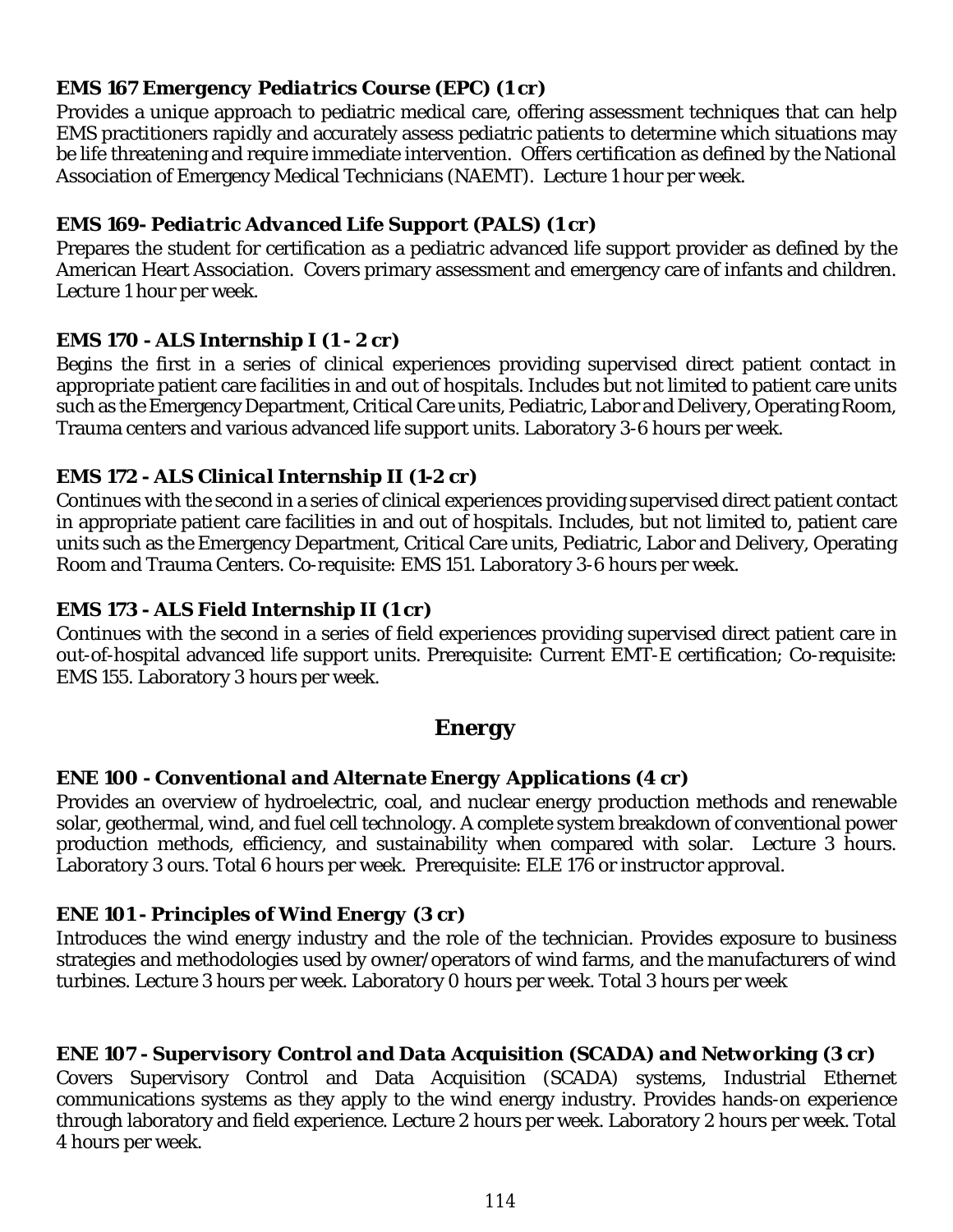## *ENE 112 - Wind Safety (3 cr)*

Covers identification and correction of safety hazards on a wind farm. Builds the foundation for a safe work environment in the wind energy industry. Provides hands-on experience through laboratory and field experience. Lecture 2 hours per week. Laboratory 2 hours per week. Total 4 hours per week.

## *ENE 120 - Solar Power – Photovoltaic and Thermal (3 cr)*

Studies the production and conversion of electrical energy from modular to grid power systems. Covers the storage of energy, thermal solar capture, and storage for residential and commercial applications. Covers energy conversion and storage equipment based on size and efficiency. Lecture 3 hours. Laboratory 3 hours. Total 6 hours per week. 4 credits (for Business Interests as requested.)

## *ENE 122 - Wind Turbine Materials and Electro-Mechanical Equipment (3 cr)*

Provides identification and analysis of the components and systems within a wind turbine. Emphasizes development of the knowledge and hand skills needed when installing, repairing and replacing turbine components using common tools and equipment. Pre-requisite: ENE 101 Lecture 1 hour per week. Laboratory 4 hours per week. Provides hands-on experience through laboratory and field experience. Total 5 hours per week.

## *ENE 125 - Wind Power Delivery Systems (3 cr)*

Reviews the components and process of the electrical power generation and delivery systems for wind energy and sub-station. Includes inspection of electrical control system components, low voltage power distribution/transformers. Applies manufacturer documentation and software, schematics and wiring diagrams, and flow charts to field scenarios. Provides hands-on experience through laboratory and field experience. Pre-requisites: ENE 101 Lecture 1 hour per week. Laboratory 4 hours per week. Total 5 hours per week.

## *ENE 130 - Wind Turbine Troubleshooting and Repair (3 cr)*

Includes installation, operation, maintenance, troubleshooting, and repair of wind turbine electromechanical systems. Emphasizes skills essential to routine maintenance and repair of wind turbine electrical and mechanical systems. Provides hands-on experience through laboratory and field experience. Pre-requisite: ENE 125 Lecture 1 hour per week. Laboratory 4 hours per week. Total 5 hours per week.

## *ENE 190- - Wind Coordinated Internship for Wind Service Technology (3 cr)*

Supervises on-the-job training in selected business, industrial or service firms coordinated by the college. Credit/practice ratio not to exceed 1:5 hours. May be repeated for credit. Prerequisite: Division approval. Variable hours. 1-5 credits.

# *English*

## *BSK 41 - Language Arts, Level 1*

Introduces basic reading and writing skills in preparation for subsequent courses by focusing on vocabulary development (simple phonics, dictionary skills), conventions of Standard English (basic grammar, punctuation, sentence structure), reading comprehension (reading process, topics), study skills (time management, textbook format), and critical thinking skills (fact and opinion).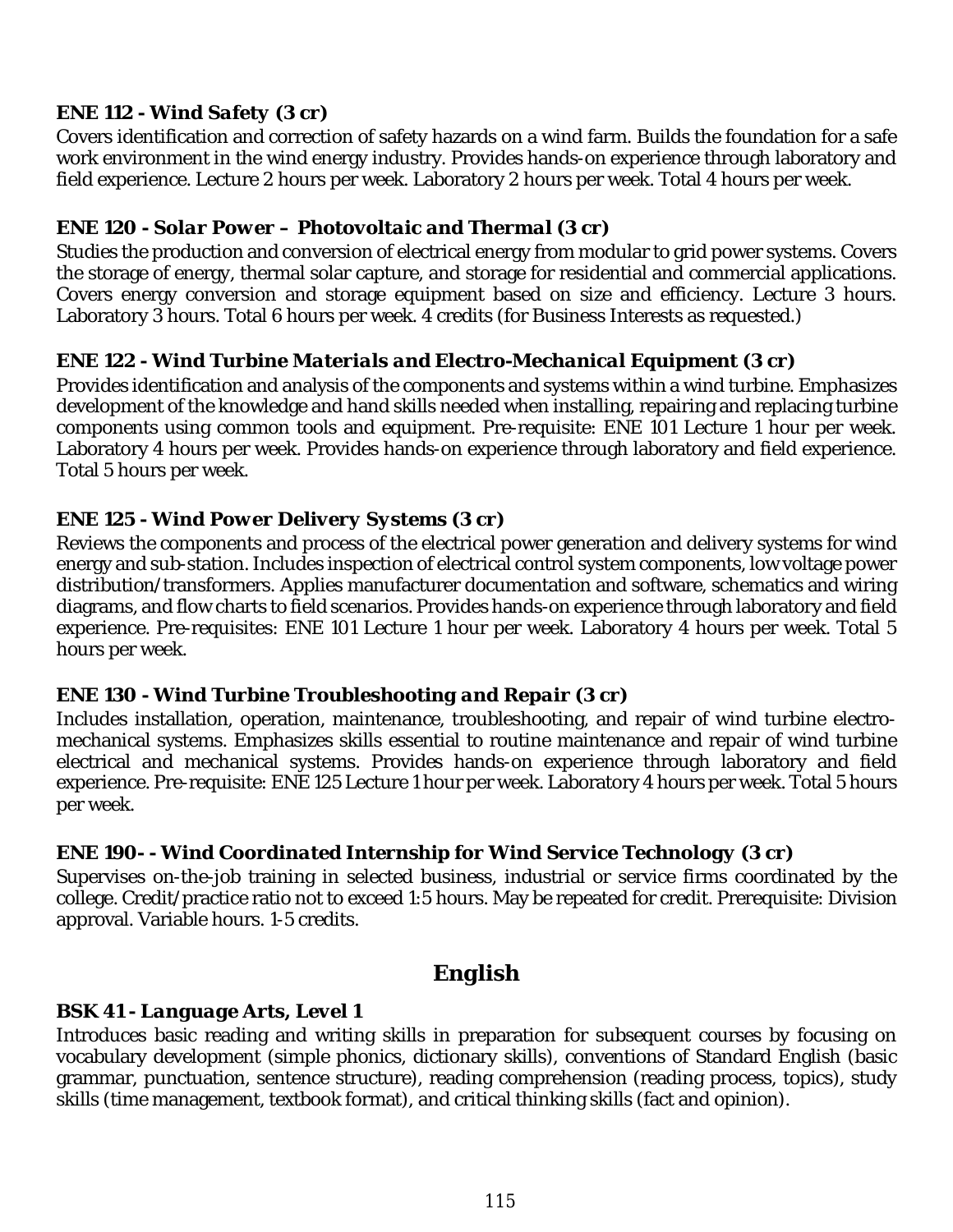## *ENF 1 - Preparing for College English I*

Provides integrated reading and writing instruction for students who require extensive preparation to succeed in college-level English courses. Students will place into this course based on placement test score. Upon successful completion and faculty recommendation, students will move into Preparing for College English III (if they require additional preparation) or into college-level English (if they require no additional preparation). Credit is not applicable toward graduation. Lecture 8 hours per week.

# *ENF 2 - Preparing for College English II*

Provides integrated reading and writing instruction for students who require intermediate preparation to succeed in college-level English courses. Students will place into this course based on placement test score. Upon successful completion and faculty recommendation, students will move into Preparing for College Level III (if they require additional preparation) or into college-level English (if they require no additional preparation). Credit is not applicable toward graduation.

# *ENF 3 - Preparing for College English III*

Provides integrated reading and writing instruction for students who require minimal preparation for college-level English but still need some preparation to succeed. Students in this course will be coenrolled in college-level English. Students will place into this course based on placement test score. Credit is not applicable toward graduation.

## *ENG 50 - Reading & Writing for Teacher Entrance Exams (1-2 cr)*

Provides students with review and practice for the reading and writing portions of the licensure examination required of all beginning teachers in Virginia. Emphasizes critical thinking, reading for comprehension, the writing process, and test-taking. Lecture 1-2 hours per week.

## *ENG 100 - Basic Occupational Communication (3 cr)*

Develops ability to communicate in occupational situations. Involves writing, reading, speaking, and listening. Builds practical skills such as handling customer complaints, writing various types of letters, and preparing for a job interview. (Intended for certificate and diploma students.) Lecture 3 hours per week.

# *ENG 101 - Practical Writing I (3 cr)*

Develops writing ability for study, work, and other areas of life with emphasis on occupational correspondence and reports. Guides students in learning writing as a process: understanding audience and purpose, exploring ideas and information, composing, revising, and editing. Supports writing by integrating experiences in thinking, reading, listening, and speaking. Part I of II. Lecture 3 hours per week.

# *ENG 111 - College Composition I (3 cr)*

Introduces students to the writing process and the fundamentals of the academic essay. Teaches students to refine topics; develop and support ideas; investigate, evaluate and incorporate appropriate resources; edit for effective style and usage; and determine appropriate approaches for a variety of contexts, audiences and purposes. May include writing activities such as personal essays, arguments, summaries and paraphrases, documented essays and electronic communication. Prerequisite: Readiness to enroll. Lecture 3 hours per week.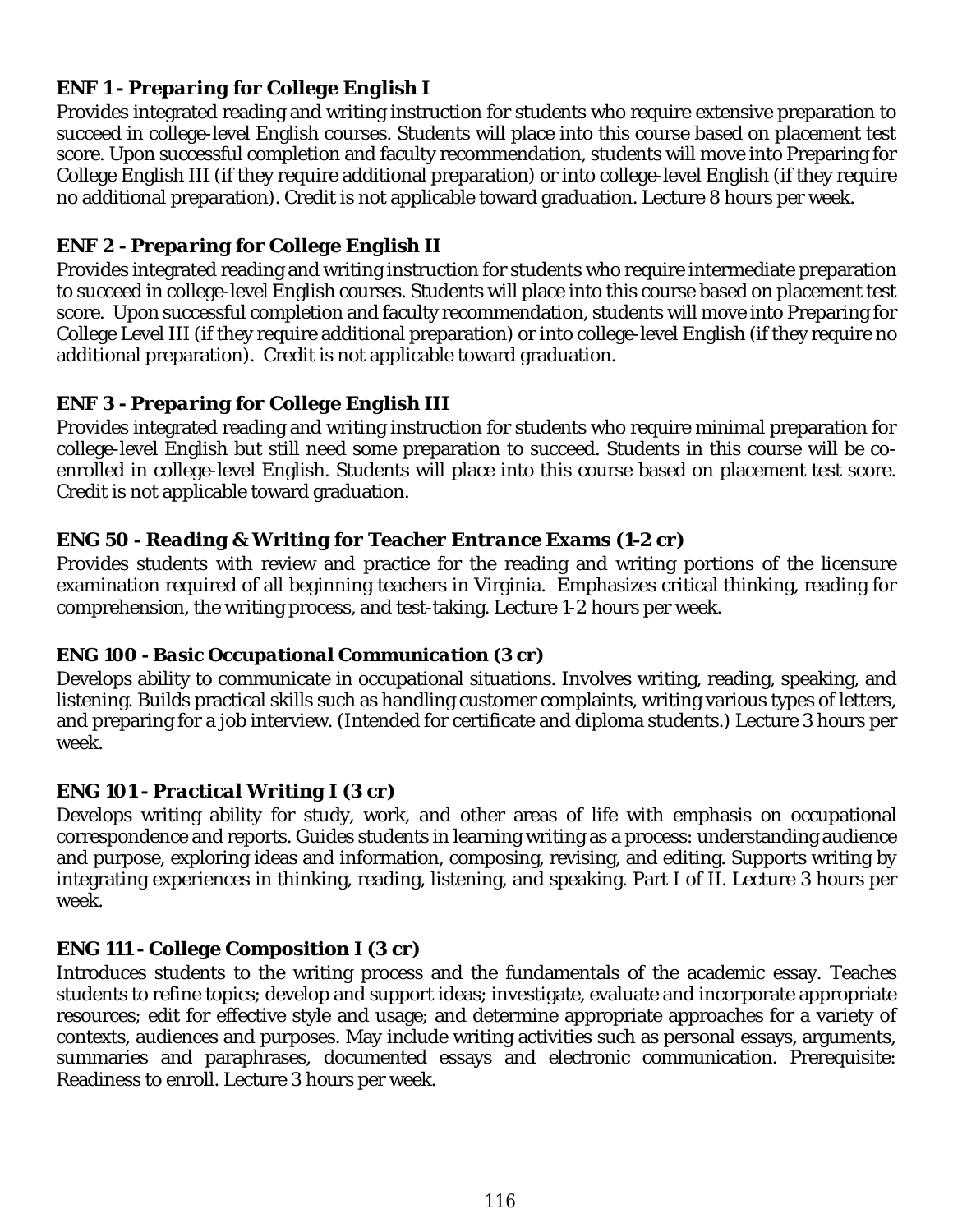## *ENG 112 - College Composition II (3 cr)*

Continues to develop college writing, increasing the emphasis on argumentative and critical essays and on scholarly research papers that demonstrate appropriate location and evaluation of sources and are edited for effective style and usage. Requires students to read and write about the human experience in a variety of genres and media that may include fiction, poetry, drama, expository essays, creative nonfiction, hypertext and multimedia. Prerequisite: ENG 111. Lecture 3 hours per week.

#### *ENG 115 - Technical Writing (3 cr)*

Develops ability in technical writing through extensive practice in composing technical reports and other documents. Guides students in achieving voice, tone, style and content in formatting, editing and graphics. Introduces students to technical discourse through selected reading. Prerequisites: ENG 111. Lecture 3 hours per week.

## *ENG 135 - Applied Grammar (3 cr)*

Develops ability to edit and proofread correspondence and other documents typically produced in business and industry. Instructs the student in applying conventions of grammar, usage, punctuation, spelling and mechanics. Prerequisites: ENG 111. Lecture 3 hours per week.

## *ENG 210 - Advanced Composition (3 cr)*

Helps students refine skills in writing nonfiction prose. Guides development of individual voice and style. Introduces procedures for publication. Prerequisite: ENG 112 or Instructor approval. Lecture 3 hours per week.

# *ENG 211-212 - Creative Writing I-II (3 cr) (3 cr)*

Introduces the student to the fundamentals of writing imaginatively. Students write in forms to be selected from poetry, fiction, drama and essays. Prerequisite: ENG 112 or Instructor approval. Lecture 3 hours per week.

## *ENG 215-216 - Introduction to Fiction I-II (3 cr) (3 cr)*

Introduces the fundamentals and techniques of writing short and long fiction. Prerequisites: ENG 112 or Instructor approval. Lecture 3 hours per week.

## *ENG 217-218 - Creative Writing-Poetry I-II (3 cr) (3 cr)*

Introduces the fundamentals and techniques of writing poetry. Prerequisites: ENG 112 or Instructor approval. Lecture 3 hours per week.

## *ENG 219 - Creative Writing-Drama (3 cr)*

Introduces the fundamentals and techniques of writing plays. Prerequisites: ENG 112 or Instructor approval. Lecture 3 hours per week.

## *ENG 241-242 - Survey of American Literature I-II (3 cr) (3 cr)*

Examines American literary works from Colonial times to the present, emphasizing the ideas and characters of our national literature. Involves critical reading and writing. Prerequisite: ENG 112. Lecture 3 hours per week.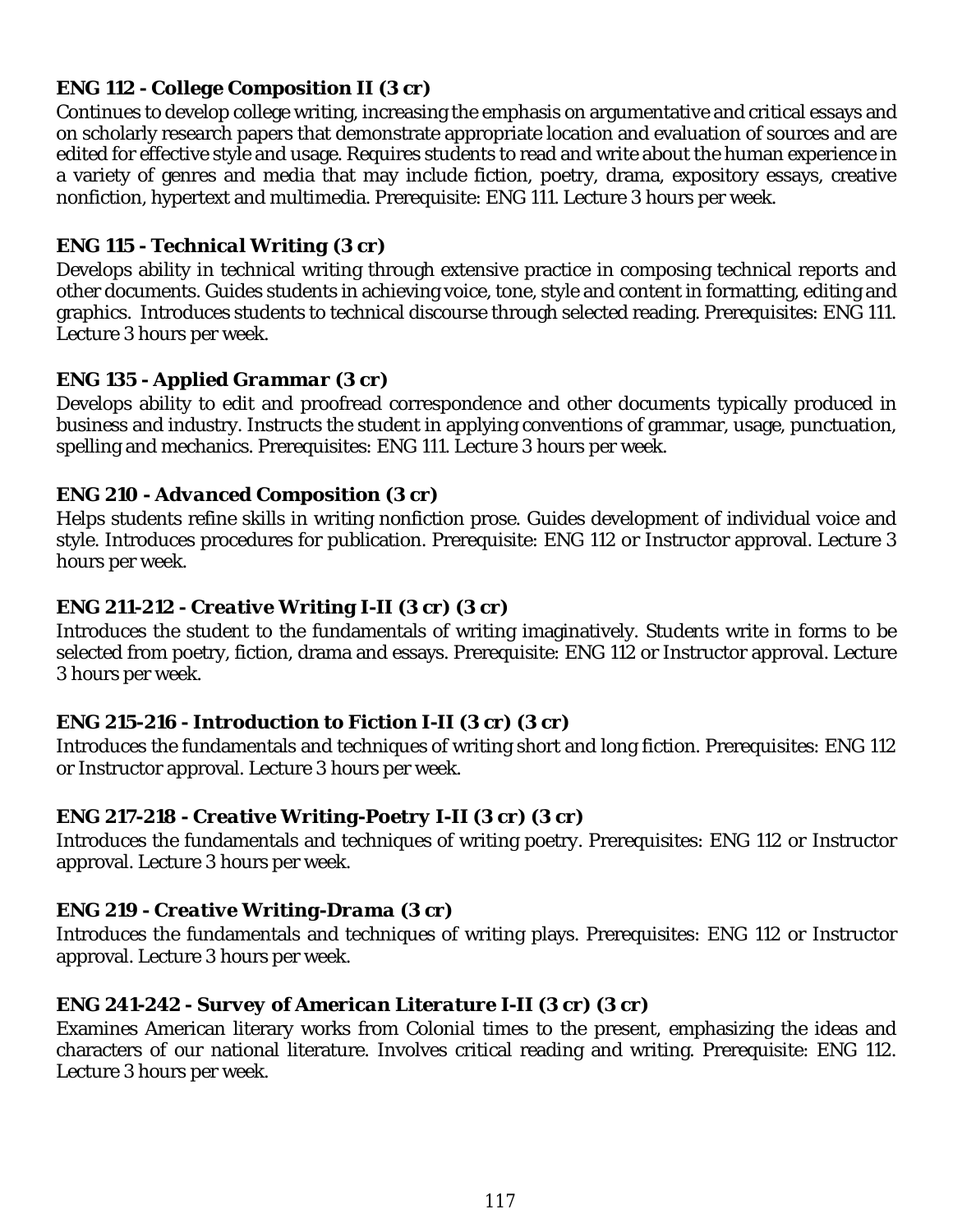## *ENG 243-244 - Survey of English Literature I-II (3 cr) (3 cr)*

Studies major English works from the Anglo-Saxon period to the present, emphasizing ideas and characters of the British literary tradition. Involves critical reading and writing. Prerequisite: ENG 112 or Instructor approval. Lecture 3 hours per week.

#### *ENG 250 - Children's Literature (3 cr)*

Surveys the history, development and genres of children's literature, focusing on analysis of texts for literary qualities and in terms of audience. Prerequisite: ENG 112 or ENG 125 or divisional approval. Lecture 3 hours per week.

#### *ENG 253 - Survey of African-American Literature I (3 cr)*

Examines selected works by Black American writers from the colonial period to the present. Involves critical reading and writing. Prerequisite: ENG 112 or divisional approval. Part I of II Lecture 3 hours per week.

#### *ENG 254 - Survey of African-American Literature II (3 cr)*

Examines selected works by Black American writers from the colonial period to the present. Involves critical reading and writing. Prerequisite: ENG 112 or divisional approval. Part II of II Lecture 3 hours per week.

## *ENG 261-262 - Advanced Creative Writing I-II (3 cr) (3 cr)*

Guides the student in imaginative writing in selected genres on advanced level. Prerequisites: ENG 112 or Instructor approval. Lecture 3 hours per week.

## *ENG 273-274 - Women in Literature I-II (3 cr) (3 cr)*

Examines literature by and about women. Involves critical reading and writing. Prerequisite: ENG 112 or Instructor approval. Lecture 3 hours per week.

## *ENG 276 - Southern Literature (3 cr)*

Examines the themes and techniques of selected writers dealing with the American South as a distinctive cultural entity. Involves critical reading and writing. Prerequisite: ENG 112 or Instructor approval. Lecture 3 hours per week.

## *ENG 278 - Appalachian Literature (3 cr)*

Examines selected works of outstanding authors of the Appalachian region. Involves critical reading and writing. Prerequisite: ENG 112 or divisional approval. Lecture 3 hours per week.

## *ENG 279 - Film and Literature (3 cr)*

Examines the translation of literature into film viewing and writing. Prerequisite ENG 112 or divisional approval. Lecture 3 hours per week.

## *Finance*

## *FIN 215 - Financial Management (3 cr)*

Introduces basic financial management topics including statement analysis, working capital, capital budget-ng and long-term financing. Focuses on Net Present Value and Internal Rate of Return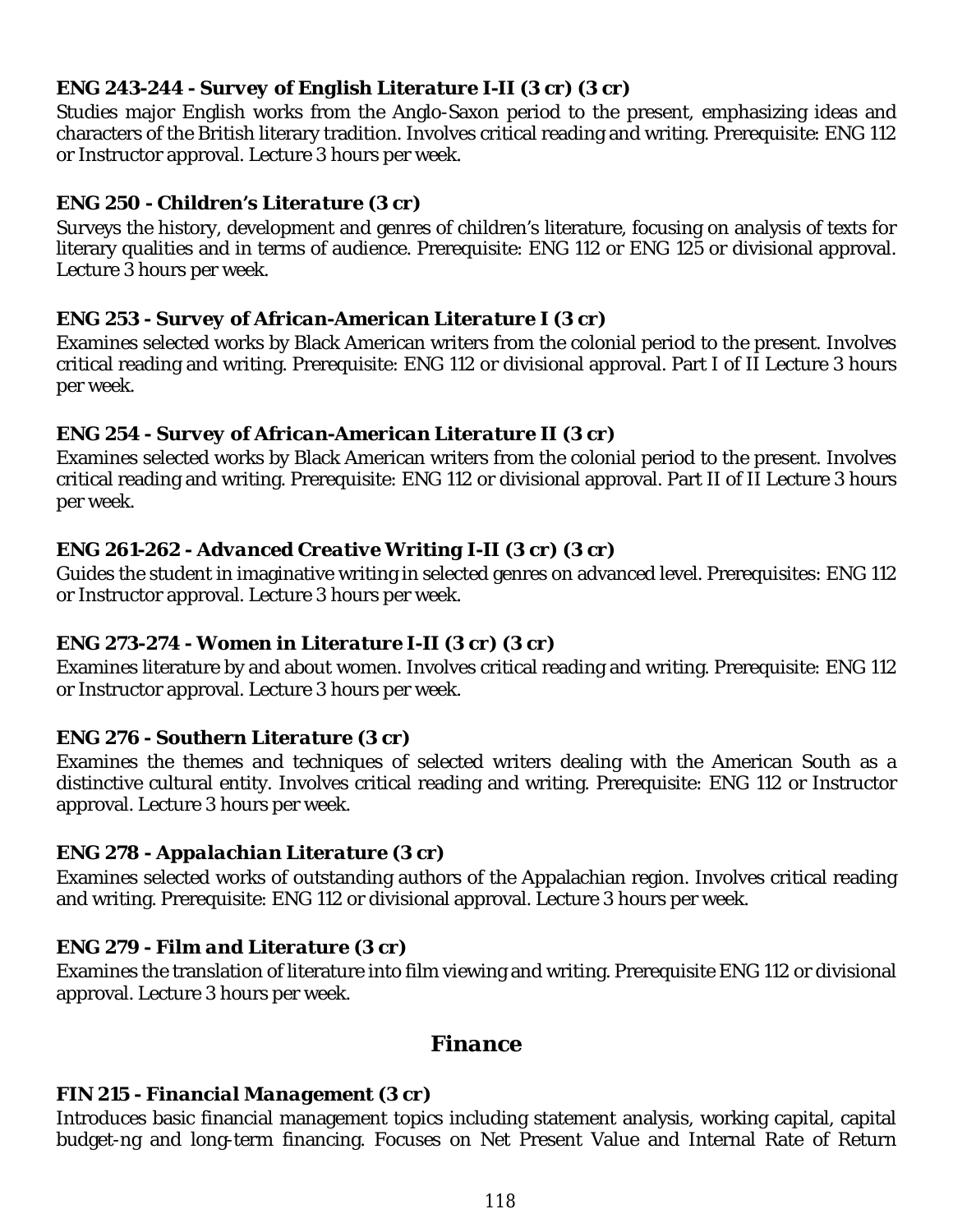techniques, lease vs. buy analysis and Cost of Capital computations. Uses problems and cases to enhance skills in financial planning decision making. Prerequisite: BUS 122 or instructor approval. Lecture 3 hours per week.

# *Forestry*

## *FOR 102 - Forest Protection (3 cr)*

Emphasizes fire control, smoke management, timber theft, major forest pests and diseases, exotic and invasive species, and other threats to forest health. Includes optional test for red or green card certification and a non-commercial pesticide applicator's license. Local prerequisites: FOR 115. Lecture 1 hour per week; laboratory 4 hours per week. Total 5 hours per week.

# *FOR 105 - Forest and Wildlife Ecology (4 cr)*

Studies the interrelationships of organisms and the natural and cultural environments with emphasis on human influences, ecological structures, and survey of populations, communities and ecosystems. Prerequisites: ENF 1. Lecture 3 hours per week; laboratory 3 hours per week.

## *FOR 115 - Dendrology (4 cr)*

Studies classification, identification and silvical characteristics of trees and shrubs botanically and commercially important to the forests of eastern United States. Emphasizes field characteristics of trees and common shrubs of the eastern United States. Prerequisites: ENF 1. Co-requisite FOR 105. Lecture 2 hours per week; laboratory 4 hours per week.

## *FOR 135 - Wildlife and Fisheries Management (4 cr)*

Introduces the principles of wildlife and fisheries management. Emphasizes practices in the eastern United States. Lecture 3 hours per week; laboratory 3 hours per week.

# *FOR 190 - Coordinated Internship in Forest Management (2 cr)*

Supervises on-the-job training in selected business, industry or service firms coordinated by the College. Credit/practice ration not to exceed 1:5 hours. May be repeated for credit. Prerequisites: FOR 115 and 201.Variable hours per week.

# *FOR 197 - Cooperative Internship (1-5 cr)*

Supervises on-the-job in selected business, industrial or service firms coordinated by the college. Credit/ practice ratio not to exceed 1:5 hours. May be repeated for credit. Prerequisites: FOR 115 and 201. Variable hours.

# *FOR 201 - Forest Mensuration I (4 cr)*

Teaches principles of forest measurements including basic elements of property boundary, location, forest mapping, techniques of tree measurement and saw log and pulp wood scaling. Prerequisites: ENF 1, FOR 115 and MTH 115 or equivalent. Lecture 2 hours per week; laboratory 4 hours per week.

# *FOR 202 - Forest Mensuration II (4 cr)*

Teaches principles of timber cruising, including both fixed and variable size plot techniques. Utilizes aerial photographs and global positioning system (GPS) to locate land features, cruise tracts, timber types and plot sample locations. Prerequisite: FOR 201. Lecture 2 hours per week; laboratory 4 hours per week.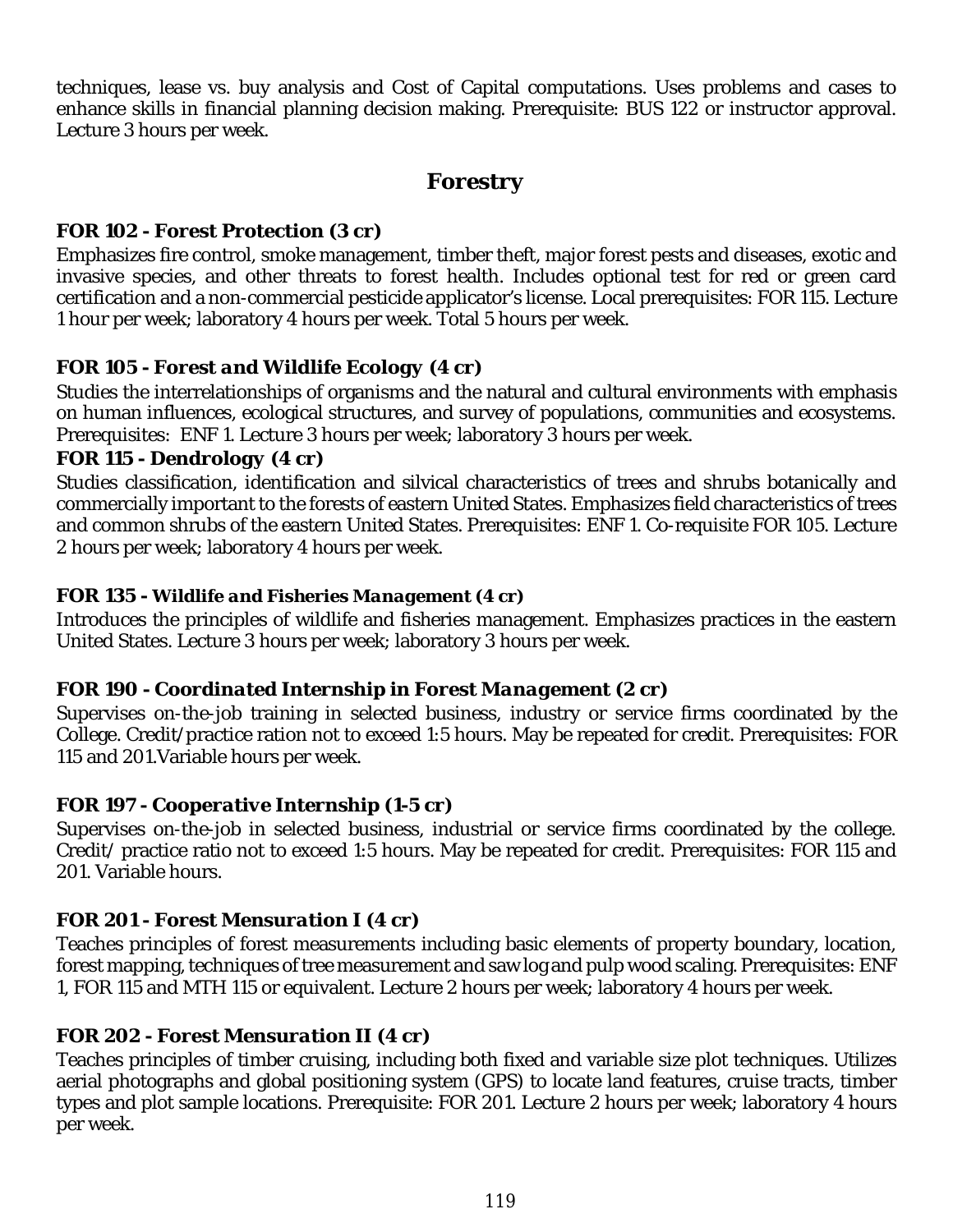## *FOR 205 - Forest Mapping (3 cr)*

Introduces GPS and GIS applications for forest management, remote sensing, acquisition and processing of the primary data derived from various sensors; identification and interpretation; area determination; scale; height measurement; type mapping; road location; bearings and distance. Lecture 2 hour; Laboratory 2 hours. Prerequisite: FOR 201. Total 4 hours per week.

#### *FOR 213 - Studies in Forest Management (3 cr)*

Emphasizes multiple use of forest lands, public conflict and participation in planning processes, timber appraisal, contracts, forest management principles, principles of ecosystems (landscape) based management, regional forest management regulations, sustainable forest management concepts/certification, record keeping and basic accounting. Practice development of forest management plans for a landowner meeting specific multiple use objectives. Prerequisite: FOR 102, FOR 202, and FOR 215. Lecture 1 hour; Laboratory 4 hours. Total 5 hours per week.

#### *FOR 215 - Applied Silviculture (4 cr)*

Focuses on theory and practices involved in controlling the forest establishment, composition and growth. Laboratory emphasizes observation and application of various silviculture procedures, including site preparation, regeneration and intermediate treatments. Prerequisites: FOR 201, FOR 115. Lecture 3 hours per week; laboratory 3 hours per week.

#### *FOR 227 - Timber Harvesting (4 cr)*

Teaches harvesting methods, including physical layout, economics, contracts, water management, protection consideration, equipment operation and maintenance and woods safety. Prerequisite: FOR 201. Lecture 2 hours per week; laboratory 6 hours per week.

#### *FOR 229 - Sawmilling (4 cr)*

Studies arrangement, installation and safe operation of a sawmill. Introduces the basic principles of hardwood lumber and log grades. Prerequisite: FOR 227. Lecture 2 hours per week; laboratory 4 hours per week.

#### *FOR 245 - Forest Products I (2 cr)*

Introduces forest products. Teaches tree growth, structure and composition of wood for use in wood products. Emphasizes the relationship between wood and water. Prerequisite: FOR 202 and FOR 227. Lecture 2 hours per week.

## *FOR 265 - Urban Forestry (4 cr)*

Examines the care, maintenance, establishment and management of trees and related plants in an urban environment. Emphasizes non-commodity values of trees in an urban environment. Lecture 3 hours per week; laboratory 3 hours per week. Total 6 hours per week.

#### **FOR 290 - Coordinated Internship in Forestry (3 cr)**

Supervised on-the-job training without pay in selected business, industry or service organizations coordinated by the College. Permission of the instructor is required. Prerequisite: FOR 201, FOR 125. Laboratory 40 hours per week. 180 hours total for the term.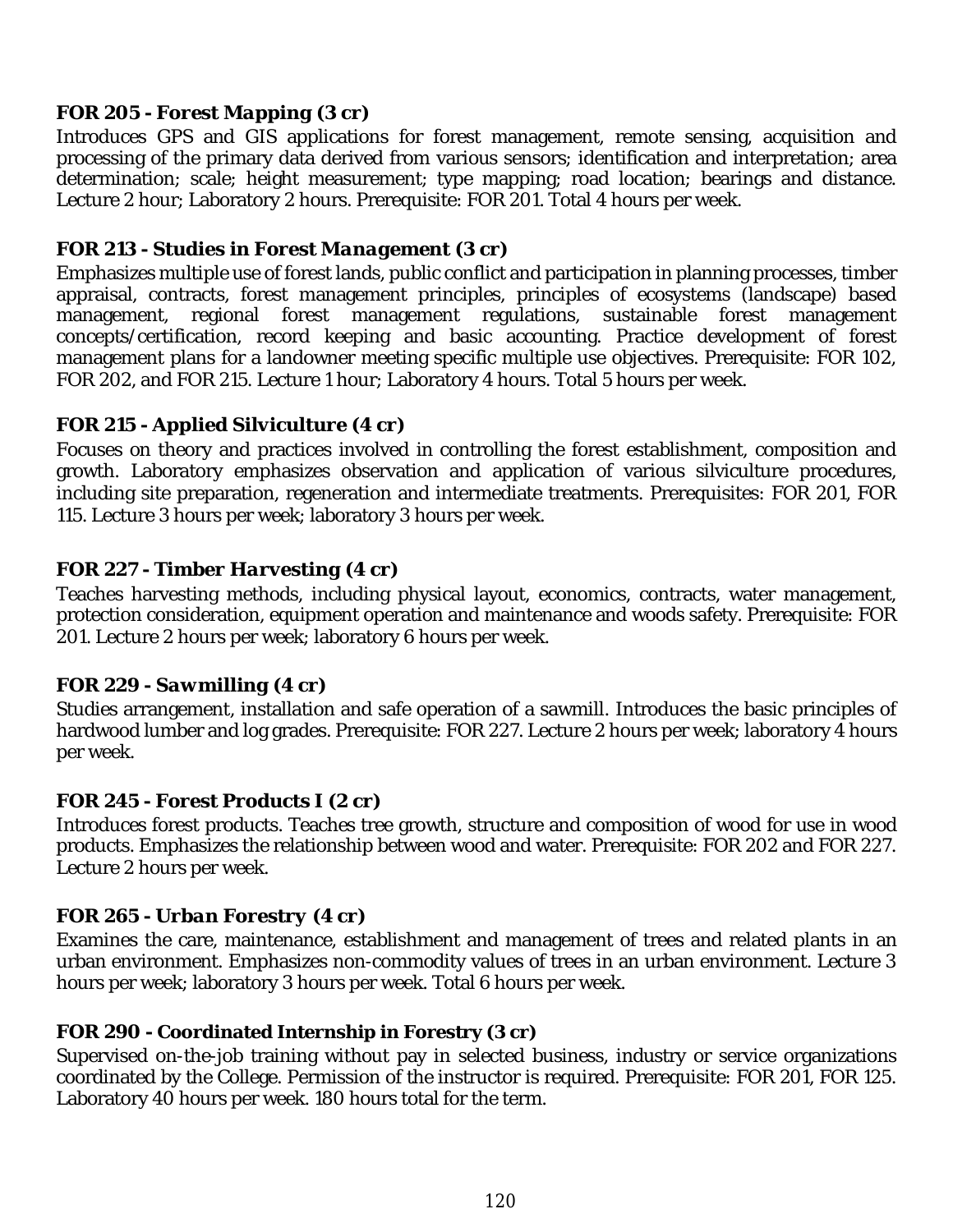#### *FOR 297 - Cooperative Education in Forestry (3 cr)*

Supervised on-the-job training with pay in selected business, industry or service organizations coordinated by the College. Permission of the instructor is required. Prerequisite: FOR 201, FOR 125. Laboratory 40 hours per week. 225 hours total for the term.

#### *French*

#### *FRE 101 Beginning French I (4 cr)*

Introduces understanding, speaking, reading and writing skills and emphasizes basic French sentence structure. Prerequisites: ENG 01, ENG 04. Co-requisites: ENG 05. Lecture 4 hours per week. May include one additional hour of oral practice per week.

## *FRE 102 Beginning French II (4 cr)*

Introduces understanding, speaking, reading and writing skills and emphasizes basic French sentence structure. Prerequisites: FRE 101. Co-requisites: ENG 05. Lecture 4 hours per week. May include one additional hour of oral practice per week.

## *FRE 201-202 Intermediate French I-II (4 cr)(4 cr)*

Continues to develop understanding, speaking, reading and writing skills. French is used in the classroom. Prerequisite: French 102 or equivalent. Lecture 4 hours per week. May include one additional hour of oral practice per week.

# *Geographic Information System*

#### *GIS 101 - Introduction to Geospatial Technology I (3 cr)*

Provides an introduction to the concepts of Geographic Information Systems (GIS), Global Positioning Systems, (GPS) and remote sension components of Geospatial Technology. Teaches the introductory concepts of geographic location and problem solving by using GIS and GPS units in demonstrating solutions to cross-curricular applications of the technology. Part I of II. Prerequisite: ITE 115. Lecture 3 hours per week.

#### *GIS 200 - Geographical Information Systems I (4 cr)*

Provides hand-on introduction to a dynamic desktop GIS (Geographic Information System). Introduces the components of a desktop GIS and their functionality. Emphasizes manipulation of data for the purpose of analysis, presentation, and decision-making. Prerequisite: ITE 115 or instructor approval. Lecture 3 hours. Laboratory 2 hours. Total 5 hours per week.

# *Health*

#### *HLT 100 - First Aid and Cardiopulmonary Resuscitation (2 cr)*

Focuses on the principles and techniques of safety, first aid, and cardiopulmonary resuscitation. Lecture 2 hours per week.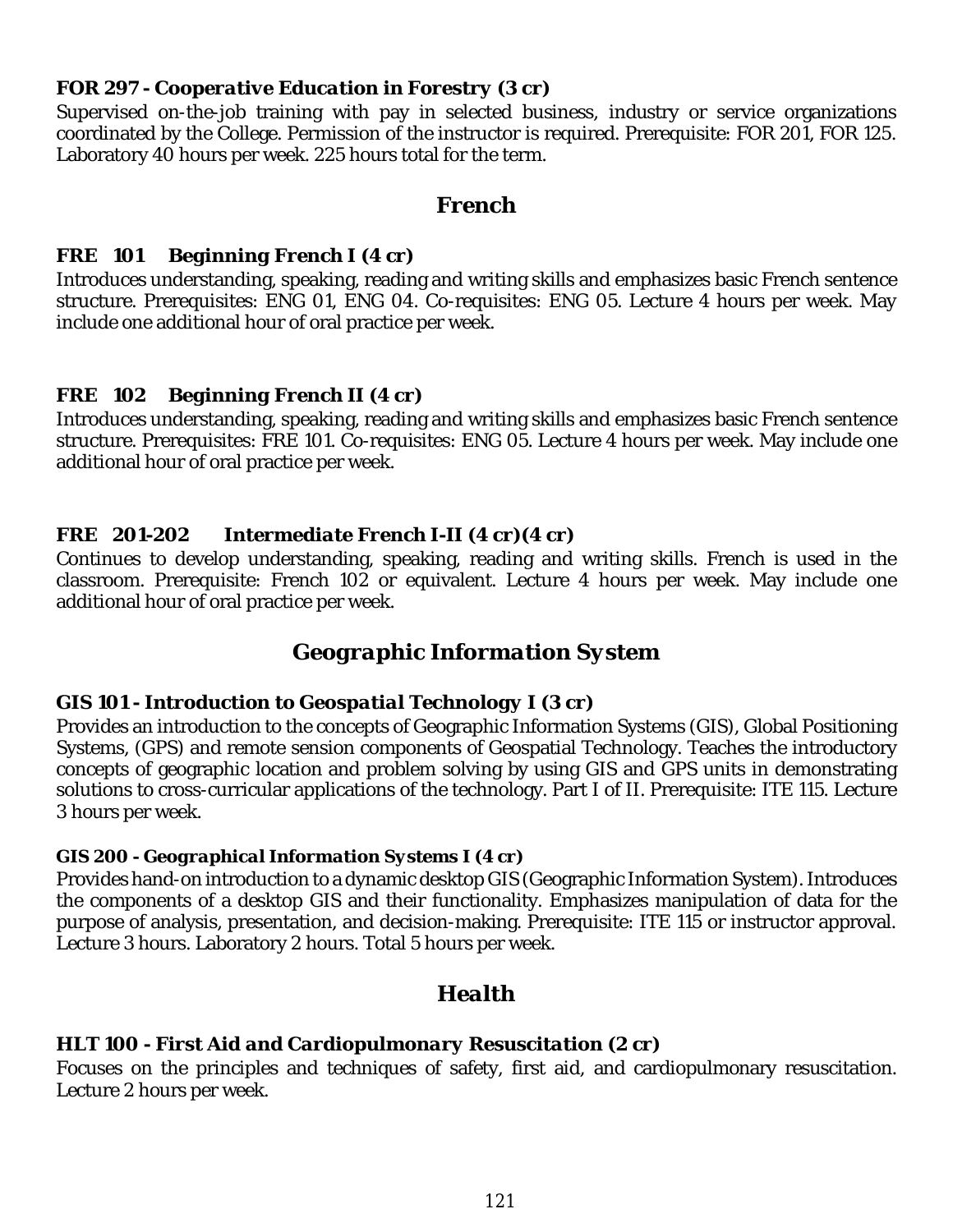## *HLT 105 - Cardiopulmonary Resuscitation (CPR) (1 cr)*

Provides training in coordinated mouth-to-mouth artificial ventilation and chest compression, choking, life-threatening emergencies, and sudden illness. Equivalent to EMS 100. Lecture 1 hour per week.

## *HLT 109 - CPR Recertification (1 cr)*

Provides training in coordinated mouth-to-mouth artificial ventilation and chest compression, choking, life-threatening emergencies and sudden illness. Lecture 1 hour per week.

## *HLT 110 - Concepts of Personal and Community Health (3 cr)*

Studies the concepts related to the maintenance of health, safety and the prevention of illness at the personal and community level. Lecture 2 hours per week.

## *HLT 116 - Introduction to Personal Wellness Concepts (2-3 cr)*

Introduces students to the dimensions of wellness including the physical, emotional, environmental, spiritual, occupational, and social components. Lecture 2-3 hours per week.

## *HLT 121 - Drug Use and Abuse (3 cr)*

Explores the use and abuse of drugs in contemporary society with emphasis upon sociological, physiological and psychological effects of drugs. Lecture 3 hours per week.

## *HLT 130 - Nutrition and Diet Therapy (1 cr)*

Studies nutrients, sources, functions and requirements. Introduces diet therapy. Lecture 1 hour; Laboratory 0 hours; Total 1 hour per week.

## *HLT 141 - Introduction to Medical Terminology (2 cr)*

Focuses on medical terminology for students preparing for careers in the health professions. Lecture 1-2 hours per week.

# *HLT 143-144 - Medical Terminology I-II (3 cr) (3 cr)*

Provides an understanding of medical abbreviations and terms. Includes the study of prefixes, suffixes, word stems and technical terms with emphasis on proper spelling, pronunciation and usage. Emphasizes more complex skills and techniques in understanding medical terminology. Prerequisite: ENF 1. Lecture 3 hours per week.

## *HLT 145 - Ethics for Health Care Personnel (2 cr)*

Focuses on ethical concepts of health care. Emphasizes confidentiality, maintaining patient records, personal appearance, professionalism with patients/clients, associates, and an awareness of health care facilities Prerequisites: ENF 1. Lecture 2 hours per week.

# *HLT 170 - Introduction to Massage (1 cr)*

Introduces the student to the field of massage therapy. Student practices basic Swedish massage strokes, aromatherapy, effleurage, petressage and friction, as well as indications and contraindication for massage. Prerequisite: Students must be at least 18 years of age to enroll in this course. Laboratory 3 hours per week.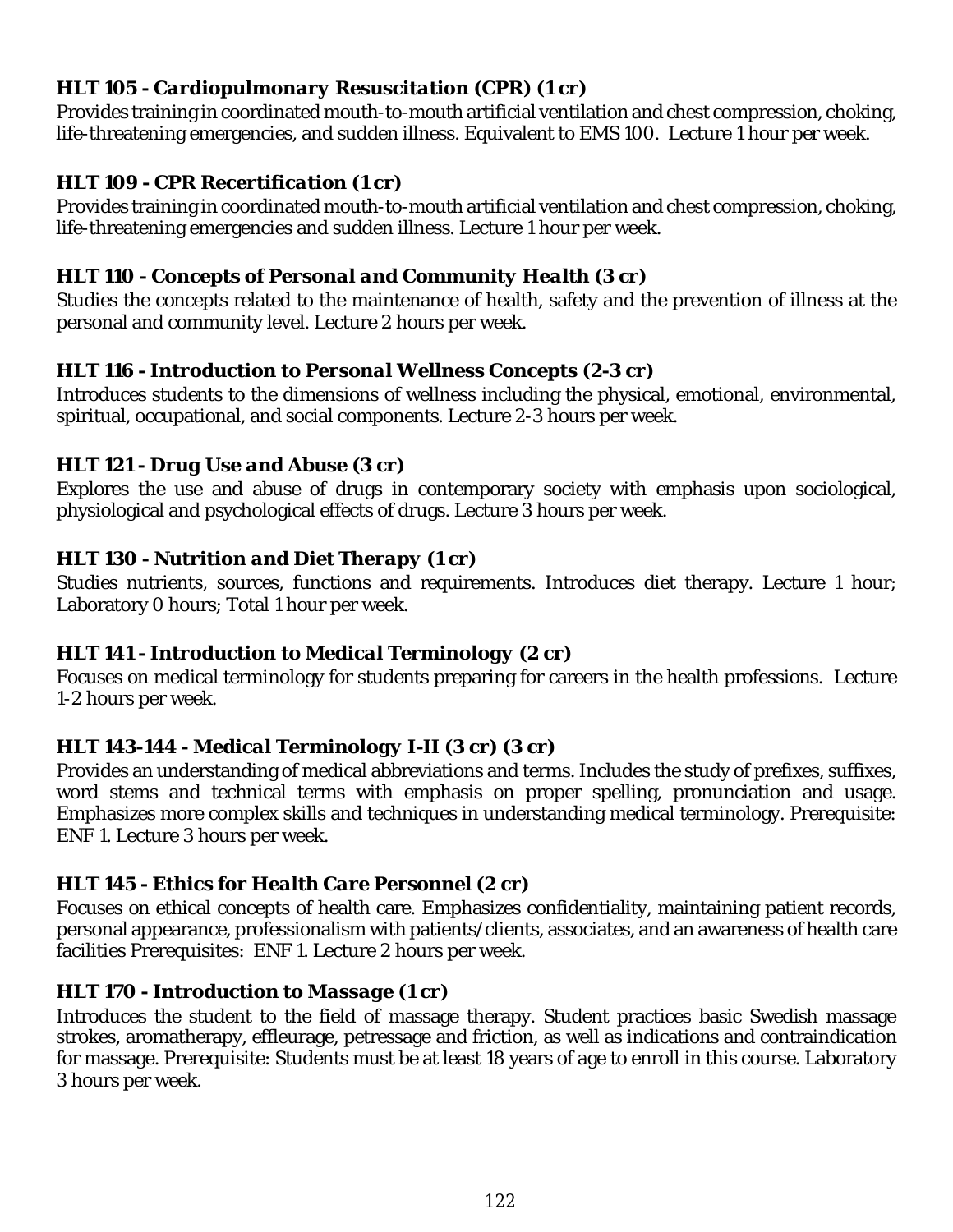## *HLT 180 - Therapeutic Massage I (3 cr)*

Introduces the student to the history and requirements for massage therapy. Covers the terms and practice of massage with introduction to equipment, safety and ethics as well as massage movements and techniques. Includes information about the benefits of massage, contraindications, client interviews, client-therapist relationship, draping, good body mechanics and anatomical landmarks. Basic massage techniques are blended into a relaxing, health enhancing full-body session preparing the student for their student clinic experience. Prerequisite: HLT 170 and students must be at least 18 years of age to enroll in this course. Lecture 1 hour per week; laboratory 6 hours per week.

## *HLT 206 - Exercise Science (Dual Enrollment) (3 cr)*

Surveys scientific principles, methodologies, and research as applied to exercise and physical fitness. Emphasizes physiological responses and adaptations to exercise. Addresses basic elements of kinesiology, biomechanics, and motor learning. Presents an introduction to the physical fitness industry. Lecture 2 hours per week. Lab 2 hours per week. Total 4 hours per week.

## *HLT 208 - Fitness and Exercise Training (Dual Enrollment) (3 cr)*

Introduces techniques for conducting physical fitness assessments and includes an introduction to electrocardiography. Emphasizes tests of Cardio respiratory fitness, muscular strength and endurance, joint flexibility, body composition, and pulmonary capacity. Emphasizes the safety quidelines and precautions used in testing. Covers equipment use and maintenance. Prerequisite: HLT 100. Lecture 2 hours. Laboratory 2-3 hours. Total 4-5 hours per week.

## *HLT 230 - Principles of Nutrition and Human Development (3 cr)*

Teaches the relationship between nutrition and human development. Emphasizes nutrients, balanced diet, weight control and the nutritional needs of an individual. Lecture 3 hours per week.

# *HLT 280 - Therapeutic Massage II (3 cr)*

Relates human anatomy and physiology to massage and bodywork. Training continues with various joint movements that may be integrated into a massage session and with an introduction to sports massage. Hands-on skills include a system of body mobilization techniques, as well as various stretching techniques.

Sports massage is taught as an application for physically active clients and includes principles of health related fitness, core exercises, pre-and post-event massage and hydrotherapy. Students must be at least 18 years of age to enroll in this course. Prerequisite: HLT 180 and PTH 151. Lecture 1 hour per week; laboratory 6 hours per week.

# *HLT 281 - Therapeutic Massage III (3 cr)*

Introduces the concept of consultation, client management, session design and integration of specific therapeutic approaches into a full-body session. Students learn to give specific therapeutic attention to the regions of the back, neck and torso. Using knowledge of muscle anatomy, students perform more advance massage techniques to address hypertonicity, chronic ischemia, trigger points, fibrotic tissue, adhesions and scar tissue. Myofascial technique forms of deep-tissue massage are added to the students' skill base. Includes common clinical applications in the body regions covered and the integration of specific techniques into a full-body session. Students must be at least 18 years of age to enroll in this course. Prerequisites: HLT 280 and PTH 151. Lecture 1 hour per week; laboratory 6 hours per week.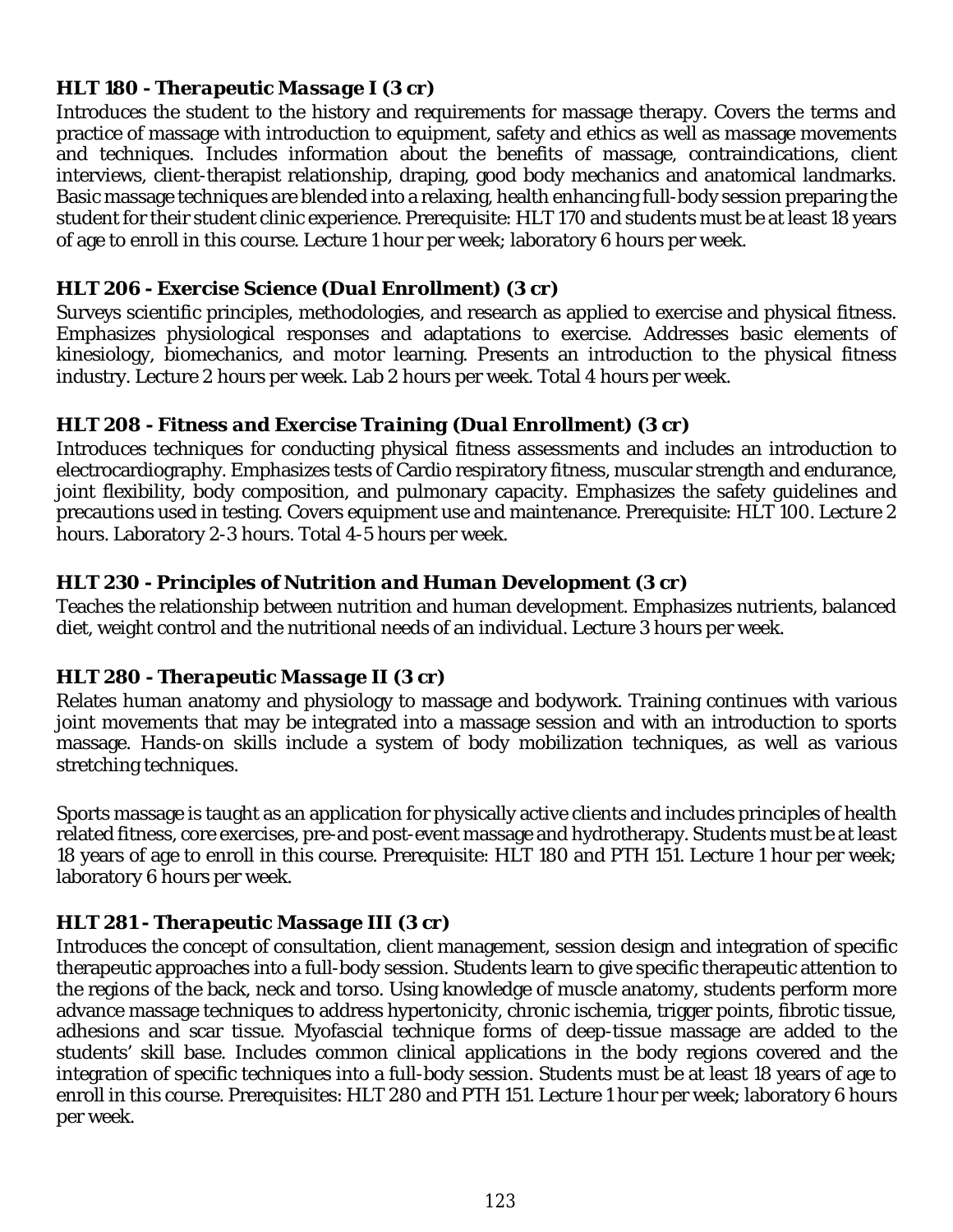#### *HLT 295 - Eastern-Asian Bodywork (3 cr)*

Provides an overview and practice of Eastern-Asian bodywork therapy with a focus on the concept of organ networks. Compares and contrasts the Western modalities with the Eastern-Asian. Includes preparation for National Certification for Massage and Bodywork Examination. Lecture 2 hours per week. Lab 2 hours per week. Total 4 hours per week.

# *Health Care Technology*

#### *HCT 100 - Introduction to Health Care Occupations (2-3 cr) (Dual Enrollment)*

Explores various career opportunities in the health care field and the relationships between various health-related occupations. Encourages career planning and decision making. Lecture 2-3 hours per week.

## *HCT 101 - Health Care Technician I (3 cr)*

Teaches basic care skills with emphasis on physical, social, emotional, and spiritual needs of patients. Covers procedures, communications and interpersonal relations; observation, charting and reporting; care planning, safety and infection control; anatomy and physiology, nutrition and patient feeding; ethics, death and dying. Prepares multi-skilled health care workers to care for patients of various ages with special emphasis on geriatric nursing, home health, long and short term care facilities. Lecture 3 hours per week. Co-requisite: HCT 102.

## *HCT 102 - Health Care Technician II (3 cr)*

Applies theory through laboratory experience for health care technicians to work in home health, long and short term facilities. Lecture 1 hour. Laboratory 6 hours. Prerequisite: Background Check. All students are required to submit to a background check through Certified Background, Inc. prior to attending the clinical sessions associated with HCT 102.

The cost of this screening is the responsibility of the student. Additional information is available in the Nursing Office or by calling 540-863-2838. Co-requisite: HCT 101

## *HCT 110 - Therapeutic Communication in the Health Care Setting (3 cr)*

Develops therapeutic relationship, communication and culture, problem solving electronic communication, techniques in therapeutic communication and blocks to therapeutic communication. Addresses assertiveness, anger, and managing team conflict. Lecture 3 hours per week.

# *History*

## *HIS 101 - History of Western Civilization I (3 cr)*

Examines the development of western civilization from ancient times to the present. Part I of II. Lecture 3 hours per week.

## *HIS 102 - History of Western Civilization II (3 cr)*

Examines the development of western civilization from ancient times to the present. Part II of II. Lecture 3 hours per week.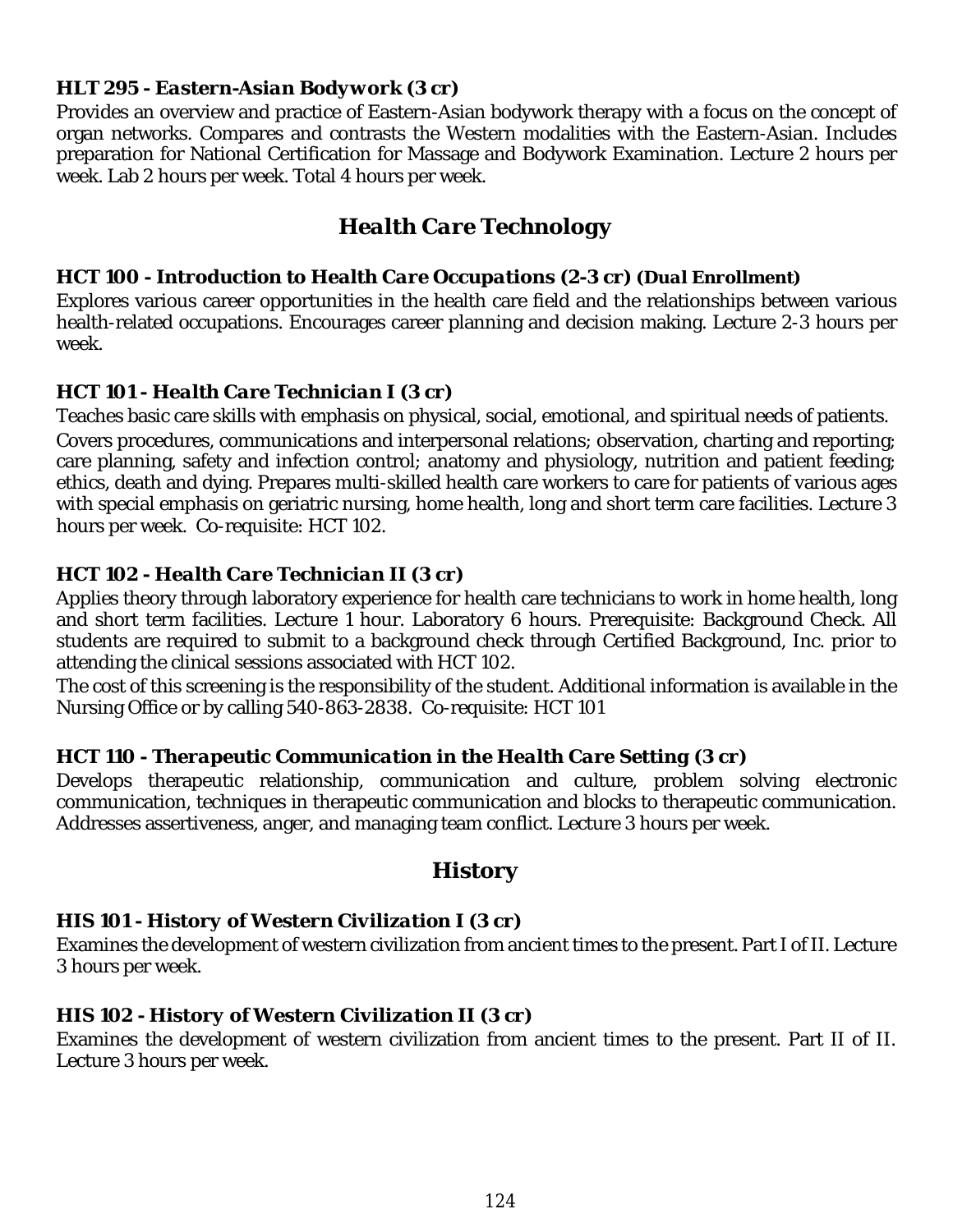## *HIS 111 - History of World Civilization I (covers prehistory to Enlightenment) (3 cr)*

Surveys Asian, African, Latin American and European civilizations from the ancient period to the present. Prerequisites: ENF 1. Lecture 3 hours per week.

#### *HIS 112 - History of World Civilization II (Enlightenment to the present) (3 cr)*

Surveys Asian, African, Latin American and European civilizations from the ancient period to the present. Prerequisites: ENF 1. Lecture 3 hours per week.

#### *HIS 121 - United States History I (beginning through Civil War) (3 cr)*

Surveys United States history from its beginning to the Civil War. Prerequisites: ENF 1. Lecture 3 hours per week.

#### **HIS 122 - United States History II (Reconstruction to the present) (3 cr)**

Surveys United States history from Reconstruction to the present. Part II of II. Prerequisites: ENF 1. Lecture 3 hours per week.

#### *HIS 269 - Civil War and Reconstruction (3 cr)*

Studies factors that led to the division between the States. Examines the war, the home fronts, and the era of Reconstruction. Prerequisite: ENF 1. Lecture 3 hours per week.

# *Horticulture*

#### *HRT 22 - Turfgrass Management I (3 cr) (Dual Enrollment)*

Applies scientific principles for the establishment and maintenance of intensely managed turfgrass. Topics covered include cultivar selection, seeding, sprigging and sodding techniques, fertilization, watering, weed identification and control, insect identification and control, fungus identification and control, soil structure, drainage, topdressing, and mowing frequency and height. Lecture 2 hours. Laboratory 2 hours. Total 4 hours per week.

## *HRT 100 - Introduction to Horticulture (3 cr)*

Introduces commercial horticulture industry with emphasis on career opportunities. Examines equipment, facilities, and physical arrangements of production, wholesale and retail establishments. Surveys individual areas within horticulture industry. Lecture 2 hours. Laboratory 2 hours. Total 4 hours per week.

#### *HRT 121 - Greenhouse Crop Production I (3 cr)*

Covers commercial practices related to production of floriculture crops. Considers production requirements, environmental control and management, and cultural techniques. Lecture 2 hours. Laboratory 2 hours. Total 4 hours per week.

## *HRT 122 - Greenhouse Crop Production II (3 cr)*

Continues commercial practices related to production of floriculture crops. Considers production requirements, environmental control and management, and cultural techniques. Lecture 2 hours. Laboratory 2 hours. Total 4 hours per week.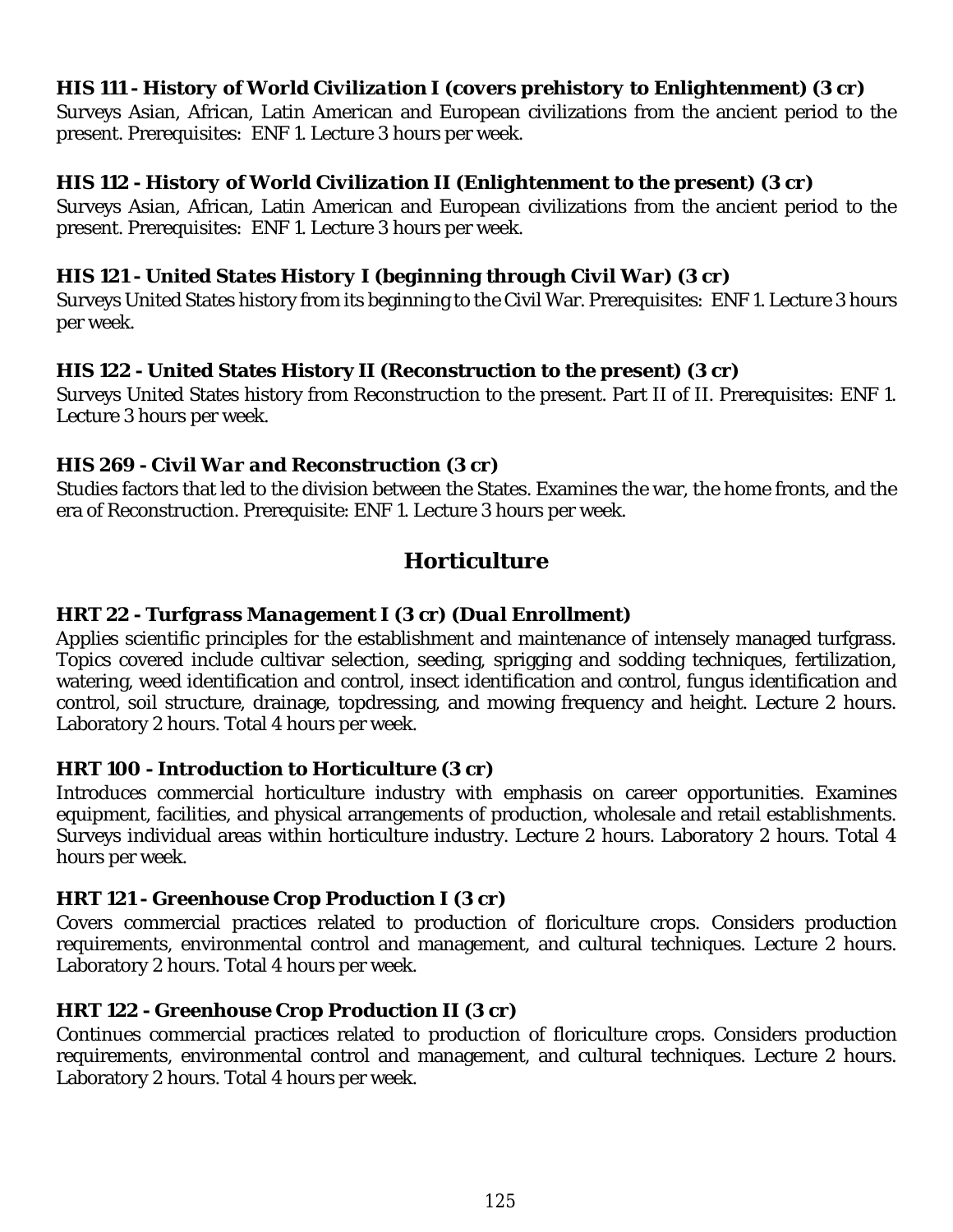## *HRT 126 - Home Landscaping (3 cr)*

Studies current approaches to improving home landscapes. Emphasizes planning, proper implementation, and landscape maintenance. Lecture 3 hours per week.

## *HRT 195 - Topics in High-Value Agriculture (3 cr)*

Provides an opportunity to explore topical areas of interest to or needed by students. May be used also for special honors courses. May be repeated for credit.

## *HRT 195 - Topics in Agricultural Technology and Machinery (3 cr)*

Provides an opportunity for students to gain an overview of basic technology and machinery used in agriculture. Includes the basics of mechanics, electricity, carpentry, pumps, plumbing, small engines, and sources of renewable energy.

## *HRT 195 - Topic in Food Production and Safety (3 cr)*

Provides an opportunity to cover areas of interest needed by students such as those related to the safe production of food. Reviews Good Agricultural Practices (GAP) set by the U. S. Department of Agriculture (USDA) and requirements to earn GAP certification. Overview of appropriate application of pesticides and industry certification requirements.

#### *HRT 205 - Soils (3 cr)*

Teaches theoretical and practical aspects of soils and other growing media. Examines media components, chemical and physical properties, and soil organisms. Discusses management and conservation. Lecture 2 hours. Laboratory 2 hours. Total 4 hours per week.

# *Hotel-Restaurant-Institutional Management*

## *HRI 106 - Principles of Culinary Arts I (3 cr)*

Introduces the fundamental principles of food preparation and basic culinary procedures. Stresses the use of proper culinary procedures combined with food science, proper sanitation, standards of quality for food items that are made, and proper use and care of kitchen equipment. Co-requisite HRI 158. Part I of II. Lecture 2-3 hours. Laboratory 1-3 hours. Total 3-5 hours per week.

## *HRI 119 - Applied Nutrition for Food Service (3 cr)*

Studies food composition, nutrition science, and application of nutrition principles by the food service professional. Provides the student with a basic understanding of human nutrition and application of nutrition in the service of commercially prepared meals. Lecture 3 hours per week.

## *HRI 128 - Principles of Baking (3 cr)*

Instructs the student in the preparation of breads, pastries, baked desserts, candies, frozen confections, and sugar work. Applies scientific principles and techniques of baking. Promotes the knowledge/skills required to prepare baked items, pastries and confections. Prerequisite: MTE 1-3. Co-requisite: HRI 158. Lecture 2 hours. Laboratory 3 hours. Total 5 hours per week.

## *HRI 140 - Fundamentals of Quality for the Hospitality Industry (3 cr)*

Teaches quality in the hospitality industry, including material on the total quality management movement. Emphasizes quality from the customer's perspective. Lecture 3 hours per week.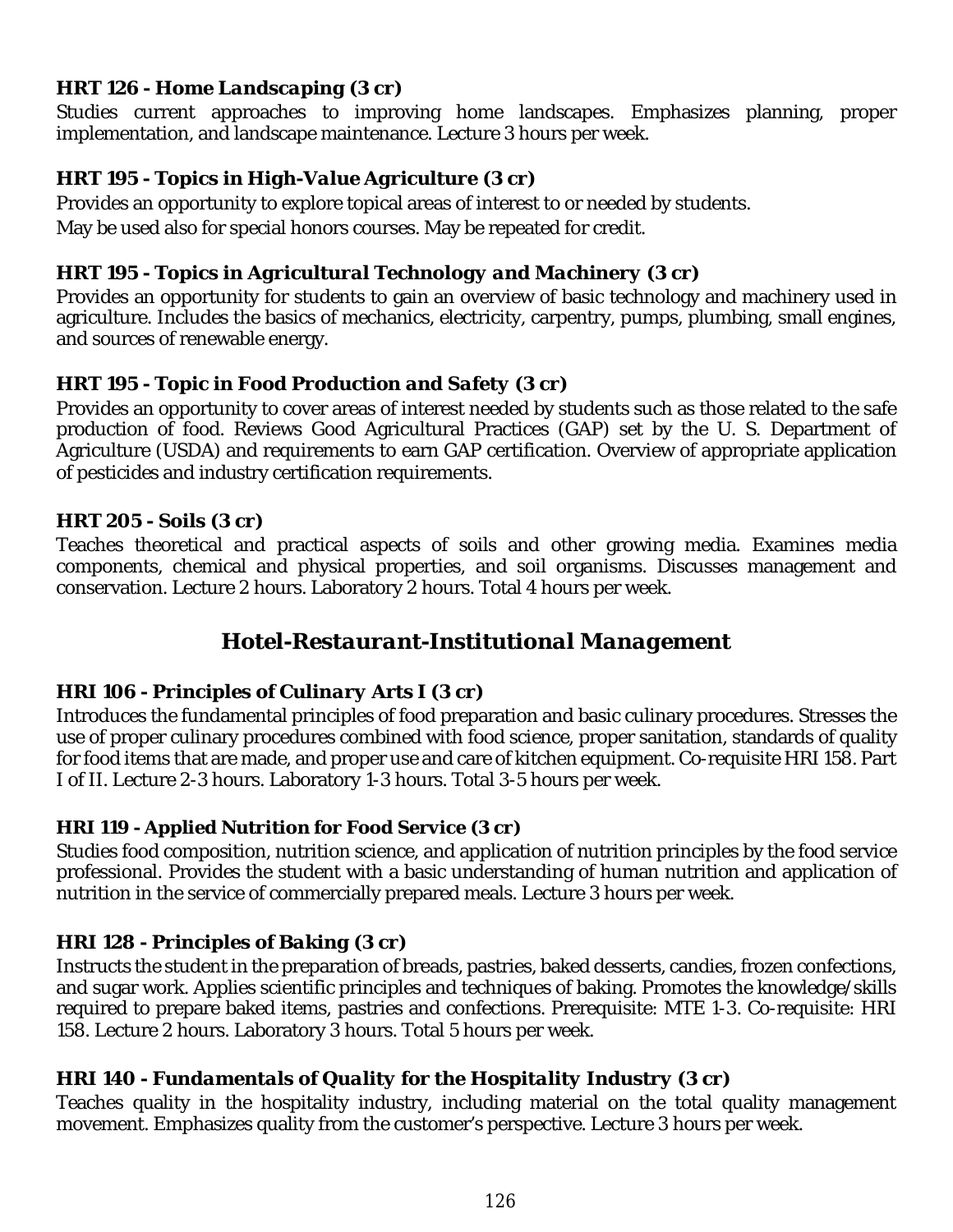## *HRI 145 - Garde Manger (3 cr)*

Studies garde manger, the art of decorative cold food preparation and presentation. Provides a detailed practical study of cold food preparation and artistic combination and display of cold foods. Prerequisites: HRI 207 and HRI 219. Co-requisite: HRI 206. Lecture 2 hours. Laboratory 3 hours. Total 5 hours per week.

#### *HRI 154 - Principles of Hospitality Management (3 cr)*

Presents basic understanding of the hospitality industry by tracing the industry's growth and development, reviewing the organization and management of lodging, food, and beverage operations, and focusing on industry opportunities and future trends. Lecture 3 hours per week.

#### *HRI 158 - Sanitation and Safety (3 cr)*

Covers the moral and legal responsibilities of management to insure a sanitary and safe environment in a food service operation. Emphasizes the causes and prevention of foodborne illnesses in conformity with federal, state and local guidelines. Focuses on OSHA standards in assuring safe working conditions. Lecture 3 hours per week.

#### *HRI 190 - Coordinated Internship (1-5 cr)*

Supervises on-the-job training in selected business, industrial or service firms coordinated by the college. Credit/practice ratio not to exceed 1:5 hours. May be repeated for credit. Variable hours.

#### *HRI 206 - International Cuisine (3 cr)*

Introduces the concepts of cultural differences and similarities and the preparation of the food specialties of the major geographical areas of the world. Focuses on emerging cuisines as they become popular. Prerequisites: HRI 107, HRI 219, HRI 207, HRI 220. Co-requisite: HRI 145. Lecture 2 hours. Laboratory 3 hours. Total 5 hours per week.

#### *HRI 207 - American Regional Cuisine (3 cr)*

Studies the distinct regional cooking styles of America and its neighbors. Emphasizes the indigenous ingredients as well as the cultural aspect of each region's cooking style. Includes the preparation of the various regional foods. Prerequisites: HRI 107 and HRI 219. Co-requisite: HRI 220.Lecture 2 hours. Laboratory 3 hours. Total 5 hours per week.

#### *HRI 215 - Food Purchasing (3 cr)*

Presents the method and procedures for purchasing food for hotels, restaurants and institutions. Deals with markets, federal and trade grades, governmental regulations, packaging, comparative versions price buying, yields and quality control. Lecture 3 hours per week.

#### *HRI 218 - Fruit, Vegetable, and Starch Preparation (3 cr)*

Instructs the student in the preparation of fruits, vegetables, grains, cereals, legumes and farinaceous products. Promotes the knowledge/skills necessary to prepare menu items from fruits, vegetables, and their byproducts, and to select appropriate uses as meal components. Lecture 2 hours. Laboratory 3 hours. Total 5 hours per week.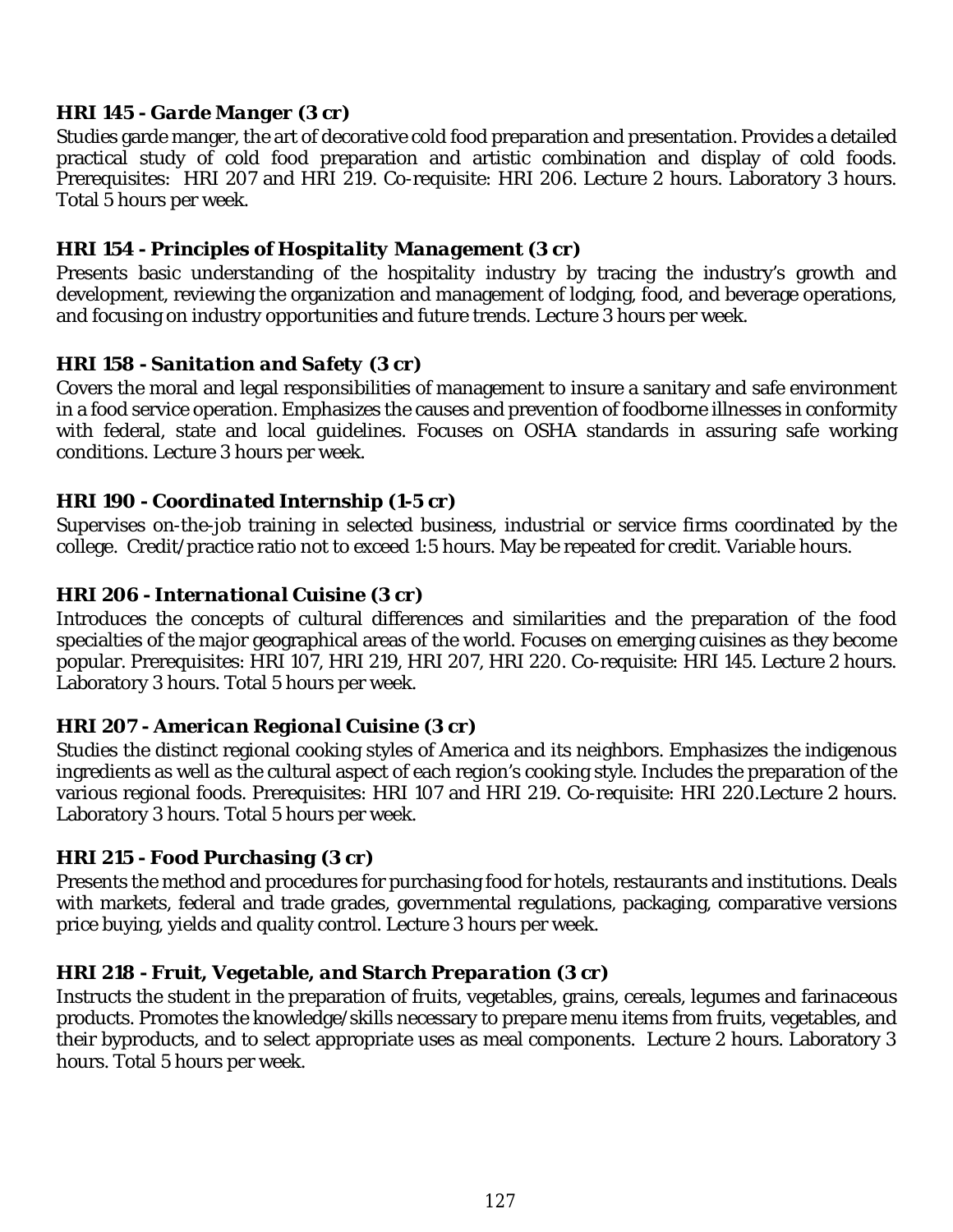## *HRI 219 - Stock, Soup, and Sauce Preparation (3 cr)*

Instructs the student in the preparation of stocks, soups, and sauces. Promotes the knowledge/skills to prepare stocks, soups, and sauces, and to select appropriate uses as meal components. Prerequisite: HRI 158. Lecture 2 hours. Laboratory 3 hours. Total 5 hours per week.

## *HRI 220 - Meat, Seafood and Poultry Preparation (3 cr)*

Provides the study and preparation of meat, poultry, shellfish, fish, and game. Promotes the knowledge/ skills required to select appropriate use of these foods as meal components. Prerequisites: HRI 158 and HRI 219. Lecture 2 hours. Laboratory 3 hours. Total 5 hours per week.

## *HRI 225 - Menu Planning and Dining Room Service (3 cr)*

Covers fundamentals of menu writing, types of menus, layout, design and food merchandising, and interpreting a profit and loss statement as it relates to menu pricing. Analyzes menus for effectiveness. Instructs on proper dining room service, customer seating, and dining room management. Emphasizes use of computer in management of food service operations. Prerequisites: HRI 106, HRI 107, HRI 158, and HRI 219. Lecture 3 hours per week.

## *HRI 228 - Food Production Operations (3 cr)*

Teaches management principles as applied to a food production setting. Integrates skills areas including planning, organizing, coordinating, checking, insuring, training, establishing standards, assisting and controlling. Promotes the knowledge/ skills required to manage food production operations in a commercial and/or institutional kitchen. Lecture 3 hours per week.

## *HRI 235 - Marketing of Hospitality Services (3 cr)*

Studies principles and practices of marketing the services of the hotel and restaurant industry. Emphasizes the marketing concept with applications leading to customer satisfaction. Reviews methods of external and internal stimulation of sales. May include a practical sales/marketing exercise and computer applications. Lecture 3 hours per week.

#### *HRI 237 – Current Issues & Environmental Responsibilities in the Hospitality Industry (2-3 cr)*

Studies novel aspects of the evolving hospitality industry, including the collective impact of environmental stewardship and sustainability, local sourcing of products and ingredients, greening of hospitality businesses, cost-benefit analyses of sustainability decisions, and ethical questions related to these topics. Lecture 2-3 hours per week.

# *HRI 251 - Food and Beverage Cost Control I (3 cr)*

Presents methods of pre-cost and pre-control as applied to the menu, purchasing, receiving, storing, issuing, production, sales and service which result in achievement of an operation's profit potential. Emphasizes both manual and computerized approaches. Part I of II. Lecture 3 hours per week.

## *HRI 280 - Principles of Advanced Baking and Pastry (3 cr)*

Reviews foundation principles of classical and modern baking/pastry methods. Prerequisite: HRI 128 or equivalent. Lecture 2 hours. Laboratory 3 hours. Total 5 hours per week.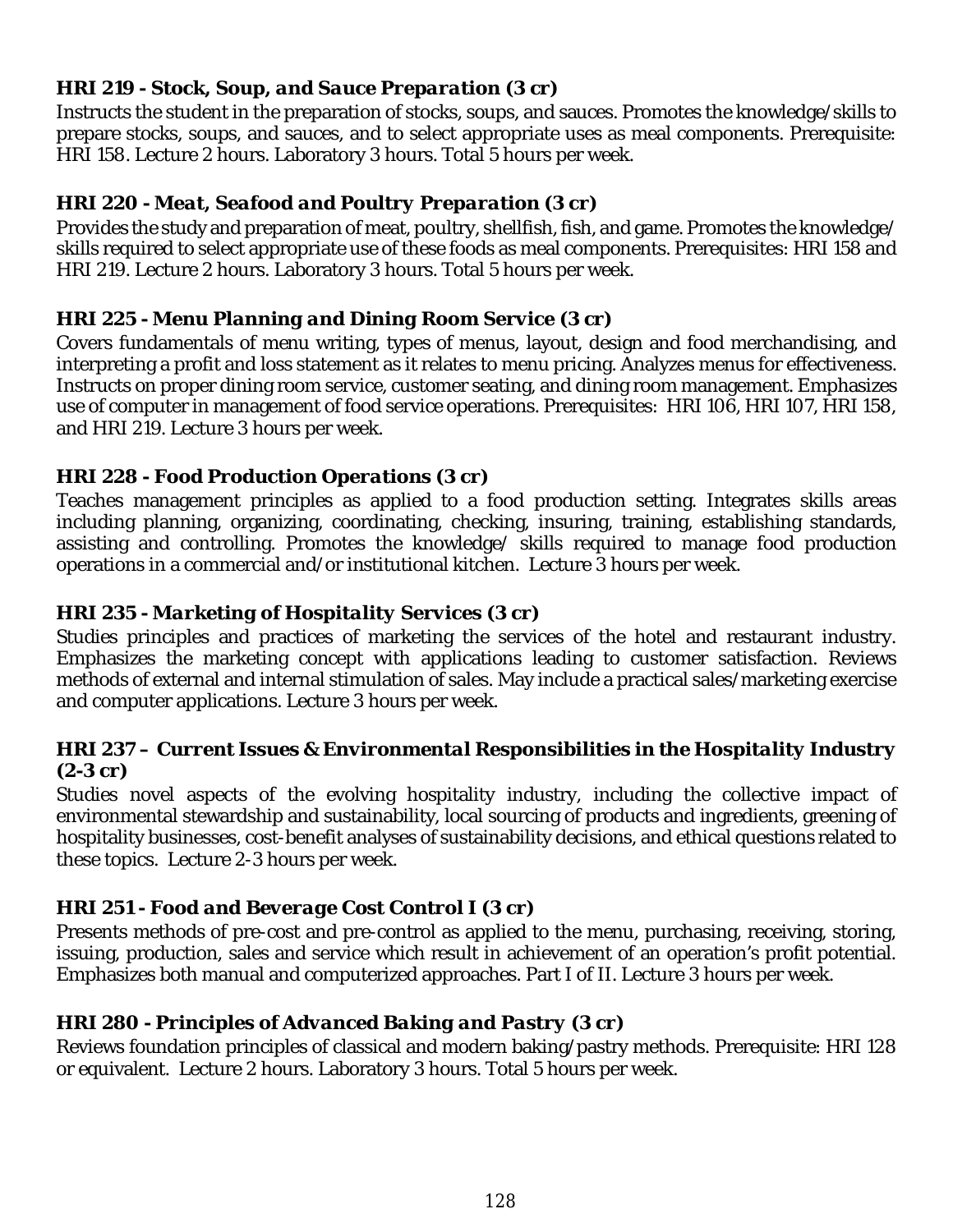#### *HRI 281 - Artisan Breads (3 cr)*

Provides an integrated study of both classical and modern baking methods. Focuses on craft baking using simple ingredients to create superior products. Prerequisite: HRI 280. Co-requisites: HRI 128 and HRI 158. Lecture 2 hours. Laboratory 3 hours. Total 5 hours per week.

#### *HRI 282 - European Tortes and Cakes (3 cr)*

Provides an integrated study of European tortes and cakes. Prerequisites: HRI 280, HRI 128 and HRI 158. Lecture 2 hours. Laboratory 3 hours. Total 5 hours per week.

#### *HRI 283 - Custards and Cremes (3 cr)*

Provides an integrated study of classical and contemporary custards and cremes as menu items and recipe ingredients. Prerequisite: HRI 280, HRI 128, and HRI 158. Lecture 2 hours. Laboratory 3 hours. Total 5 hours per week.

#### *HRI 284 - Specialty, Spa and Plated Desserts (3 cr)*

Provides an integrated study of specialty, spa and plated desserts, which possess enhanced value through artistic presentation. Prerequisites: HRI 280, HRI 128, and HRI 158. Lecture 2 hours. Laboratory 3 hours. Total 5 hours per week.

#### *HRI 290 - Coordinated Internship (1-5cr)*

Supervises on-the-job training in selected business, industrial or service firms coordinated by the college. Credit/practice ratio not to exceed 1:5 hours. May be repeated for credit. Variable hours. Requires division approval.

# *Humanities*

#### *HUM 100 - Survey of the Humanities (3 cr)*

Introduces the humanities through the art, literature, music, and philosophy of various cultures and historical periods. Lecture 3 hours per week.

#### *HUM 201 - Survey of Western Culture I (3 cr)*

Studies thought, values and arts of Western culture, integrating major developments in art, architecture, literature, music and philosophy. Covers the following periods: Ancient and Classical, Early Christian and Byzantine, Medieval and Early Renaissance. Lecture 3 hours per week.

## *HUM 202 - Survey of Western Culture II (3 cr)*

Studies thought, values, and arts of Western culture, integrating major developments in art, architecture, literature, music and philosophy. Covers the following periods: Renaissance, Baroque, Enlightenment, Romantic and Modern. Lecture 3 hours per week.

## *HUM 241-242 - Interdisciplinary Principles of the Humanities I-II (3 cr) (3 cr)*

Integrates unifying principles of the humanities and related fields of study. Emphasizes the expansion of student's intellectual perspective and development of concepts enabling the integration of knowledge from diverse fields into a unified whole. Lecture 3 hours per week.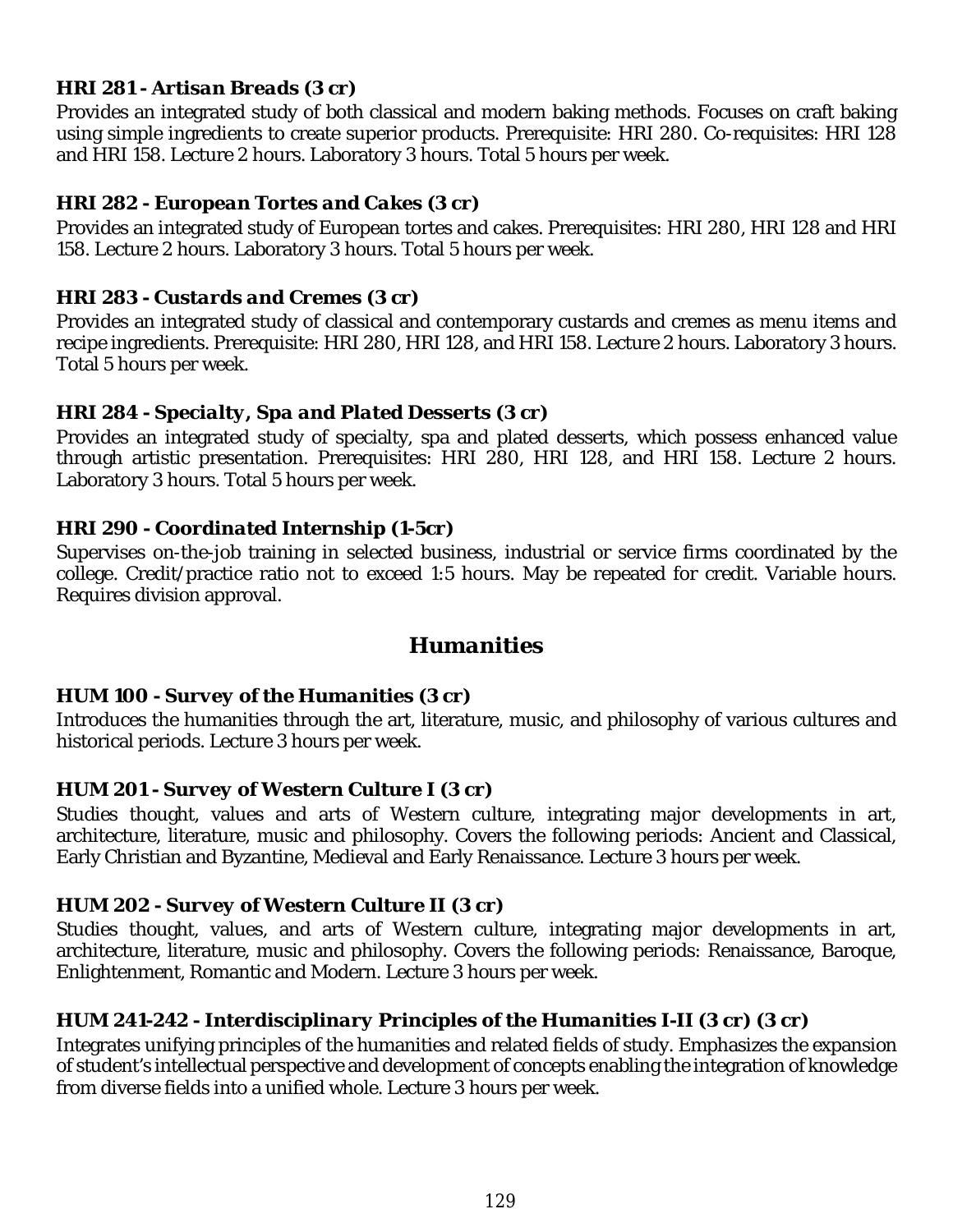#### *HUM 260 - Survey of Twentieth-Century Culture (3 cr)*

Explores literature, visual arts, philosophy, music and history of our time from an interdisciplinary perspective. Lecture 3 hours per week.

# *Industrial Engineering Technology*

# *IND 106 - Industrial Engineering Technology (3 cr)*

Introduces basic skills required for a career in industrial engineering technology. Includes basic statistics for engineering technicians, the SI system, graphic analysis, and careers as an industrial engineering technician. Lecture 3 hours per week.

## *IND 108 - Technical Computer Applications (3 cr)*

Develops data entry proficiency for technical application and word processing as applied to technology. Presents an introduction to computer operating systems as related to technical applications. Includes demonstrations of selected technical topics such as CAD, CNC, Graphic illustration I/O's involving PLC's, telecommunications (modems), and process control. Lecture 2 hours. Laboratory 2 hours. Total 4 hours per week.

## *IND 113 - Materials and Processes in Manufacturing I (2-3 cr)*

Studies materials and processes for the manufacture of products. Investigates the nature of various materials. Examines the manufacturing processes of industry and their effects on materials. Part I of II. Lecture 2-3 hours per week.

## *IND 121 - Industrial Supervision I (3 cr)*

Introduces the concept of the Supervisor as a Leader. Discusses the role of the Industrial Supervisor in the face of technology advances. Discusses the role of the Industrial Supervisor in leading organizational change and helping employees through transitions. Defines Leadership styles and the selection of the appropriate style. Introduces the Industrial Supervisor as a motivator in terms of job satisfaction, morale, job design competition, communication and promotions. Presents ethical behavior and dilemmas in organizations. Lecture 3 hours per week.

# *IND 137 - Team Concepts & Problem Solving (3 cr)*

Studies team concepts and problem solving techniques to assist project teams in improving quality and productivity. Provides knowledge of how to work as a team, plan and conduct good meetings, manage logistics and details, gather useful data, communicate the results and implement changes. Lecture 3 hours per week.

# *IND 235 - Statistical Quality Control (3 cr)*

Gives overview of the quality control function within industry. May include the organization, cost, and techniques of quality control. Emphasizes essentials and applications of statistics in the quality control function. Lecture 2-3 hours. Laboratory 1-2 hours. Total 3-4 hours per week.

## *IND 243 - Principles and Applications of Mechatronics (3 cr)*

Introduces terminology and principles related to Mechatronic system design and application. Integrates concepts of electrical/electronic, mechanical and computer technologies in the development, setup, operation and troubleshooting of automated products and systems. Covers breakdown of various automated manufacturing operations with emphasis on system planning, development and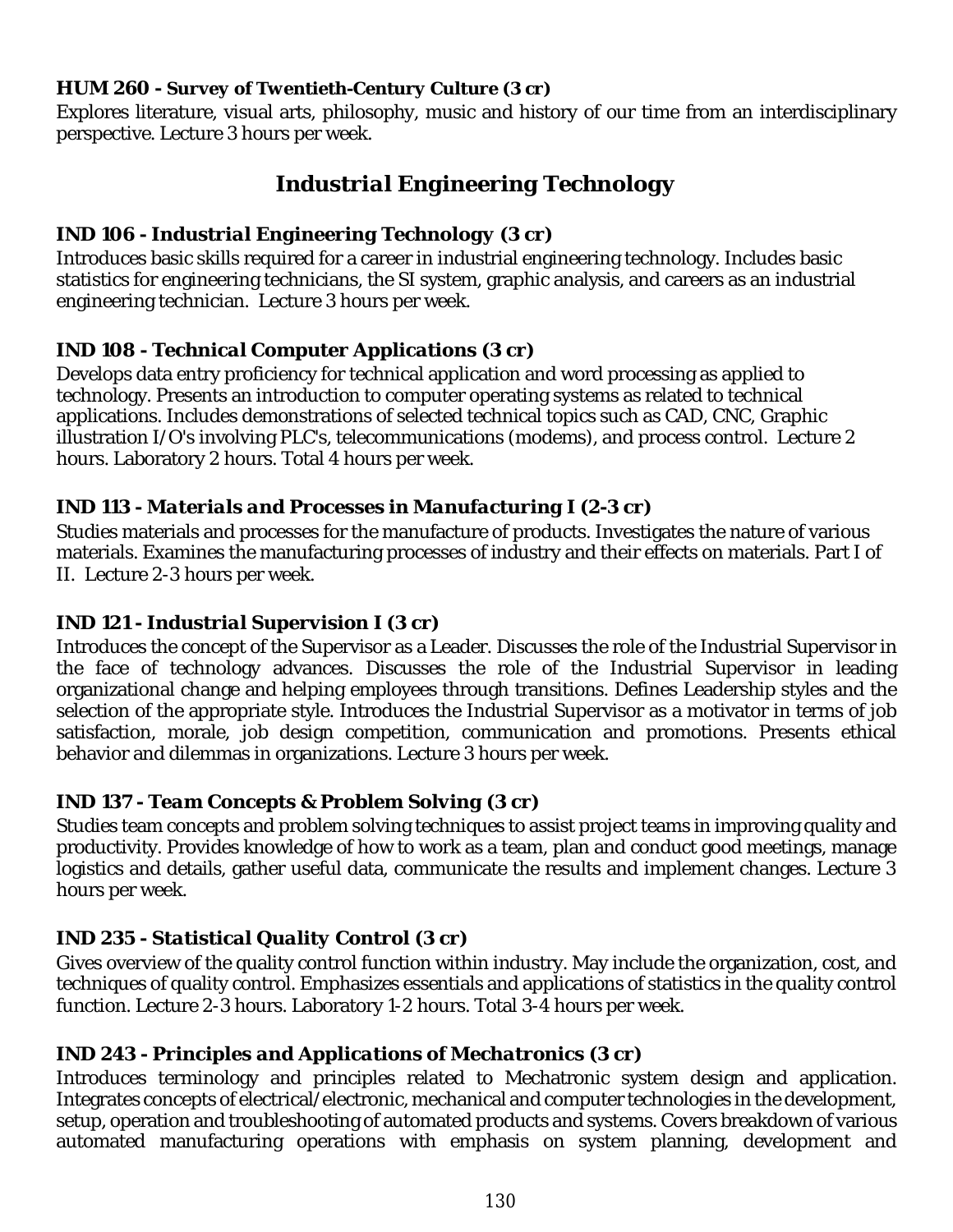troubleshooting processes. Prerequisite: Divisional Approval. Lecture 2 hours. Laboratory 2 hours. Total 4 hours per week.

# *Information Technology Design and Database*

#### *ITD 110 - Web Page Design I (3-4 cr)*

Stresses a working knowledge of web site designs, construction, and management using HTML or XHTML. Course content includes headings, lists, links, images, image maps, tables, forms and frames. Co-requisite: ITE 115. Lecture 3-4 hours per week.

#### *ITD 210 - Web Page Design II (3-4 cr)*

Incorporates advanced techniques in web site planning, design, usability, accessibility, advanced site management, and maintenance utilizing web editor software. Prerequisite: ITD 110. Lecture 3-4 hours per week.

#### *ITD 212 - Interactive Web Design (3-4 cr)*

Provides techniques in interactive design concepts to create cross-platform, low-bandwidth animations utilizing a vector based application. This course emphasizes the importance of usability, accessibility, optimization and performance. Prerequisite: ITD 110. Lecture 3-4 hours per week.

# *Information Technology Essentials*

## *ITE 100 Introduction to Information Systems (3-4 cr)*

Covers the fundamentals of computers and computing and topics which include impact of computers on society, ethical issues and terminology. Provides discussion about available hardware and software as well as their application. Lecture 3-4 hours per week.

## *ITE 101 - Introduction to Microcomputers (1-2 cr)*

Examines concepts and terminology related to micro-computers and introduces specific uses of microcomputers. Lecture 1-2 hours per week.

#### *ITE 102 - Computers & Information Systems (1-2 cr)*

Introduces terminology, concepts and methods of using computers in information systems. This course teaches computer literacy, not intended for Information Technology majors. Lecture 1-2 hours per week.

## *ITE 115 - Introduction to Computer Applications and Concepts (3-4 cr)*

Covers computer concepts and internet skills and use a software suite which includes word processing, spreadsheet, database, and presentation software to demonstrate skills required for computer literacy. Recommended prerequisite keyboarding skills. Lecture 3-4 hours per week.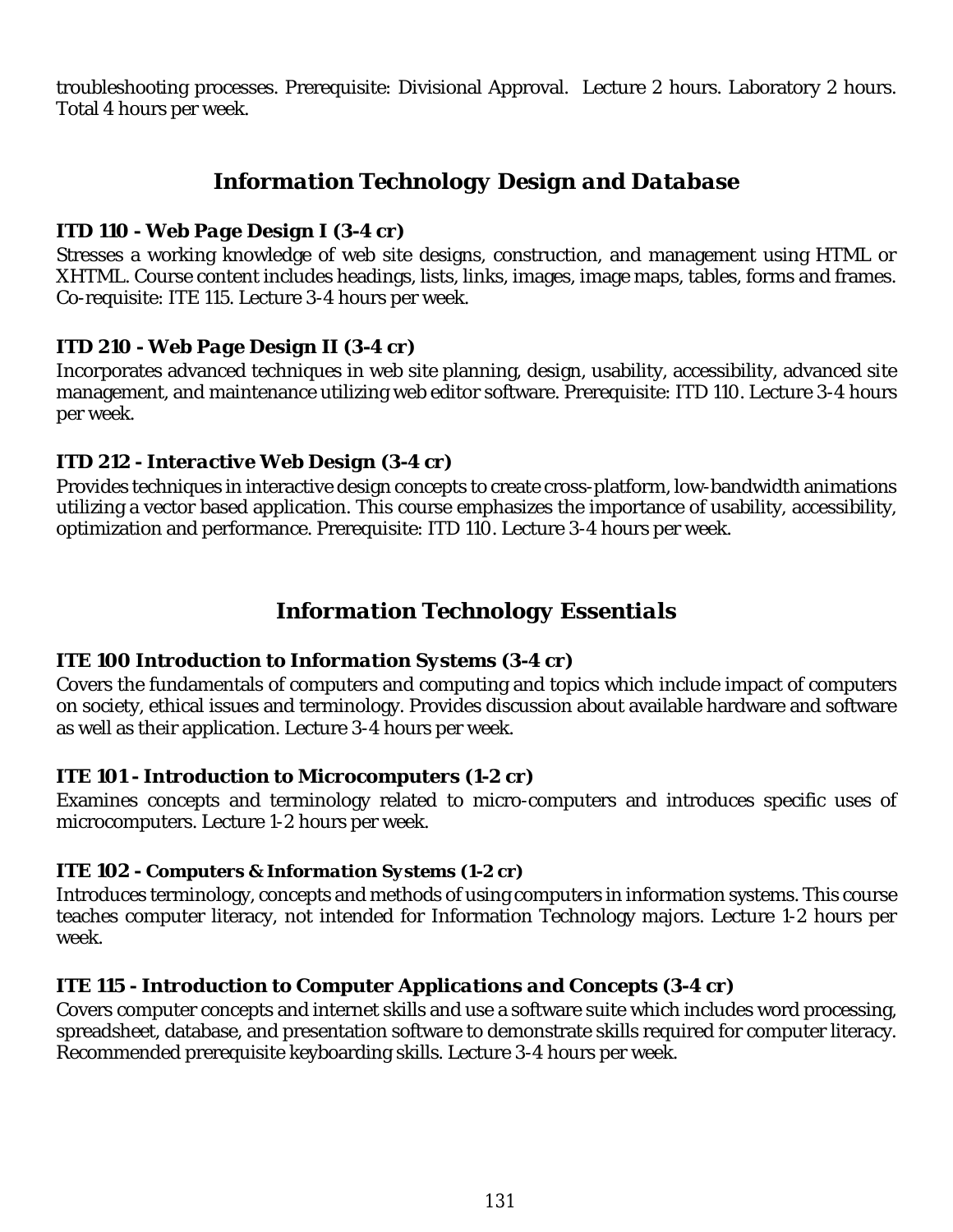## *ITE 119 Information Literacy (3 cr)*

Presents the information literacy core competencies focusing on the use of information technology skills. Skills and knowledge will be developed in database searching, computer applications, information security and privacy, and intellectual property issues. Lecture 3 hours per week.

## *ITE 127 - Microcomputer Software: Beginning Windows (1-2 cr)*

Imparts first-time users with sufficient information to make practical use of the Windows software package. This course also presents the basics of the features and applications included in the Windows operating system package. Lecture 1-2 hours per week.

## *ITE 140 - Spreadsheet Software (3-4 cr)*

Covers the use of spreadsheet software to create spreadsheets with formatted cells and cell ranges, control pages, multiple sheets, charts, and macros. Topics include type and edit text in a cell, enter data on multiple worksheets, work with formulas and functions, create charts, pivot tables, and styles, insert headers and footers, and filter data. Lecture 3-4 hours per week.

## *ITE 150 - Desktop Database Software (3-4 cr)*

Incorporates instruction in planning, defining, and using a database; performing queries; producing reports; working with multiple files; and concepts of database programming. Course topics include database concepts, principles of table design and table relationships, entering data, creating and using forms, using data from different sources, filtering, creating mailing labels. This course covers MOS Access certification objectives. Prerequisites: ITE 115. Lecture 3-4 hours per week.

# *ITE 151 - Microcomputer Software: Database Management (1-2 cr)*

Presents first-time users with sufficient information to make practical use of database management software using the basics of building databases. This course covers specific business applications. Prerequisite: ITE 115. Lecture 3-4 hours per week.

Information Technology Networking

## *ITN 101 - Introduction to Network Concepts (3-4 cr)*

Provides instruction in networking media, physical and logical topologies, common networking standards and popular networking protocols. Course content emphasizes the TCP/IP protocol suite and related IP addressing schemes, including CIDR. Course content also includes selected topics in network implementation, support and LAN/WAN connectivity. Lecture 3 hours per week.

## *ITN 106 - Microcomputer Operating Systems (3-4 cr)*

Teaches use of operating system utilities and multiple-level directory structures, creation of batch files, and configuration of microcomputer environments. May include a study of graphical user interfaces. Maps to A+ Software. Lecture 3-4 hours per week.

## *ITN 107 - Personal Computer Hardware and Troubleshooting (3-4 cr)*

Includes specially designed instruction to give a student a basic knowledge of hardware and software configurations. Includes the installation of various peripheral devices as well as basic system hardware components. Maps to A+ Hardware Certification. Lecture 3-4 hours per week.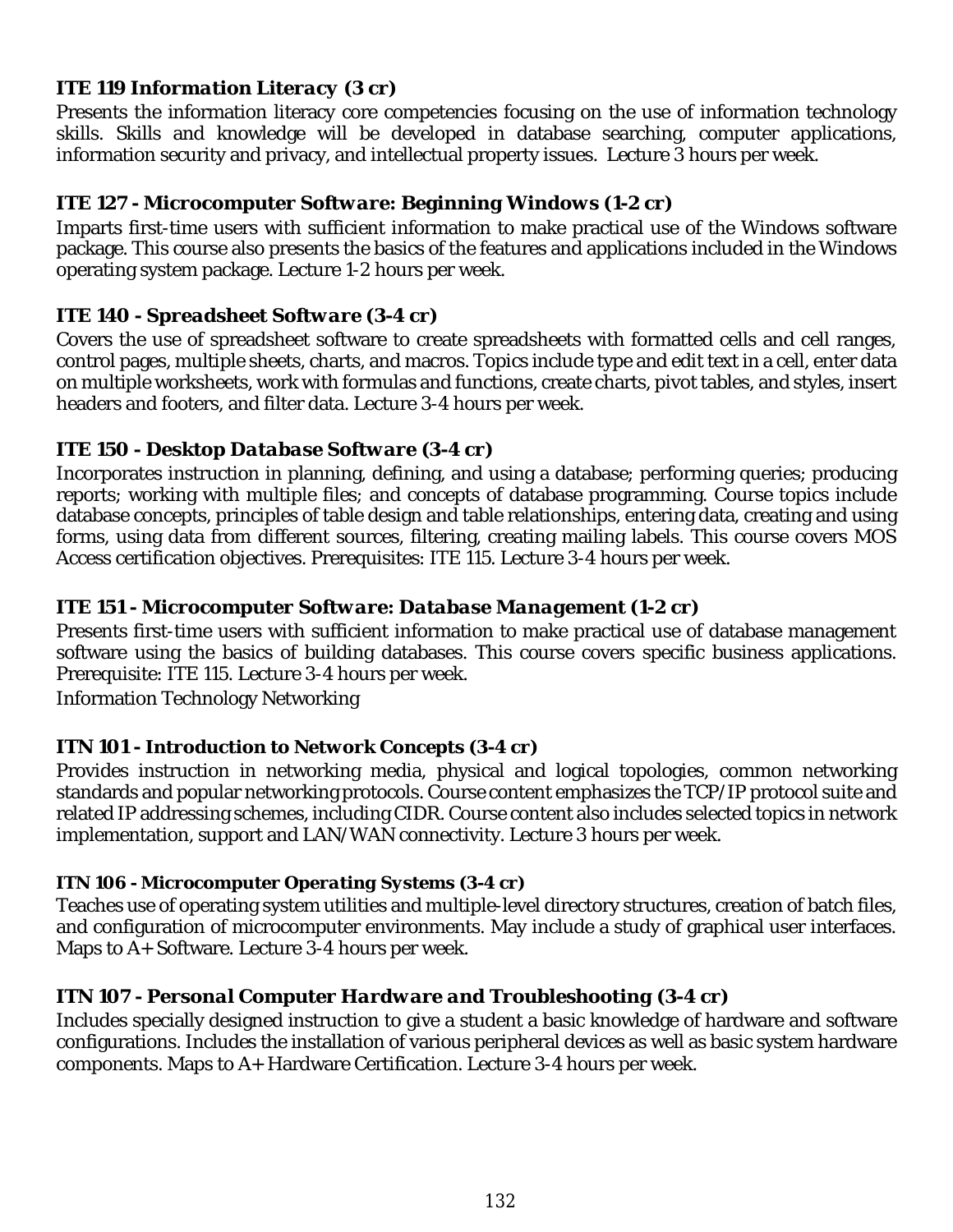#### *ITN 110 - Client Operating System (3-4 cr)*

Introduces an overview of instruction in installation, configuration, administration, and troubleshooting of Client Operating System (version to be specified) in a networked data communications environment. Lecture 3-4 hours per week.

## *ITN 111 - Server Administration (3-4 cr)*

Covers basic instruction in various network protocols, name resolution services, remote access, security, and print installation, configuration, administration, monitoring, and troubleshooting of Server Administration software (version to be specified) in an Active Directory domain environment. Prerequisite: ITE 115 and ITN 101. Lecture 3-4 hours per week.

#### *ITN 112 - Network Infrastructure (3-4 cr)*

Provides extensive instruction for the technical knowledge required for installation, configuration, administration, monitoring, and troubleshooting of Network Infrastructure services (version to be specified) such as NDS, DHCP, WINS, RRAS, NAT, and Certificate Authority to support the network infrastructure. Prerequisite: ITN 111 Lecture 3-4 hours per week.

## *ITN 120 - Wireless - Network Administration (WNA) (3-4 cr)*

Provides instruction in fundamentals of wireless information systems. Course content includes terms, standards, components, and operating requirements in the design and implementation of wireless networks. Prerequisites: ITE 115, ITN 101. Lecture 3-4 hours per week.

## *ITN 154 - Networking Fundamentals-Cisco (3-4 cr)*

Provides introduction to networking using the OSI reference model. Course content includes data encapsulation, TCP/IP suite, routing, IP addressing, and structured cabling design and implementation. Lecture 3-4 hours per week.

## *ITN 155 - Intro to Routing-Cisco (3-4 cr)*

Features an introduction to basic router configuration using Cisco IOS software. Course content includes system components, interface configuration, ip network design, troubleshooting techniques, configuration and verification of IP addresses, and router protocols. CISCO Semester 2 and maps to CCNA. Prerequisite: ITN 154. Lecture 3-4 hours per week.

#### *ITN 156 - Basic Switching and Routing (3-4 cr)*

Centers instruction in LAN segmentation using bridges, routers, and switches. Includes fast Ethernet, access lists, routing protocols, spanning tree protocol, virtual LANS and network management. Prerequisite: ITN 155. Lecture 3-4 hours per week.

## *ITN 157 - WAN Technologies-Cisco (3-4 cr)*

Concentrates on an introduction to Wide Area Networking (WANs). Course content includes WAN design, LAPB, Frame Relay, ISDN, HDLC, and PPP. CISCO Semester 4 and maps to CCNA. Prerequisite: ITN 156. Lecture 3-4 hours per week.

## *ITN 195 Topics in Cybersecurity (3cr)*

Provides an overview of cybersecurity and the growing importance of ensuring secure systems for all users, including those in government, education, business and industry. Covers types of attacks and some measures used to strengthen security. Lecture 3 hours per week.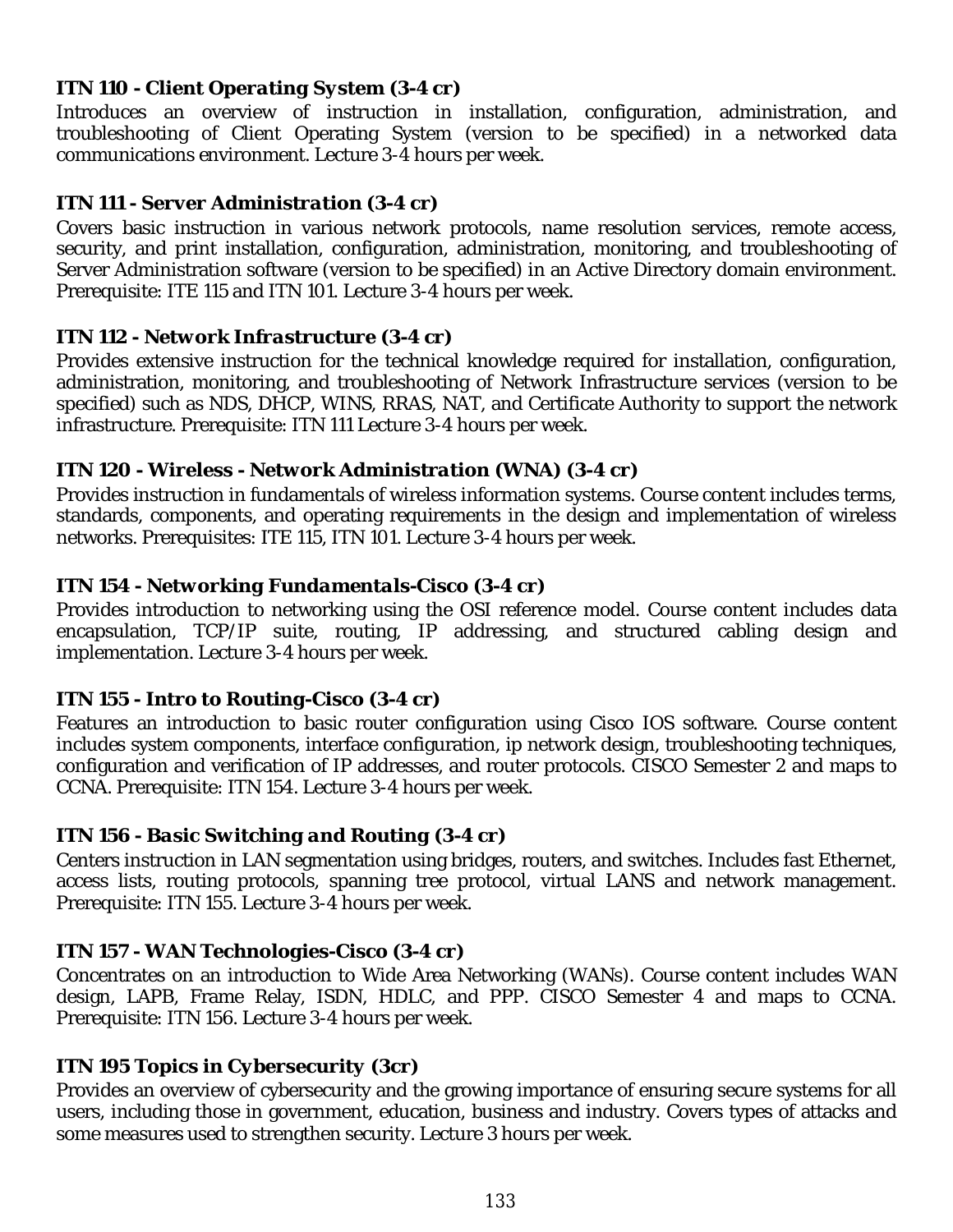## *ITN 208 - Protocols and Communications TCP/IP (3 cr)*

Centers on providing an understanding of the TCP/ IP suite and the details of its implementation. The details of implementation are treated by discussion, IP addressing, the structure of frames & protocol headers that enable communication between two computers. Discusses IP routing, tunneling, SNMP, and security. Lecture 3-4 hours per week.

# *ITN 260 - Network Security Basics (3- 4 cr)*

Provides instruction in the basics of network security in depth. Includes security objectives, security architecture, security models and security layers; risk management, network security policy, and security training. Includes the give security keys, confidentiality integrity, availability, accountability and auditability. Lecture 3-4 hours per week.

## *ITN 261 - Network Attacks, Computer Crime and Hacking (3-4 cr)*

Encompasses in-depth exploration of various methods for attacking and defending a network. Explores network security concepts from the viewpoint of hackers and their attack methodologies. Includes topics about hackers, attacks, Intrusion Detector Systems (IDS) malicious code, computer crime and industrial espionage. Lecture 3-4 hours per week.

Offers opportunities for career orientation and training without pay in selected businesses and industry. Supervised and coordinated by the College. Prerequisites: ITE 115, ITN 101, ITN 110, ITN 111. Credit/ work ratio not to exceed 1:5 hours. Variable hours per week.

## *ITN 297 - Co-Op Education in Information Technology (Variable cr)*

Provides on-the-job training for pay in approved business, industrial and service firms. Applies to all occupational-technical curricula at the discretion of the College. Prerequisites: ITE 115, ITN 101, ITN 110, ITN 111. Credit/work ratio not to exceed 1:5 hours. Variable hours per week.

# *Instrumentation*

## *INS 190 - Coordinated Internship (1-5 cr)*

Supervises on-the-job training in selected business, industrial or service firms coordinated by the college. Credit/practice ratio not to exceed 1:5 hours. May be repeated for credit. Variable hours.

## *INS 220 - Introduction to Fluid Power (3 cr)*

Introduces analysis and design of hydraulic and pneumatic control systems. Presents interpretation and application of fluid power systems, schematic diagrams, and symbols. Lecture 3 hours. Laboratory 2-3 hours. Total 4-5 hours per week.

## *INS 230 - Instrumentation I (3-4 cr)*

Presents the fundamental scientific principles of process control including temperature, pressure, level, and flow measurements. Topics include transducers, thermometers, and gauges are introduced along with calibration. Lecture 2-3 hours. Laboratory 1-3 hours. Total 5-6 hours per week.

## *INS 231 - Instrumentation II (3-4 cr)*

Continues INS 230. Covers common techniques for measuring the dynamic response of processes. Topics include transmitters and telemetering along with process control systems. Lecture 2-3 hours. Laboratory 1-3 hours. Total 5-6 hours per week.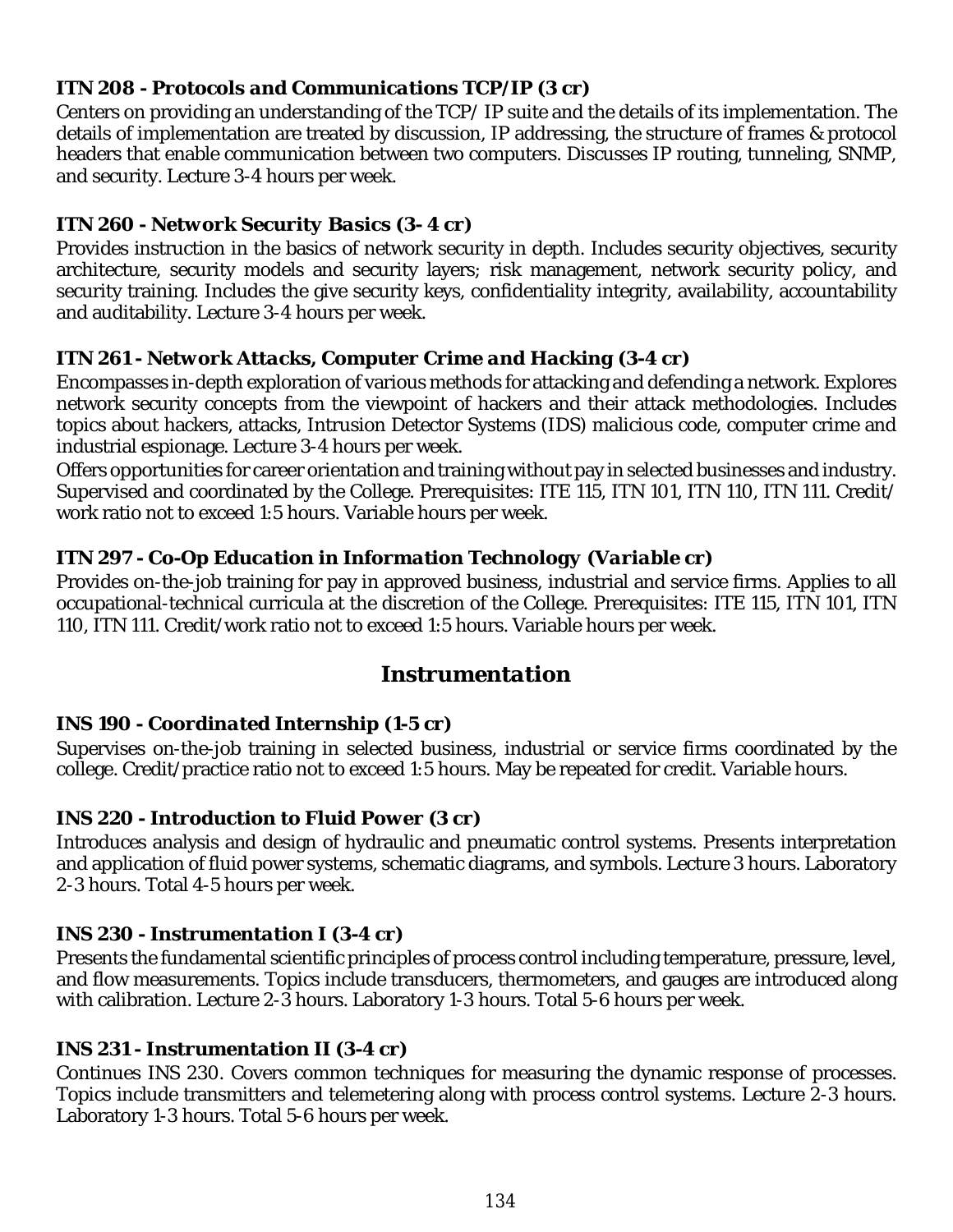#### *INS 233 - Process Control Integration (4 cr)*

Presents computer automation including PLCs, SCADA, and PC-based systems to control processes. Topics such as PLC control and computer data acquisition are introduced where students will use existing systems or build systems and control these systems with PLCs and computer data acquisition systems. Assesses students through test and project evaluations and the course will be assessed by graduate feedback. Prerequisite: INS 230, and ELE 233. Lecture 2-3 hours. Laboratory 3 hours. Total 5-6 hours per week.

#### *INS 290 - Coordinated Internship (1-5 cr)*

Supervises on-the-job training in selected business, industrial or service firms coordinated by the college. Credit/practice ratio not to exceed 1:5 hours. May be repeated for credit. Variable hours.

# *Machine Technology*

#### *MAC 111-112 - Machine Trade Theory and Computation (3 cr) (3 cr)*

Covers shop theory and mathematics dealing with fractional and precision measuring tools. Includes layout, bandsaws, drill presses, the twist drill, thread cutting, taper turning, vertical and horizontal milling machines, lathe tool bit geometry, the engine lathe and other lathe operations. Lecture 3 hours per week.

# *Marketing*

#### *MKT 100 - Principles of Marketing (3 cr)*

Presents principles, methods and problems involved in the marketing to consumers and organizational buyers. Discusses problems and policies connected with distribution and sale of products, pricing, promotion and buyer motivation. Examines variations of the marketing research, legal, social, ethical e-commerce, and international considerations in marketing. Lecture 3 hours per week.

# *Mathematics*

#### *BSK 1 - Whole Numbers*

Covers whole number principles and computations. Credits not applicable toward graduation. 1 credit.

#### *MTE 1 - Operations with Positive Fractions*

Includes operations and problem solving with proper fractions, improper fractions, and mixed numbers without the use of a calculator. Emphasizes applications and includes U. S. customary units of measure. Credit is not applicable toward graduation. Prerequisite: Qualifying placement score 1 credit.

#### *MTE 2 - Operations with Positive Decimals and Percents*

Includes operations and problem solving with positive decimals and percents. Emphasizes applications and includes U. S. customary and metric units of measure. Credit is not applicable toward graduation. Prerequisite: MTE 1 or qualifying placement score. 1 credit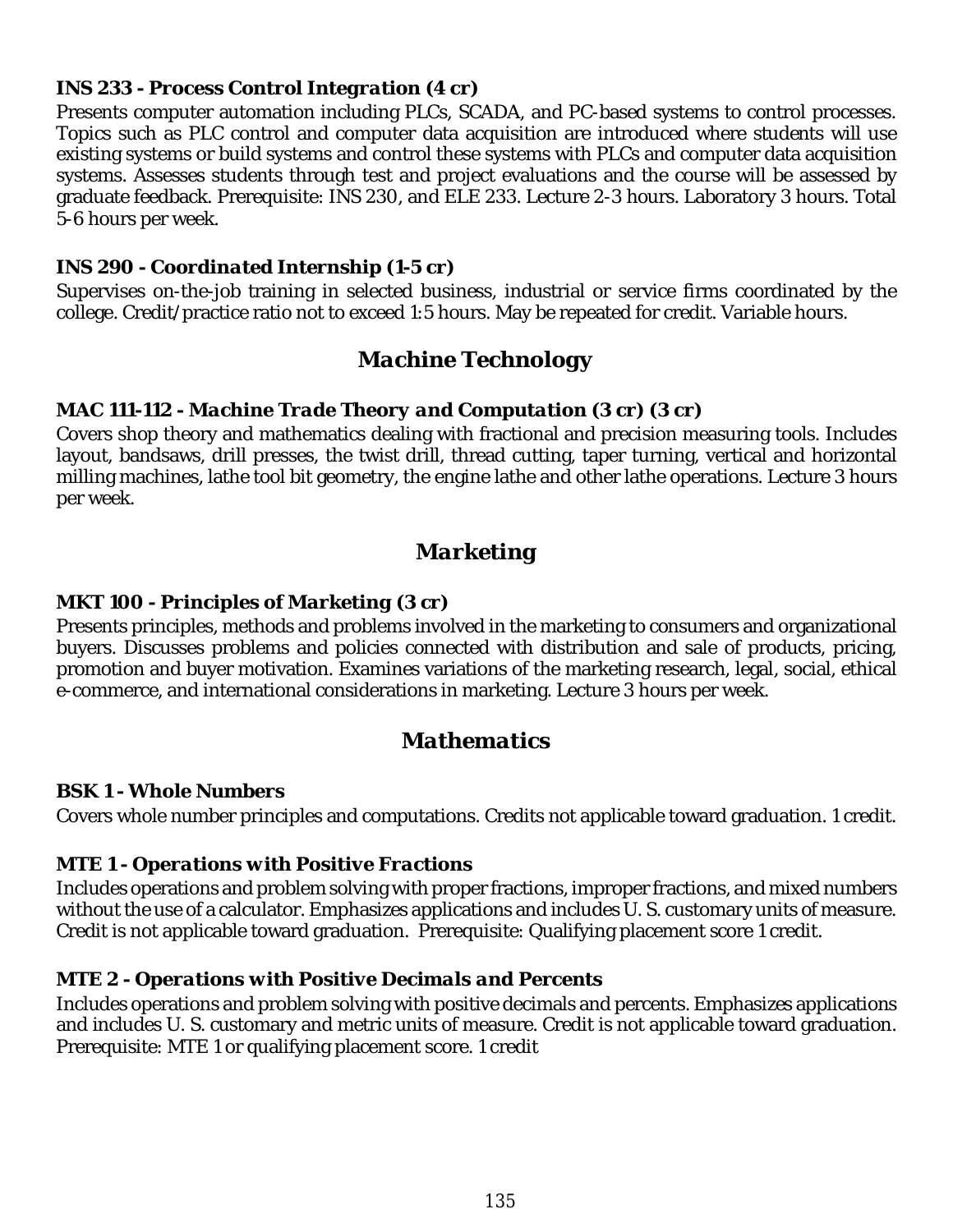#### *MTE 3 - Algebra Basics*

Includes basic operations with algebraic expressions and solving simple algebraic equations using signed numbers with emphasis on applications. Credit is not applicable toward graduation. Prerequisite: MTE 2 or qualifying placement score. 1 credit.

#### *MTE 4 - First Degree Equations and Inequalities in One Variable*

Includes solving first degree equations and inequalities containing one variable, and using them to solve application problems. Emphasizes applications and problem solving. Credit is not applicable toward graduation. Prerequisite: MTE 3 or qualifying placement score. 1 credit.

#### *MTE 5 - Linear Equations, Inequalities and Systems of Linear Equations in Two Variables*

Includes finding the equation of a line, graphing linear equations and inequalities in two variables and solving systems of two linear equations. Emphasizes writing and graphing equations using the slope of the line and points on the line, and applications. Credit is not applicable toward graduation. Prerequisite: MTE 4 or qualifying placement score. 1 credit.

#### *MTE 6 - Exponents, Factoring and Polynomial Equations*

The student will learn to perform operations on exponential expressions and polynomials. Students will also learn techniques to factor polynomials and use these techniques to solve polynomial equations. Emphasis should be on learning all the different factoring methods, and solving application problems using polynomial equations. Credit is not applicable toward graduation. Prerequisite: MTE 5 or qualifying placement score. 1 credit.

## *MTE 7 - Rational Expressions and Equations*

Includes simplifying rational algebraic expressions, solving rational algebraic equations and solving applications that use rational algebraic equations. Credit is not applicable toward graduation. Prerequisite: MTE 6 or qualifying placement score. 1 credit.

#### *MTE 8 - Rational Exponents and Radicals*

Includes simplifying radical expressions, using rational exponents, solving radical equations and solving applications using radical equations. Credit is not applicable toward graduation. Prerequisite: MTE 7 or qualifying placement score. 1 credit.

## *MTE 9 - Functions, Quadratic Equations and Parabolas*

Includes an introduction to functions in ordered pair, graph, and equation form. Also introduces quadratic functions, their properties and their graphs. Credit is not applicable toward graduation. Prerequisite: MTE 8 or qualifying placement score. 1 credit.

#### *MTH 21 - Survey of Technical Mathematics I (2-5 cr)*

Provides a foundation in mathematics with emphasis in arithmetic, algebra, geometry, and trigonometry. Presents applications directed to specialty options. Prerequisite: a placement recommendation for MTH 21. Lecture 2-5 hours per week.

#### *MTH 50 - Mathematics for Teacher Entrance Exams (2 cr)*

Provides participants with review and practice for the mathematics portion of the licensure examination required of all beginning teachers in Virginia. Test-taking strategies are emphasized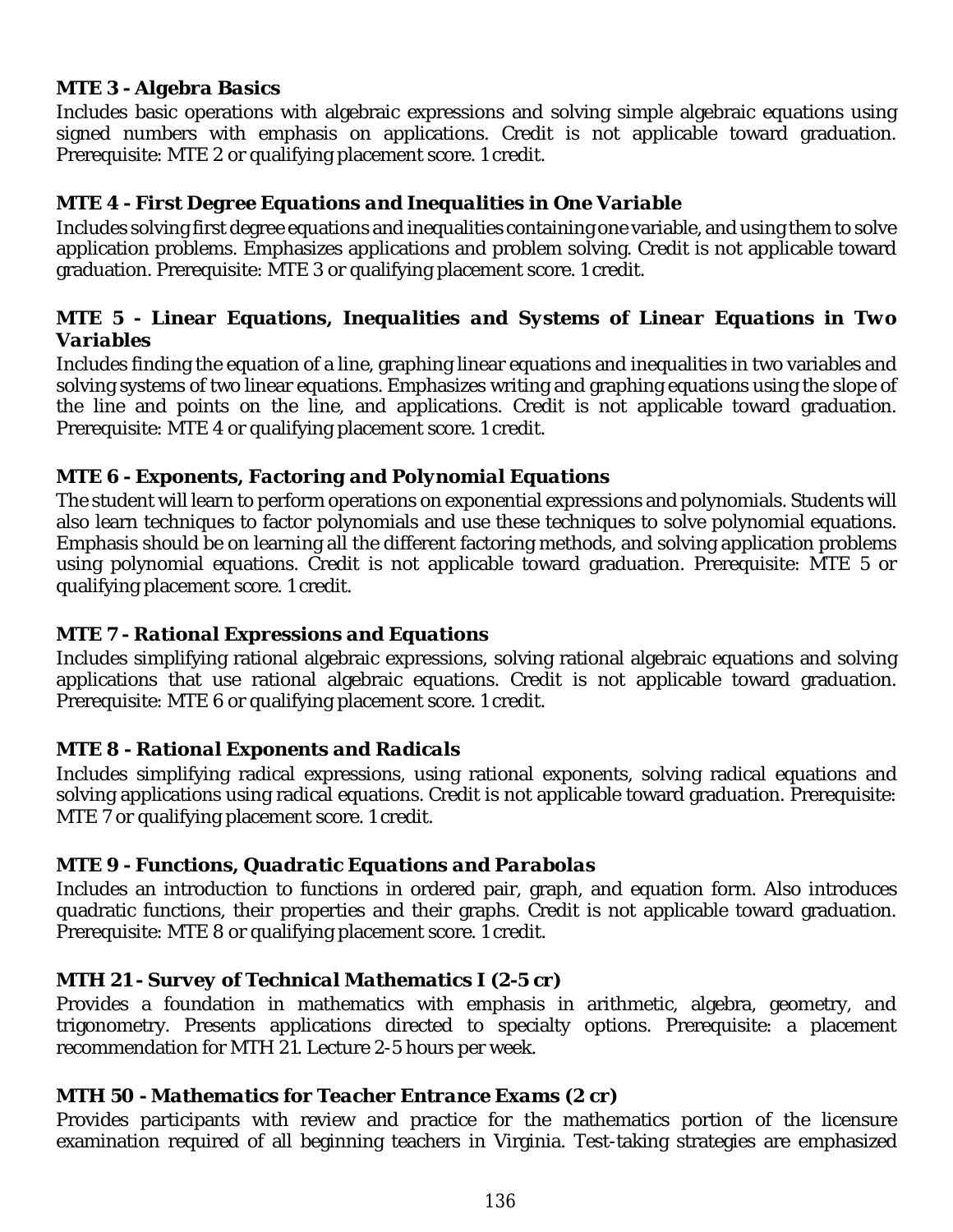throughout. Prerequisite: Competency in Math Essentials MTE 1-3 as demonstrated through the placement and diagnostic tests, or by satisfactorily completing the required MTE units or equivalent, ENF 1 or ENF 2. Lecture 1-2 hours per week.

# *MTH 103 Applied Technical Mathematics I (3cr)*

Presents a view of arithmetic, elements of algebra, geometry and trigonometry. Directs applications to specialty areas. Prerequisites: Competency in Math Essentials MTE 1-3 as demonstrated through the placement and diagnostic tests, or by satisfactorily completing the required MTE units or equivalent. Part I of II. Lecture 3 hours per week.

## *MTH 115 - Technical Mathematics I (3 cr)*

Presents algebra through exponential and logarithmic functions, trigonometry, vectors, analytic geometry and complex numbers. Prerequisites: Competency in Math Essentials. MTE 1-6 as demonstrated through the placement and diagnostic tests, or by satisfactorily completing the required MTE units or equivalent. Part I of II. Lecture 3 hours per week. 3 credits.

## *MTH 120 - Introduction to Mathematics (3 cr)*

Introduces number systems, logic, basic algebra and descriptive statistics. Prerequisites: Competency in Math Essentials MTE 1-3 as demonstrated through the placement and diagnostic tests, or by satisfactorily completing the required MTE units or equivalent. (Intended for occupational/technical programs.) Lecture 3 hours per week.

## *MTH 150 - Topics in Geometry (3 cr)*

Presents the fundamentals of plane and solid geometry and introduces non-Euclidean geometries and current topics. Prerequisites: Competency in Math Essentials MTE 1-5 as demonstrated through the placement and diagnostic tests, or by satisfactorily completing the required MTE units or equivalent. Lecture 3 hours per week. 3 credits.

## *MTH 151 - Mathematics for the Liberal Arts I (3 cr)*

Presents topics in sets, logic, numeration systems, geometric systems and elementary computer concepts. Prerequisites: Competency in Math Essentials MTE 1-5 as demonstrated through the placement and diagnostic tests, or by satisfactorily completing the required MTE units or equivalent. Lecture 3 hours per week.

## *MTH 152 - Mathematics for the Liberal Arts II (3 cr)*

Presents topics in functions, combinatorics, probability, statistics and algebraic systems. Prerequisites: Competency in Math Essentials MTE 1-5 as demonstrated through the placement and diagnostic tests, or by satisfactorily completing the required MTE units or equivalent. Lecture 3 hours per week.

## *MTH 154 – Quantitative Reasoning (3 cr)*

Presents topics in proportional reasoning, modeling, financial literacy and validity studies (logic and set theory). Focuses on the process of taking a real-world situation, identifying the mathematical foundation needed to address the problem, solving the problem and applying what is learned to the original situation. Prerequisite: Competency in MTE 1-5 as demonstrated through placement or unit completion or equivalent. Lecture: 3 hours per week.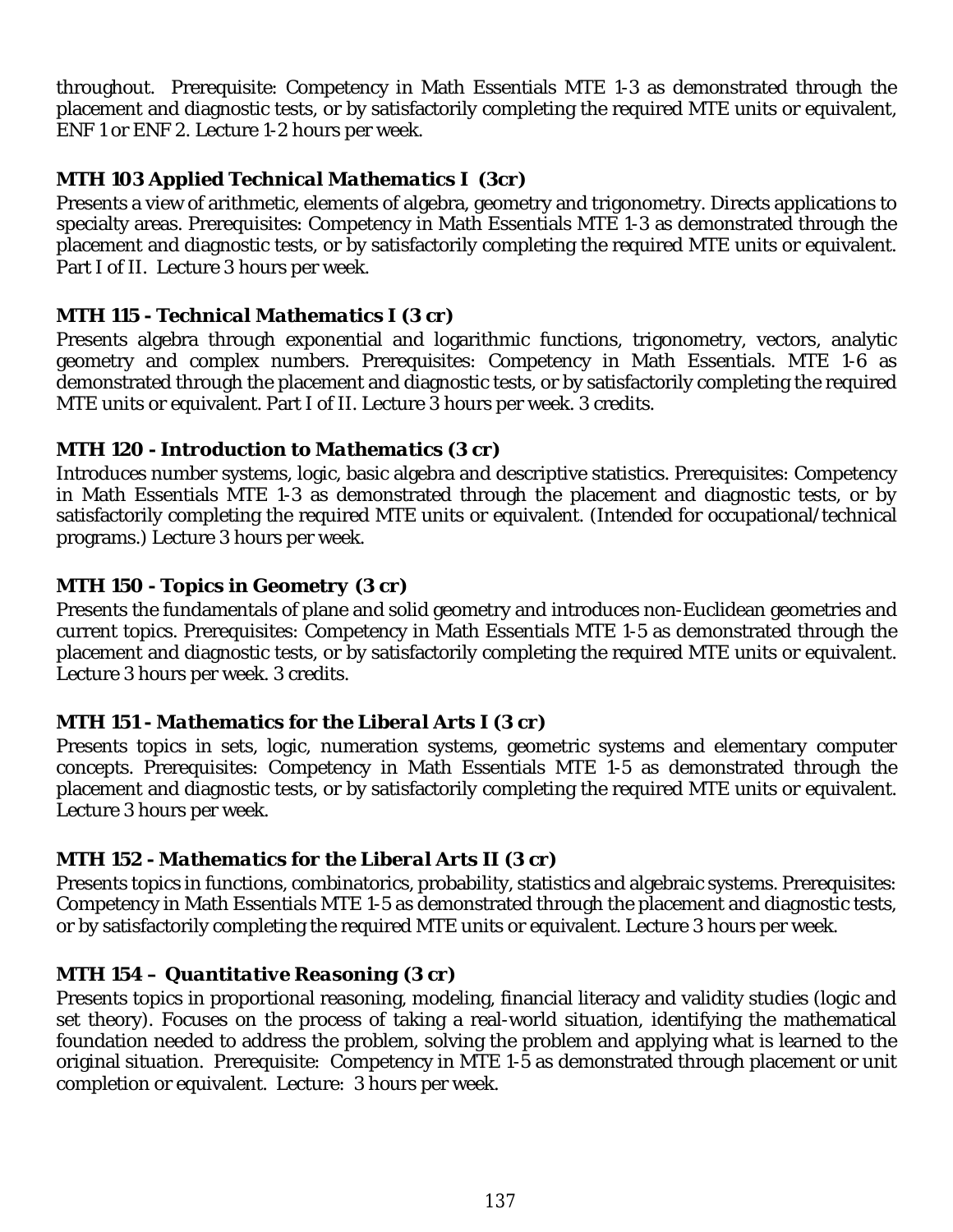## *MTH 155 – Statistical Reasoning (3 cr)*

Presents elementary statistical methods and concepts including visual data presentation, descriptive statistics, probability, estimation, hypothesis testing, correlation, and linear regression. Emphasis is placed on the development of statistical thinking, simulation, and the use of statistical software. Prerequisite: Competency in MTE 1-5 as demonstrated through placement or unit completion or equivalent. Lecture: 3 hours per week

## *MTH 157 - Elementary Statistics (3 cr)*

Presents elementary statistical methods and concepts including descriptive statistics, estimation, hypothesis testing, linear regression and categorical data analysis. (Credit will not be awarded for both MTH 157 and MTH 240 or MTH 241.) Prerequisites: Competency in Math Essentials MTE 1-5 as demonstrated through the placement and diagnostic tests, or by satisfactorily completing the required MTE units or equivalent. Lecture 3 hours per week.

# *MTH 158 - College Algebra (3 cr)*

Covers the structure of complex number systems, polynomials, rational expressions, graphing, systems of equations and inequalities and functions, quadratic and rational equations and inequalities. Lecture 3 hours per week.

## *MTH 163 - Pre-Calculus I (3 cr)*

Presents college algebra, matrices and algebraic, exponential and logarithmic functions. Prerequisites: Competency in Math Essentials MTE 1-9 as demonstrated through the placement and diagnostic tests, or by satisfactorily completing the required MTE units or equivalent. Lecture 3 hours per week.

## *MTH 164 - Pre-Calculus II (3 cr)*

Presents trigonometry, analytic geometry and sequences and series. Prerequisite: MTH 163: Pre-Calculus I or equivalent. (Credit will not be awarded for both MTH 164 and MTH 168.) Lecture 3 hours per week.

# *MTH 166 - Pre-Calculus with Trigonometry (4-5 cr) (Dual Enrollment)*

Presents college algebra, analytic geometry, trigonometry, and algebraic exponential, and logarithmic functions. Lecture 4-5 hours per week. 4-5 credits Prerequisite: Competency in Math Essentials MTE 1-9 as demonstrated through the placement and diagnostic tests, or by satisfactorily completing the required MTE units or equivalent. (Credit will not be awarded for both MTH 163 and MTH 166). 4-5 credits.

# *MTH 173 - Calculus with Analytic Geometry I (5 cr)*

Presents analytic geometry and the calculus of algebraic and transcendental functions including the study of limits, derivatives, differentials, and introduction to integration along with their applications. Designed for mathematical, physical and engineering science programs. Prerequisites: a placement recommendation for MTH 173 and four units of high school mathematics including Algebra I, Algebra II, Geometry and Trigonometry or equivalent. (Credit will not be awarded for more than one of MTH 173, MTH 175, or MTH 273.) Lecture 5 hours per week.

## *MTH 174 - Calculus with Analytic Geometry II (5 cr)*

Continues the study of analytic geometry and the calculus of algebraic and transcendental functions including rectangular, polar and parametric graphing, indefinite and definite integrals, methods of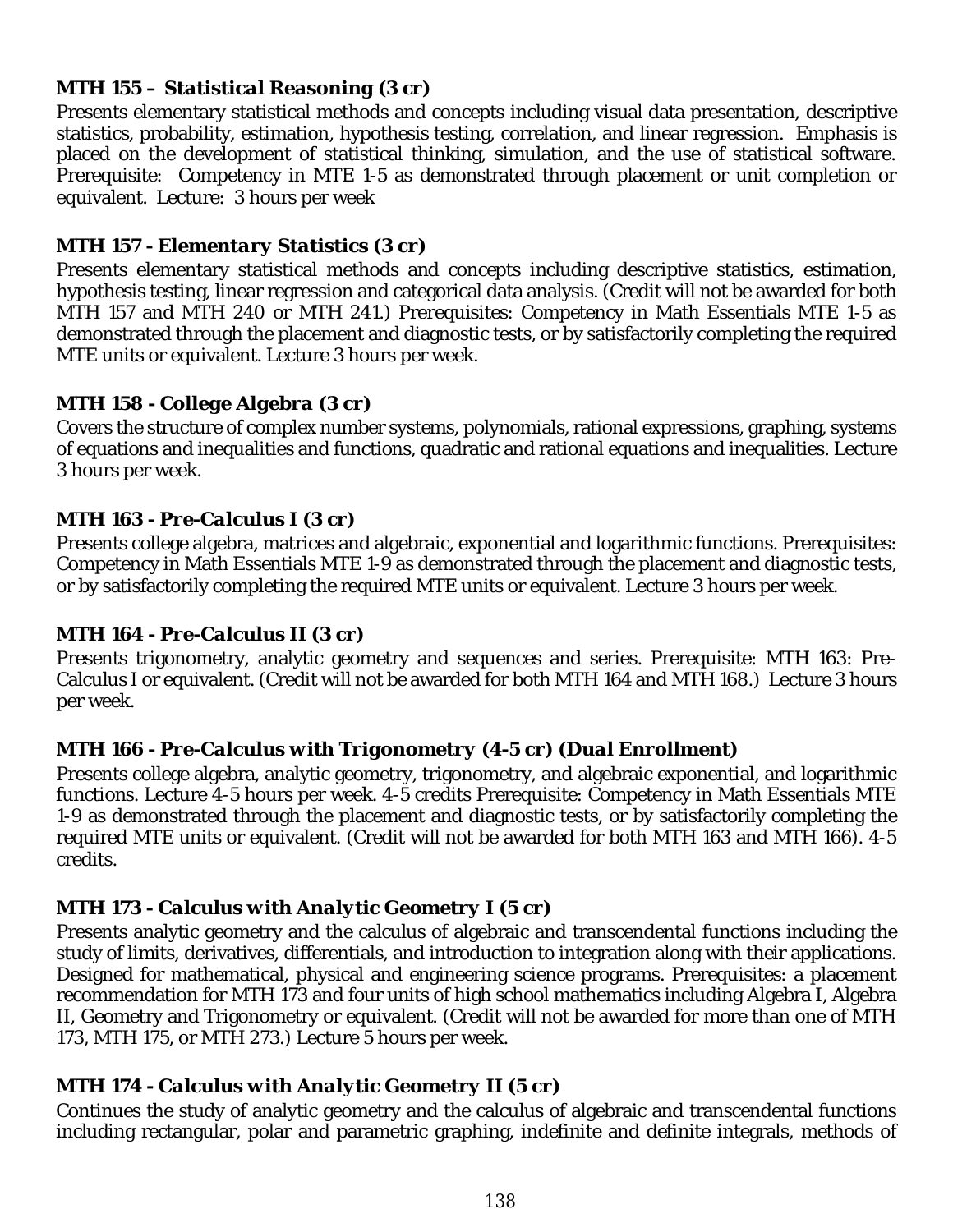integration and power series along with applications. Designed for mathematical, physical and engineering science programs. Prerequisite: MTH 173: Calculus with Analytic Geometry I or equivalent. (Credit will not be awarded for more than one of MTH 174, MTH 176 or MTH 274.) Lecture 5 hours per week.

# *MTH 175 - Calculus of One Variable I (3 cr)*

Presents differential calculus of one variable including the theory of limits, derivatives, differentials, antiderivatives and applications to algebraic and transcendental functions. Designed for mathematical, physical, and engineering science programs. Prerequisites: a placement recommendation for MTH 175 and four units of high school mathematics including Algebra I, Algebra II, Geometry and Trigonometry or equivalent. (Credit will not be awarded for more than one of MTH 173, MTH 175 or MTH 273.) Lecture 3 hours per week.

# *MTH 176 - Calculus with One Variable II (3 cr) (Dual Enrollment)*

Continues the study of integral calculus of one variable including indefinite integral, definite integral and methods of integration with applications to algebraic and transcendental functions. Designed for mathematical, physical, and engineering science programs. Prerequisite: MTH 175 or equivalent. (Credit will not be awarded for more than one of MTH 174, MTH 176 or MTH 274.) Lecture 3 hours per week. 3 credits.

## *MTH 240 - Statistics (3 cr)*

Presents an overview of statistics, including descriptive statistics, elementary probability, probability distributions, estimation, hypothesis testing and correlation and regression. Prerequisite: a placement recommendation for MTH 240, and successful of MTH 158, MTH 163, MTH 166 or equivalent. Lecture 3 hours per week.

## *MTH 277 - Vector Calculus (4 cr)*

Presents vector valued functions, partial derivatives, multiple integrals, and topics from the calculus of vectors. Designed for mathematical, physical, and engineering science programs. Prerequisite: MTH 174 or equivalent. Lecture 4 hours per week.

## *MTH 291 - Differential Equations (3 cr)*

Introduces first order differential equations, linear differential equations, numerical methods, and applications. Designed for mathematical, physical, and engineering science programs. Prerequisite: MTH 174 or equivalent. Lecture 3 hours per week.

# *Mechanical* **Engineering**

## *MEC 161 - Basic Fluid Mechanics Hydraulics/Pneumatics (3-4 cr)*

Introduces theory, operation and maintenance of hydraulic/ pneumatics devices and systems. Emphasizes the properties of fluids, fluid flow, fluid statics, and the application of Bernoulli's equation. Lecture 2-3 hours per week; laboratory 2-3 hours per week.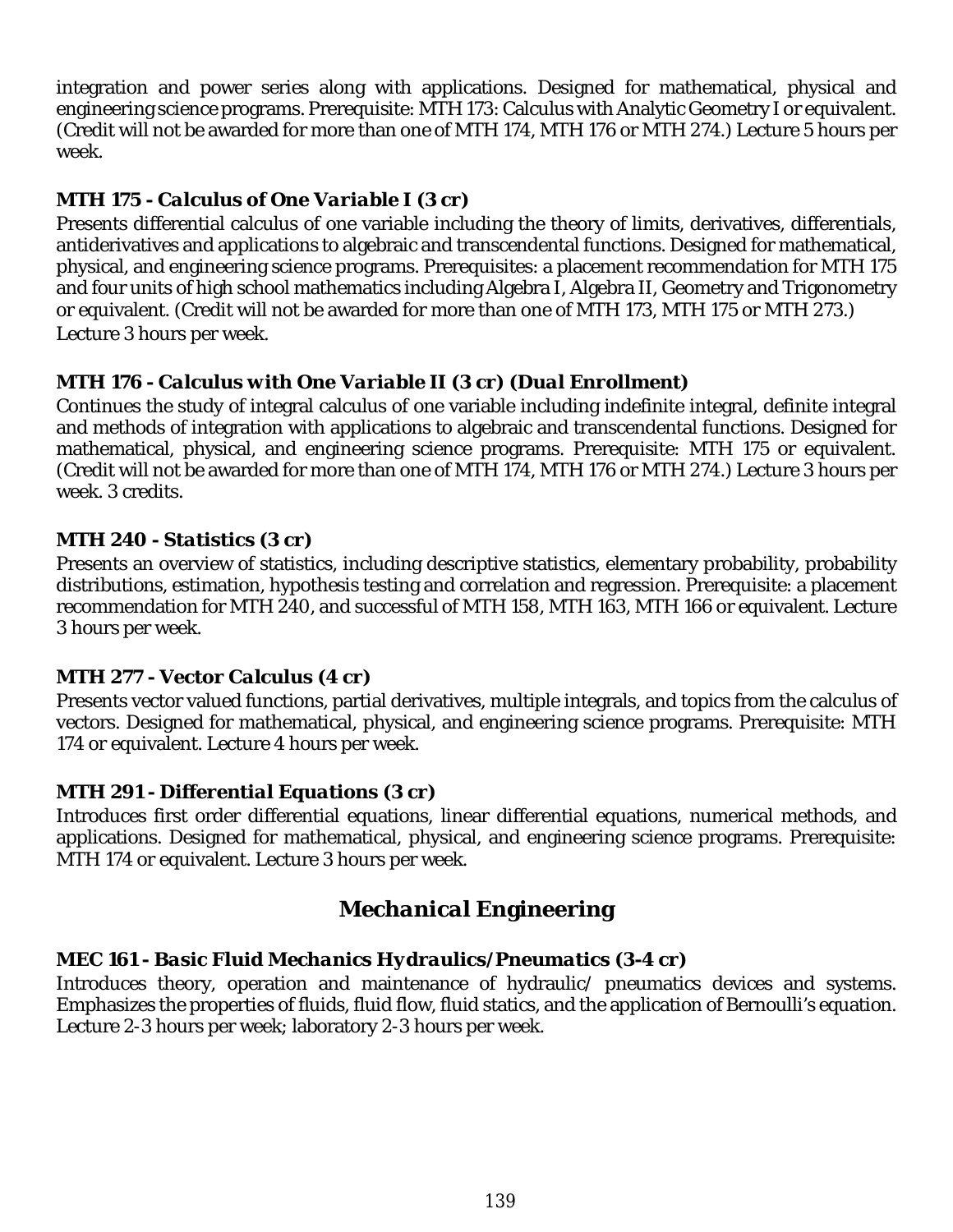## *Music*

## *MUS 221-222 - History of Music I-II (3 cr) (3 cr)*

Presents the chronology of musical styles from antiquity to the present time. Relates the historical development of music to parallel movements in art, drama and literature. Develops techniques for listening analytically and critically to music. Prerequisites: ENF 1 or ENF 2. Lecture 3 hours per week.

# *Natural Science*

#### *NAS 05 - Sciences I (3 cr)*

Focuses on the basic principles of chemistry, physics and biology. Prerequisites: ENF 1 or ENF 2, MTE 1-3. Lecture 2 hours per week; recitation and laboratory 2 hours per week.

## *NAS 171-172 - Human Anatomy and Physiology I and II (4 cr)*

Presents the human organ systems and their functions as they relate to allied health science. Lecture 3 hours per week. Recitation and laboratory 3 hours per week. Total 6 hours per week.

# *Nursing*

## *NSG 100 - Introduction to Nursing Concepts (4 cr)*

Introduces concepts of nursing practice and conceptual learning. Focuses on basic nursing concepts with an emphasis on safe nursing practice and the development of the nursing process. Provides supervised learning experiences in college nursing laboratories, clinical/community settings, and/or simulated environments. Prerequisite(s): BIO 141 or BIO 231 or NAS 161. Lecture 3 hours. Laboratory 3 hours. Total 6 hours per week.

## *NSG 106 - Competencies for Nursing Practice (2 cr)*

Focuses on the application of concepts through clinical skill development. Emphasizes the use of clinical judgment in skill acquisition. Includes principles of safety, evidence-based practice, informatics and math computational skills. Prepares students to demonstrate competency in specific skills and drug dosage calculation including the integration of skills in the care of clients in simulated settings. Provides supervised learning experiences in college nursing laboratories, clinical/community settings, and/or simulated environments. Prerequisite(s): MTE 1-5 and BIO 141 (or BIO 231 or NAS 161)Lecture 0-1 hour. Laboratory 3-6 hours. Total 4-6 hours per week.

## *NSG 130 - Professional Nursing Concepts (1 cr)*

Introduces the role of the professional nurse and fundamental concepts in professional development. Focuses on professional identity, legal/ethical issues and contemporary trends in professional nursing. Prerequisite(s): BIO 141 or BIO 231 or NAS 161. Lecture 1 hour. Total 1 hour per week.

## *NSG 152 - Health Care Participant (3 cr)*

Focuses on the health and wellness of diverse individuals, families, and the community throughout the lifespan. Covers concepts that focus on client attributes and preferences regarding healthcare. Emphasizes population-focused care. Provides supervised learning experiences in college nursing laboratories, clinical/community settings, and/or cooperating agencies, and/or simulated environments. Prerequisite(s): BIO 142 (or BIO 232 or NAS 162), NSG 100, NSG 106, NSG 130 and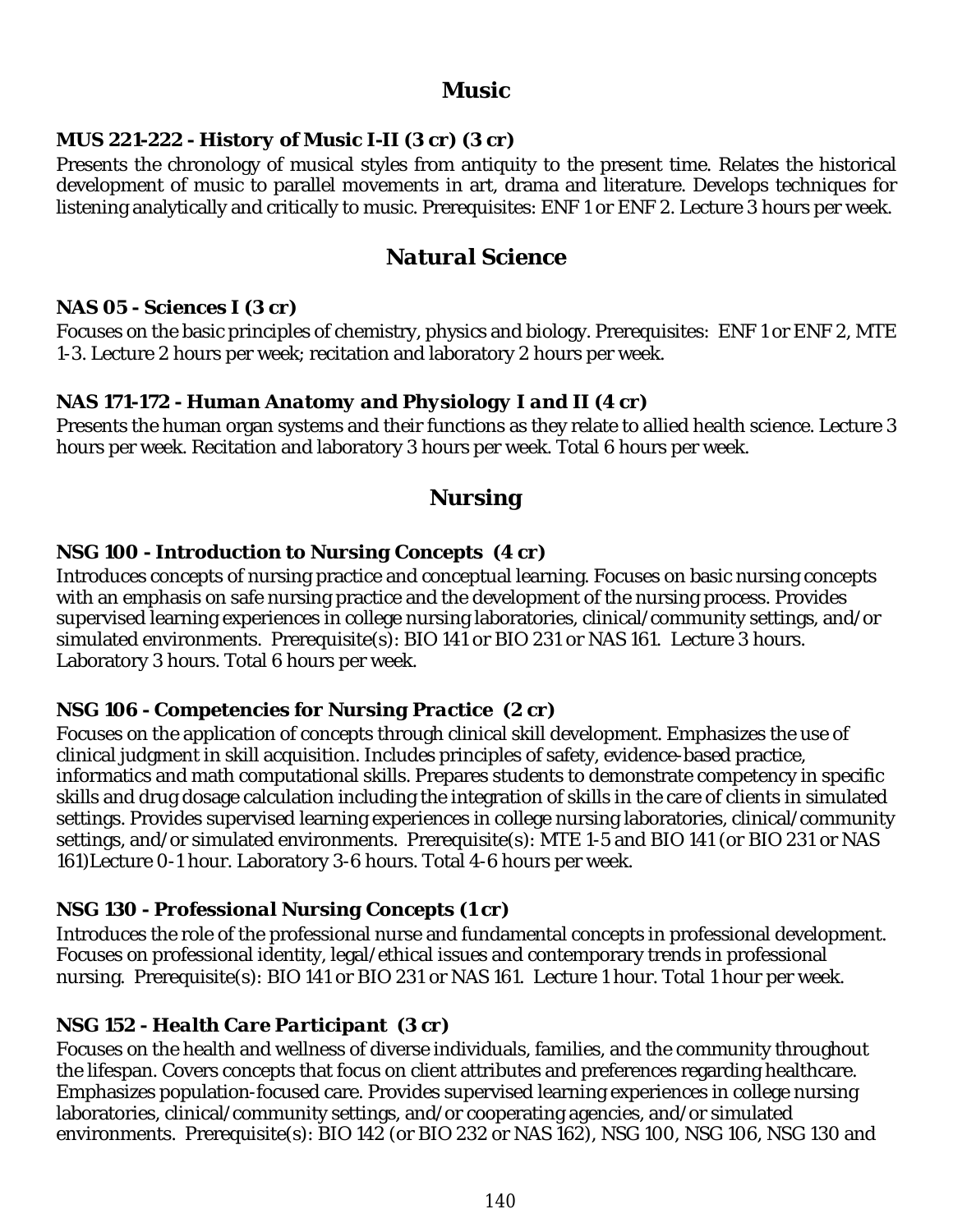NSG 200 Corequisite(s): BIO 150 or BIO 205. Lecture 2 hours. Laboratory 3 hours. Total 5 hours per week.

# *NSG 170 - Health/Illness Concepts (6 cr)*

Focuses on the nursing care of individuals and/or families throughout the lifespan with an emphasis on health and illness concepts. Includes concepts of nursing care for the antepartum client and clients with common and predictable illnesses. Provides supervised learning experiences in college nursing laboratories, clinical/community settings, and/or simulated environments. Prerequisite(s): BIO 142 (or BIO 232 or NAS 162), NSG 100, NSG 106, NSG 130 and NSG 200 Corequisite(s): BIO 150 or BIO 205. Lecture 4 hours, Laboratory 6 hours. Total 10 hours per week.

#### *NSG 200 - Health Promotion and Assessment (3 cr)*

Introduces assessment and health promotion for the individual and family. Includes assessment of infants, children, adults, geriatric clients and pregnant females. Emphasizes health history and the acquisition of physical assessment skills with underlying concepts of development, communication, and health promotion. Prepares students to demonstrate competency in the assessment of clients across the lifespan. Provides supervised learning experiences in college nursing laboratories, clinical/community settings, and/or simulated environments. Prerequisite(s): BIO 141 (or BIO 231 or NAS 161). Lecture 2 hours. Laboratory 3 hours. Total 5 hours per week.

## *NSG 210 - Health Care Concepts I (5 cr)*

Focuses on care of clients across the lifespan in multiple settings including concepts related to physiological health alterations and reproduction. Emphasizes the nursing process in the development of clinical judgment for clients with multiple needs. Provides supervised learning experiences in college nursing laboratories, clinical/community settings, and/or simulated environments. Part I of II. Prerequisite(s): BIO 150 (or BIO 205), NSG 152 and NSG 170. Lecture 3 hours, Laboratory 6 hours. Total 9 hours per week.

## *NSG 211 - Health Care Concepts II (5 cr)*

Focuses on care of clients across the lifespan in multiple settings including concepts related to psychological and physiological health alterations. Emphasizes the nursing process in the development of clinical judgment for clients with multiple needs. Provides supervised learning experiences in college nursing laboratories, clinical/community settings, and/or simulated environments. Part II of II. Prerequisite(s): BIO 150 (or BIO 205), NSG 152 and NSG 170. Lecture 3 hours. Laboratory 6 hours. Total 9 hours per week.

## *NSG 230 - Advanced Professional Nursing Concepts (2 cr)*

Develops the role of the professional nurse in the healthcare environment in preparation for practice as a registered nurse. Introduces leadership and management concepts and focuses on the integration of professional behaviors in a variety of healthcare settings. Prerequisite(s): NSG 210 and NSG 211 Lecture 2 hours. Total 2 hours per week.

## *NSG 252 - Complex Health Care Concepts (4 cr)*

Focuses on nursing care of diverse individuals and families integrating complex health concepts. Emphasizes clinical judgment, patient-centered care and collaboration. Prerequisite(s): NSG 210 and NSG 211. Lecture 4 hours. Total 4 hours per week.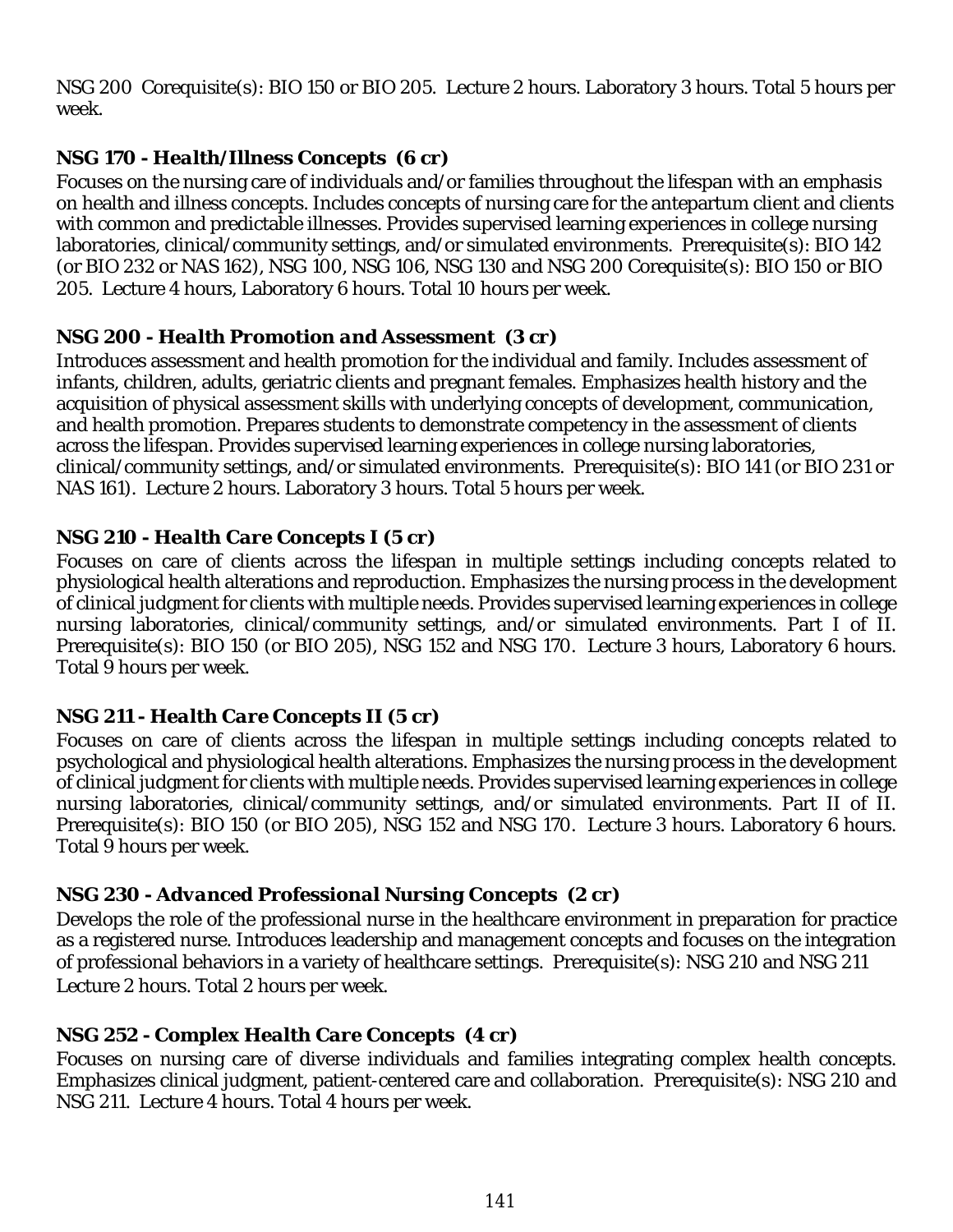## *NSG 270 - Nursing Capstone (4 cr)*

Provides students with the opportunity to comprehensively apply and integrate learned concepts from previous nursing courses into a capstone experience. Emphasizes the mastery of patient- centered care, safety, nursing judgment, professional behaviors, informatics, quality improvement, and collaboration in the achievement of optimal outcomes of care. Provides supervised learning experiences in faculty and/or preceptor-guided college nursing laboratories, clinical/community settings, and/or simulated environments. Prerequisite(s): NSG 210 and NSG 211. Laboratory 12 hours. Total 12 hours per week.

#### *NUR 105 - Nursing Skills (2 cr)*

Develops nursing skills for the basic needs of individuals and introduces related theory. Includes assessment, personal care, activity/rest, sterile technique, wound care, ostomy care, catheterization, oxygen administration, infection control, suctioning and medication administration. Provides supervised learning experiences in college nursing laboratories and/or cooperating agencies. Prerequisites: ENF 1 or ENF 2, MTE 1-6. Co-requisite: NUR 108. Lecture 0-2 hours per week; Laboratory 2-9 hours per week.

## *NUR 108 - Nursing Principles and Concepts I (5 cr)*

Introduces principles of nursing, health and wellness concepts, and the nursing process. Identifies nursing strategies to meet the multidimensional needs of individuals. Includes math computational skills, basic computer instruction related to the delivery of nursing care, introduction to the profession of nursing, nursing process, documentation; basic needs related to integumentary system, teaching/learning, stress, psychosocial, safety, nourishment, elimination, oxygenation, circulation, rest, comfort, sensory, fluid and electrolyte and mobility needs in adult clients. Also includes care of the pre/post-operative client. Provides supervised learning experience in college laboratories and/or cooperating agencies. Lecture 1-5 hours; laboratory 2-15 hours.

## *NUR 109 - Nursing Principles and Concepts II (6 cr)*

Focuses on nursing care of individuals and/or families experiencing alterations in health. Includes math computational skills, basic computer instruction related to the delivery of nursing care; immunological, gastrointestinal, musculoskeletal, oncological and diabetic disorders and pre/postoperative care in adult and pediatric clients. Provides supervised learning experience in college nursing laboratories and/or cooperating agencies. Prerequisites: NUR 105, NUR 108, NUR 136. Lecture 1-5 hours; laboratory 2-15 hours.

## *NUR 115 - LPN Transition (4 cr)*

Introduces the role of the Registered Nurse (RN) through concepts and skill development within the discipline of professional nursing. This course serves as a bridge course for Licensed Practical Nurses (LPNs). Computational math skills and basic computer instruction as related to the delivery of nursing care is included. Provides supervised learning experiences in cooperating agencies. Prerequisites: completion of all requirements for admission to the LPN to RN Transition Pathway, BIO 141, PSY 230, SDV 100. Lecture 3 hours; laboratory 1 hour.

## *NUR 135 - Drug Dosage Calculations (1-2cr)*

Focuses on apothecary, metric, household conversion in medication dosage calculation for adult and pediatric clients. Provides a practical approach to learning to calculate and prepare medications and solutions. Includes calculating intravenous flow rates. Lecture 1-2 hours per week.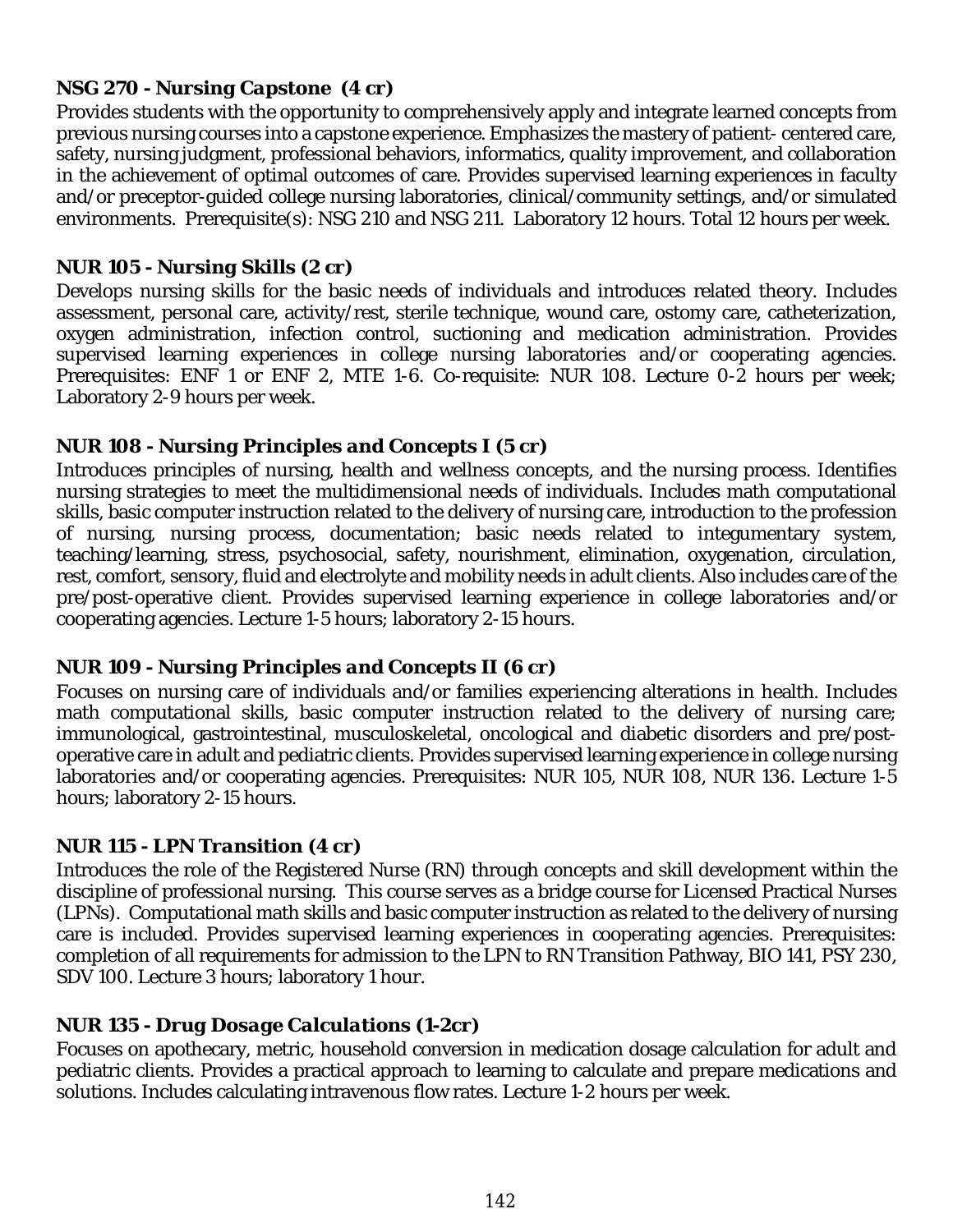## *NUR 136 - Principles of Pharmacology I (2 cr)*

Focuses on principles of medication administration which includes dosage calculations, major drug classifications, drug legislation, legal aspects of medication administration, drug action on specific body systems, and basic computer applications. Lecture 1-2 hours per week.

# *NUR 137 - Principles of Pharmacology II (2 cr)*

Continues discussion on principles of medication administration which includes dosage calculations, major drug classifications, drug legislation, legal aspects of medication administration, drug action on specific body systems, and basic computer applications. Prerequisites: NUR 105, NUR 108, NUR 136. Lecture 1-2 hours per week.

## *NUR 201 - Psychiatric Nursing (4 cr)*

Focuses on the care of individuals/families requiring clinical treatment. Uses all components of the nursing process with increasing degrees of skill. Includes math computational skills and basic computer instruction related to the delivery of nursing care: alterations in behavior, eating disorders, mood disorders, anxiety, chemical dependency and dementias. Provides supervised learning experiences in college nursing laboratories and/or cooperating agencies. Prerequisites: NUR 105, NUR 108, NUR 109, NUR 136, NUR 137, NUR 245, NUR 246. Lecture 1-3 hours; laboratory 2-9 hours.

## *NUR 202 - Medical/Surgical Nursing (4 cr)*

Focuses on the care of individuals/families requiring complex or surgical treatments. Uses all components of the nursing process with increasing degrees of skill. Includes math computational skills and basic computer instruction related to the delivery of nursing care: cardiac, neurological, renal, burn disorders, and clients experiencing shock. Provides supervised learning experiences in college nursing laboratories and/or cooperating agencies. Prerequisites: NUR 105, NUR 108, NUR 109, NUR 136, NUR 137, NUR 245, NUR 246. Lecture 1-3 hours; laboratory 2-9 hours.

## *NUR 208 - Acute Medical Surgical Nursing (6 cr)*

Focuses on the use of nursing process to provide care to individuals/families with acute medical or surgical problems or to prevent such problems. Includes math computational skills and basic computer instruction related to the delivery of nursing care. Provides supervised learning experiences in cooperating agencies. Prerequisites: NUR 105, NUR 108, NUR 109, NUR 136, NUR 137, NUR 201, NUR 202, NUR 226, NUR 245, NUR 246. Lecture 3 hours per week; laboratory 9 hours per week.

## *NUR 226 - Health Assessment (2-3 cr)*

Introduces the systematic approach to obtaining a health history and performing a physical assessment. Prerequisites: NUR 105, NUR 108, NUR 109, NUR 136, NUR 137, NUR 245, NUR 246. Lecture 0-2 hours per week; laboratory 2-9 hours per week.

## *NUR 245 - Maternal/Newborn Nursing (3 cr)*

Develops nursing skills in caring for families in the antepartum, intrapartum, and post-partum periods. Prerequisites: NUR 105, NUR 108, NUR 136. Lecture 1-3 hours per week; laboratory 0-9 hours per week.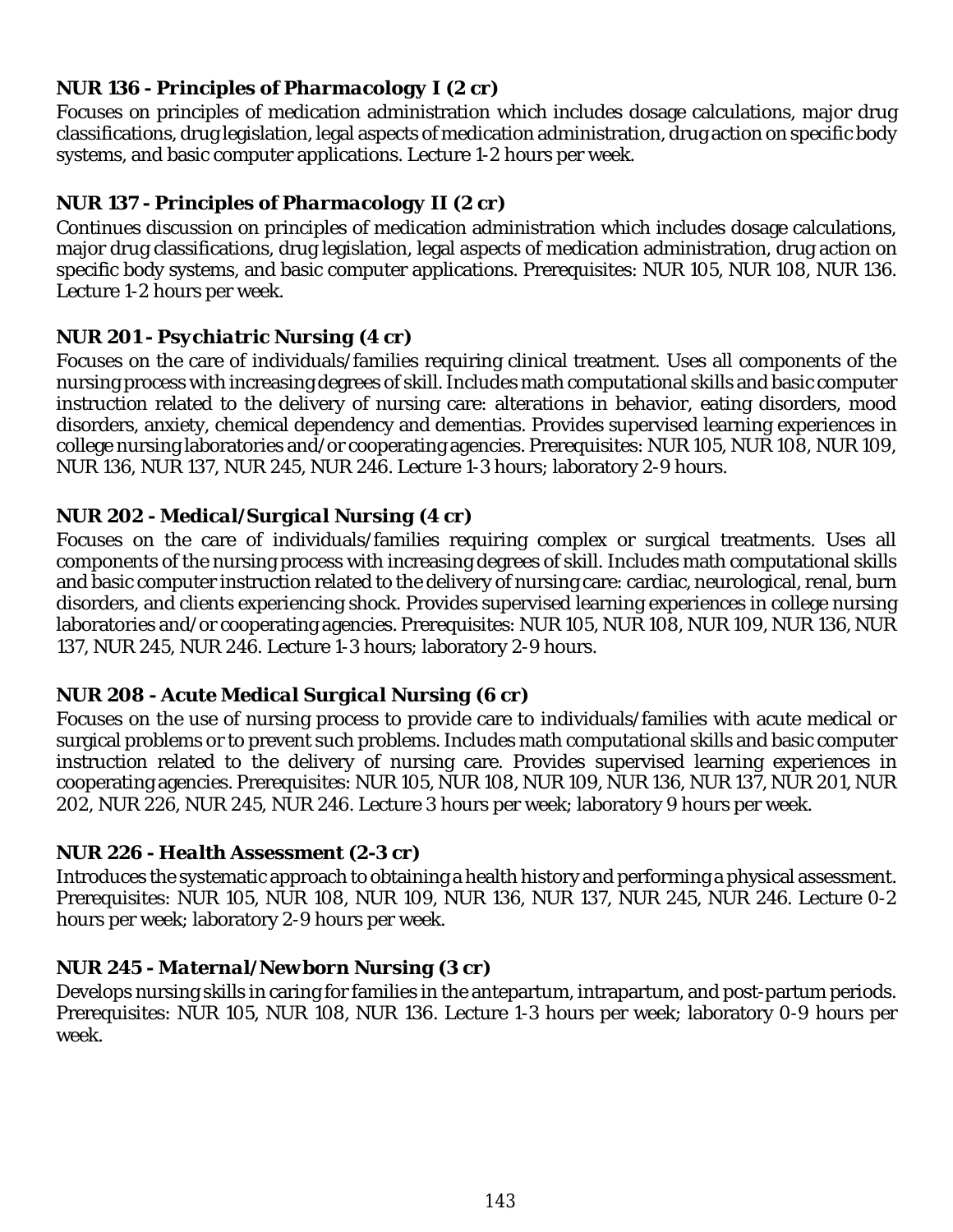## *NUR 246 - Parent/Child Nursing (3 cr)*

Develops nursing skills in caring for both well and ill children in a variety of settings. Emphasizes theories of growth and development, and the family as a unit. Prerequisites: NUR 105, NUR 108, NUR 136. Lecture 1-3 hours per week; laboratory 0-9 hours per week.

#### *NUR 254 - Dimensions of Professional Nursing (1-2 cr)*

Explores the role of the professional nurse. Emphasizes nursing organizations, legal and ethical implications and addresses trends in management and organizational skills. Explores group dynamics, relationships, conflicts and leadership styles. Prerequisites: NUR 105, NUR 108, NUR 109, NUR 136, NUR 137, NUR 201, NUR 202, NUR 226, NUR 245, NUR 246. Lecture 1-2 hour per week.

#### *NUR 265 - Electrocardiogram Interpretation (2 cr)*

Provides basic knowledge for interpretation of electrocardiograms. Designed for nurses and other appropriate health care workers. Lecture 2-3 hours per week.

#### *NUR 295 - Topics in Nursing – NCLEX Prep (2 cr)*

Provides an opportunity for students to prepare for the NCLEX-RN Examination with the guidance and instruction of faculty. This is an elective course taken in the final semester prior to graduation.

# *Philosophy*

## *PHI 101 - Introduction to Philosophy I (3 cr)*

Introduces a broad spectrum of philosophical problems and perspectives with an emphasis on the systematic questioning of basic assumptions about meaning, knowledge, reality and values. Lecture 3 hours per week.

#### *PHI 220 - Ethics (3 cr)*

Provides a systematic study of representative ethical systems. Lecture 3 hours per week.

## *PHI 226 - Social Ethics (3 cr)*

Provides a critical examination of moral problems and studies the application of ethical concepts and principles to decision-making. Topics may include abortion, capital punishment, euthanasia, man and the state, sexuality, war and peace, and selected issues of personal concern. Lecture 3 hours per week.

# *Physical Education*

#### *PED 101 - Fundamentals of Physical Activity I (1 cr)*

Presents principles underlying the components of physical fitness. Utilizes conditioning activities involving cardiovascular strength and endurance, respiratory efficiency, muscular strength, and flexibility. May include fitness assessment, nutrition and weight control information, and concepts of wellness. Part I of II. Lecture 0-1 hours. Laboratory 2-4 hours. Total 2-4 hours per week.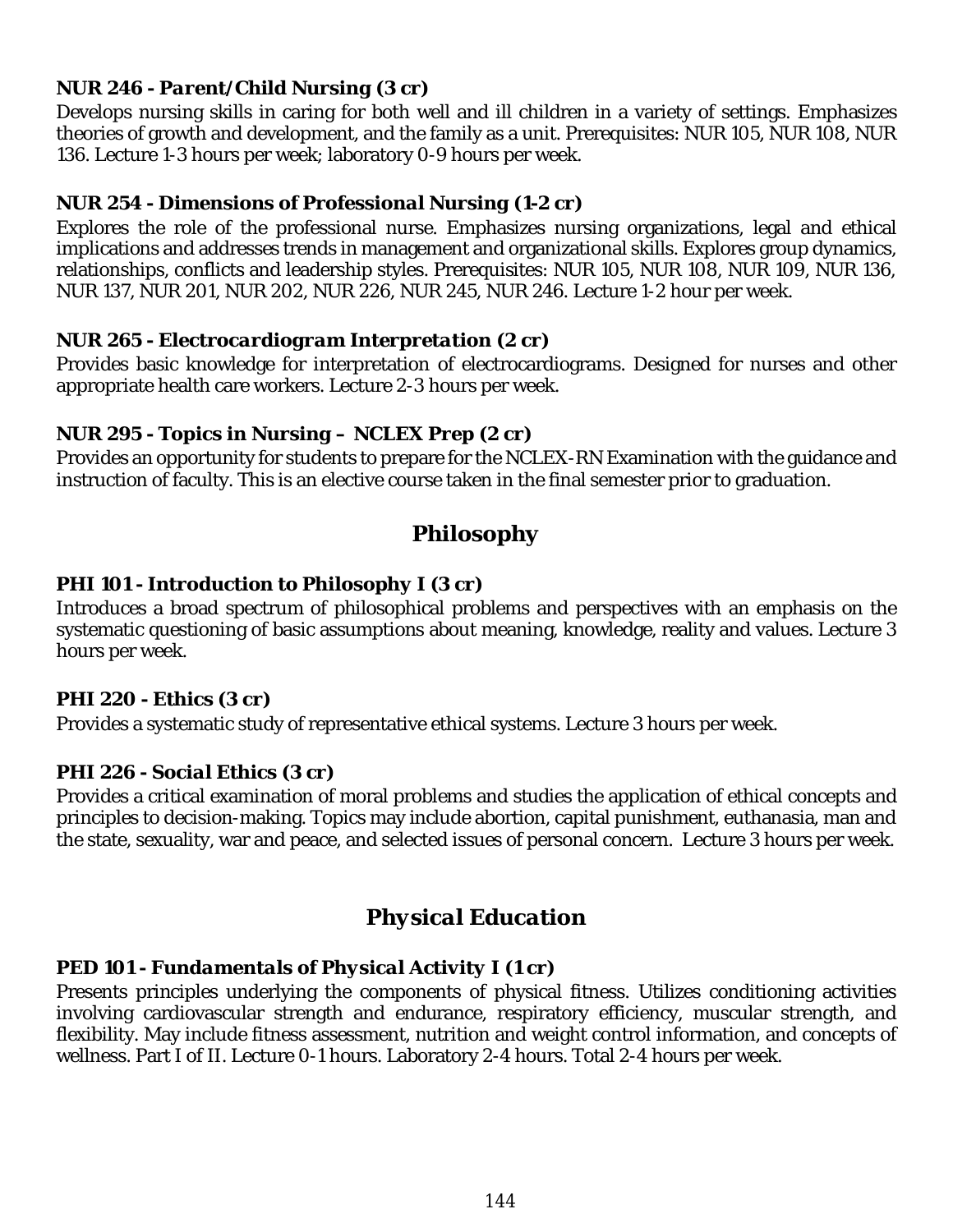#### *PED 102 - Fundamentals of Physical Activity II (1 cr)*

Presents principles underlying the components of physical fitness. Utilizes conditioning activities involving cardiovascular strength and endurance, respiratory efficiency, muscular strength, and flexibility. May include fitness assessment, nutrition and weight control information, and concepts of wellness. Part II of II. Lecture 0-1 hours. Laboratory 2-4 hours.

#### *PED 103 - Aerobic Fitness (1 cr)*

Develops cardiovascular fitness through activities designed to evaluate and sustain heart rates appropriate to age and physical condition. Variable hours per week.

#### *PED 109 - Yoga (1-2 cr)*

Focuses on the forms of yoga training emphasizing flexibility. Lecture 1-2 hours per week; laboratory 0-2 hours per week.

#### *PED 111 - Weight Training I (1 cr)*

Focuses on muscular strength and endurance training through individualized workout programs. Teaches appropriate use of weight training equipment. Variable hours per week.

#### *PED 116 - Lifetime Wellness and Fitness (1-2 cr)*

Provides a study of fitness and wellness and their relationship to a healthy lifestyle. Defines fitness and wellness, evaluates the student's level of fitness and wellness, and motivates the student to incorporate physical fitness and wellness into daily living. A personal fitness/wellness plan is required for the 2 credit course. Lecture 1-2 hours per week; laboratory 0-2 hours per week.

#### *PED 129 - Self-Defense (1-2 cr)*

Examines history, techniques and movements associated with self-defense. Introduces the skills and methods of self-defense emphasizing mental and physical discipline. Lecture 1-2 hours per week; lab 0-2 hours per week.

#### *PED 133 - Golf I (1 cr)*

Teaches basic skills of golf, rules, etiquette, scoring, terminology, equipment selection and use and strategy. Variable hours per week.

#### *PED 135 - Bowling I (1 cr)*

Teaches basic bowling skills and techniques, scoring, rules, etiquette and terminology. Variable hours per week.

#### *PED 139 - Ice Skating (1 cr)*

Introduces the skills of figure skating with emphasis on form. Includes equipment selection and safety. Variable hours per week.

#### *PED 140 - Water Aerobics (1 cr)*

Focuses on cardiovascular endurance, muscular endurance, and flexibility using water resistance. Includes the principles and techniques of aerobic exercise. Lecture 0-1hours. Laboratory 2-4 hours. Total 2-4 hours per week.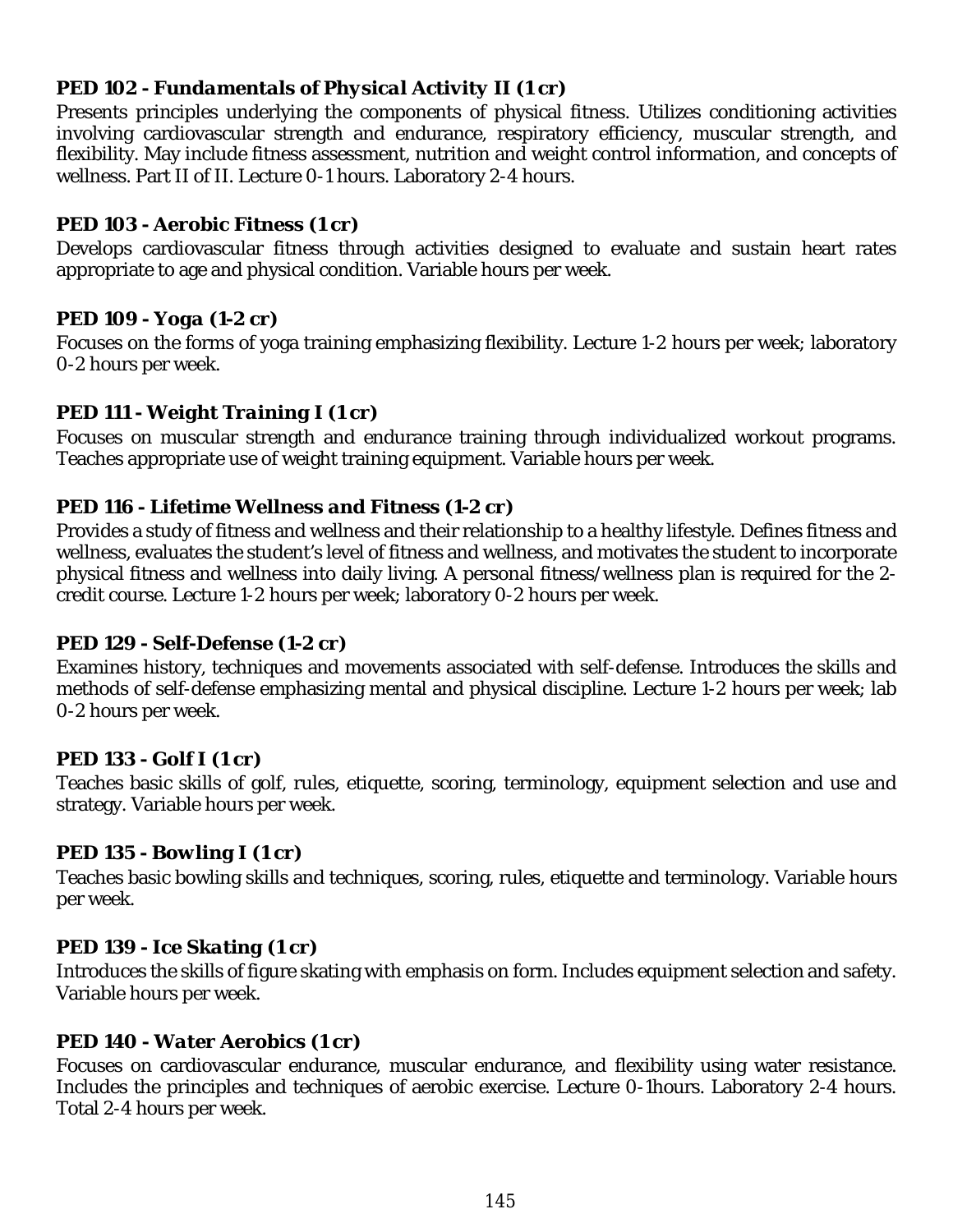#### *PED 141-142 - Swimming I-II (1 cr)*

Introduces the skills and methods of swimming strokes. Focuses on safety and physical conditioning. Lecture 1-2 hours. Laboratory 0-2 hours. Total 1-3 hours per week.

#### *PED 148 - Snowboarding (1 cr)*

Teaches the basic skills of snowboarding, selection and use of equipment, terminology, and safety rules. Laboratory 2 hours per week.

## *PED 181 - Downhill Skiing I (1 cr)*

Teaches the basic skills of downhill skiing, selection and use of equipment, terminology and safety rules. Includes field experience. Variable hours per week.

# *Physical Therapy*

#### *PTH 151 - Musculoskeletal Structure and Function (4-5 cr)*

Studies the human musculoskeletal system. Covers terms of position and movement, location and identification of specific bony landmarks, joint structure and design, ligaments, muscle origin, action and innervation and emphasizes types of contraction. Prerequisite: HLT 180. Lecture 2-3 hours per week; laboratory 2-6 hours per week.

# *Physics*

## *PHY 201 - General College Physics I (4 cr)*

Teaches fundamental principles of physics. Covers mechanics, thermodynamics, wave phenomena, electricity and magnetism and selected topics in modern physics. Prerequisites: MTH 163 or Divisional Approval, ENF 1 or ENF 2.

#### *PHY 202 - General College Physics II (4 cr)*

Teaches fundamental principles of physics. Covers mechanics, thermodynamics, wave phenomena, electricity and magnetism and selected topics in modern physics. Prerequisite: PHY 201. Lecture 3 hours per week; laboratory 3 hours per week.

#### *PHY 241-242 - University Physics I-II (4 cr)*

Teaches principles of classical and modern physics. Includes mechanics, wave phenomena, heat, electricity, magnetism, relativity and nuclear physics. Prerequisite: PHY 241: MTH 173 or MTH 273 or Instructor approval. Prerequisite: PHY 242: MTH 174 or MTH 274 or Instructor approval. Lecture 3 hours per week; laboratory 3 hours per week.

# *Political Science*

#### *PLS 135 - American National Politics (3 cr)*

Teaches political institutions and processes of the national government of the United States. Focuses on Congress, the Presidency and the Courts and on their interrelationships. Gives attention to public opinion, suffrage, elections, policy, political parties, interest groups, civil rights, domestic policy and foreign relations. Prerequisites: ENF 1 or ENF 2. Lecture 3 hours per week.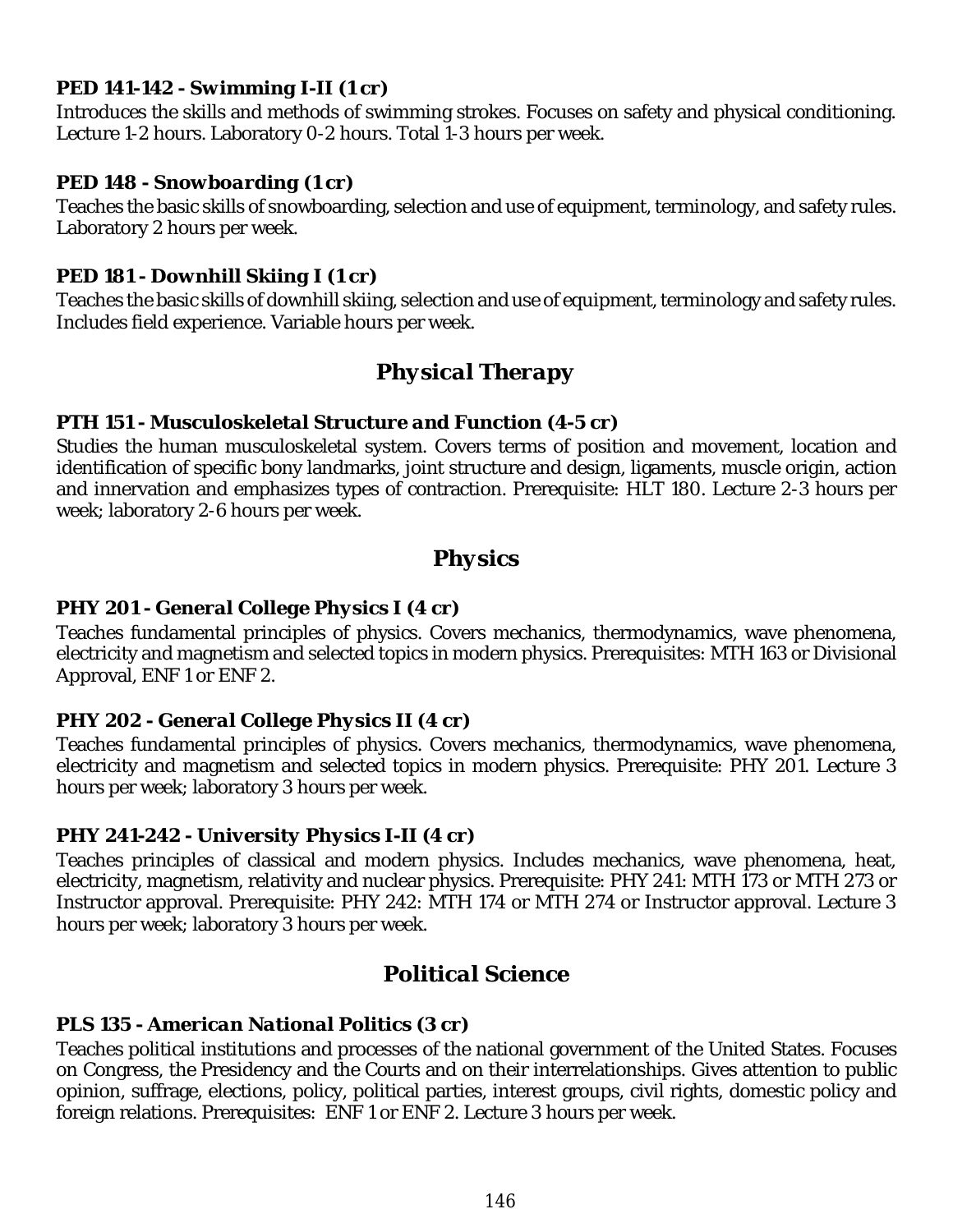#### *PLS 136 - State and Local Politics (3 cr)*

Teaches structure, power and functions of state and local government in the United States. Prerequisites: ENF 1 or ENF 2. Lecture 3 hours per week.

# *Practical Nursing*

#### *PNE 110 - Practical Nursing Health and Disease I (5 cr)*

Studies the pathophysiology, signs and systems, prescribed medical and surgical treatments, and appropriate nursing care for the patient with selected disorders. Part I of II Lecture 5 hours; Laboratory 0 hours; Total 5 hours per week.

#### *PNE 111 - Practical Nursing Health and Disease II (5 cr)*

Studies the pathophysiology, signs and systems, prescribed medical and surgical treatments, and appropriate nursing care for the patient with selected disorders. Part II of II Lecture 5 hours; Laboratory 0 hours; Total 5 hours per week.

#### *PNE 135 - Maternal and Child Health Nursing (5 cr)*

Examines pregnancy, childbirth, post-partum and newborn care from a family centered approach. Covers complications related to childbearing. Emphasizes growth and development and exploration of common childhood disorders at various stages. Lecture 4 hours. Laboratory 3 hours. Total 7 hours per week.

## *PNE 136 - Care of Maternal, Newborn, and Pediatric Patients (4cr)*

Uses a family-centered approach; studies normal and common complications in pregnancy, childbirth, post-partum, the neonate, and children through adolescence. Covers milestones in all aspects of growth and development and common childhood disorders at various ages. Lecture 4 hours per week.

## *PNE 141 - Nursing Skills I (2 cr)*

Studies principles and procedures essential to the basic nursing care of patients. Part I of II Lecture 1 hour; Laboratory 3 hours; Total 4 hours per week.

## *PNE 142 - Nursing Skills II (2 cr)*

Studies principles and procedures essential to the basic nursing care of patients. Part II of II Lecture 1 hour; Laboratory 3 hours; Total 4 hours per week.

## *PNE 143 - Applied Nursing Skills (1 cr)*

Applies principles and procedures essential to the basic nursing care of patients. Laboratory 3 hours per week. Prerequisite: PNE 162, Co-requisite: PNE 188.

## *PNE 145 - Trends in Practical Nursing (1 cr)*

Studies the role of the LPN. Covers legal aspects, organizations, and opportunities in practical nursing. Assists students in preparation for employment. Lecture 1 hour; Laboratory 0 hours; Total 1 hour per week.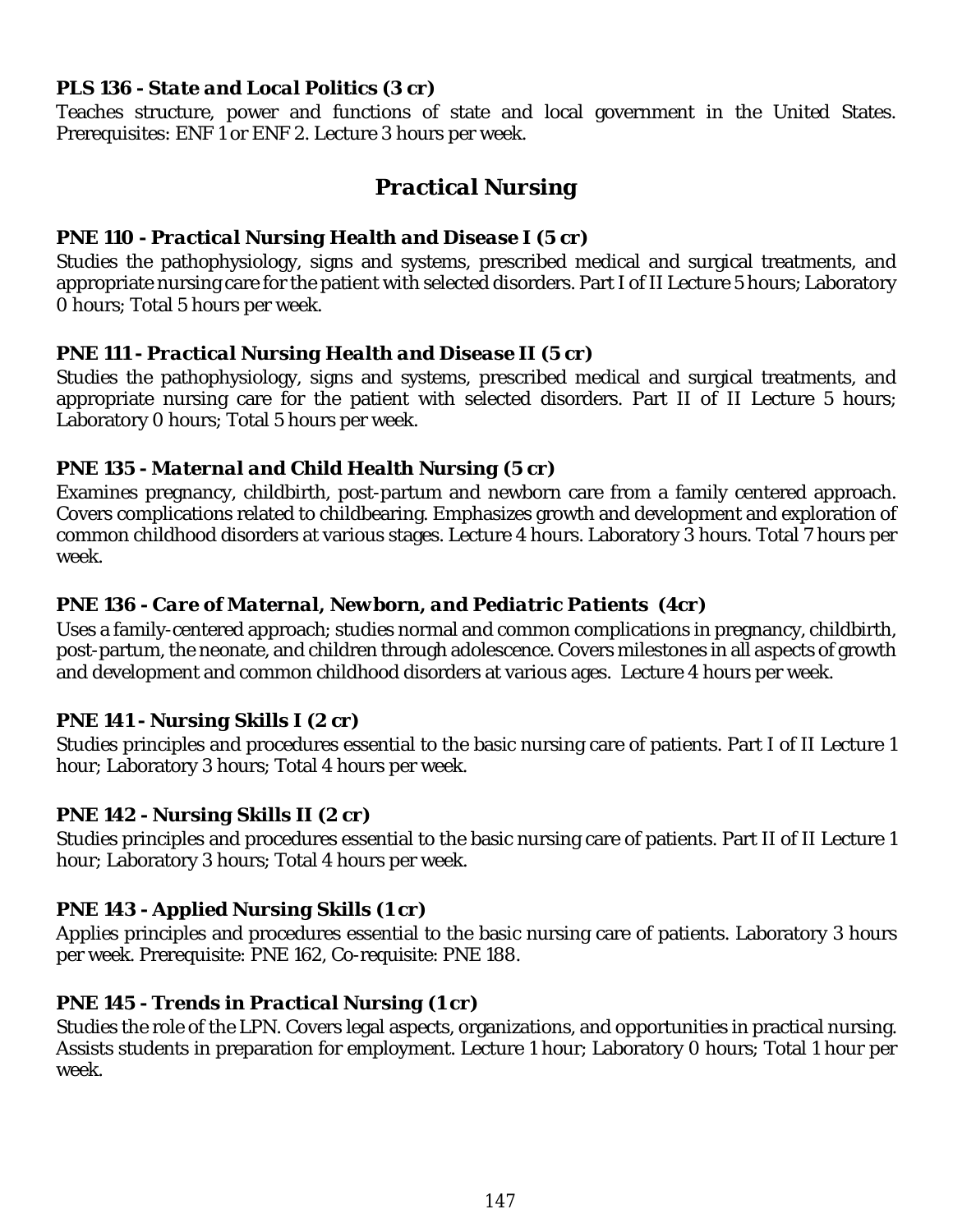#### *PNE 155 - Body Structure and Function (3 cr)*

Studies the structure and function of the body. Lecture 3 hours; Laboratory 0 hours; Total 3 hours per week.

#### *PNE 158 - Mental Health and Psychiatric Nursing (1 cr)*

Recognizes emotional needs of patients. Provides knowledge of the role that emotions play. Enables students to understand their own behavior as well as patient behavior. Lecture 1 hours; Laboratory 0 hours; Total 1 hour per week.

#### *PNE 173 - Pharmacology for Practical Nurses (2 Cr)*

Studies history, classification, sources, effects, uses and legalities of drugs. Teaches problem solving skills used in medication administrations. Emphasizes major drug classes and specific agents within each class. Lecture 1-2 hours per week.

#### *PNE 181 - Clinical Experience I (5 cr)*

Provides guided nursing experience in the hospital setting. Practices skills and applies principles of nursing in basic areas. Includes supervision in administration of medicines. Encourages students to develop basic skills in analyzing patient needs and making nursing decisions. Part I of II. Lecture 0 hours; Laboratory 15 hours; Total 5 hours per week.

#### *PNE 182 - Clinical Experience II (5 cr)*

Provides guided nursing experience in the hospital setting. Practices skills and applies principles of nursing in basic areas. Includes supervision in administration of medicines. Encourages students to develop basic skills in analyzing patient needs and making nursing decisions. Part II of II. Lecture 0 hours; Laboratory 15 hours; Total 5 hours per week.

# *Psychology*

## *PSY 116 - Psychology of Death and Dying (3 cr)*

Focuses on psychological aspects of death and dying. Teaches the meaning of death and ways of handling its personal and social implications. Includes psychological, sociological, cultural, and religious views of death. Prerequisites: ENF 1 or ENF 2. Lecture 3 hours per week.

## *PSY 126 - Psychology for Business and Industry (3 cr)*

Focuses on the application of psychology to interpersonal relations and the working environment. Includes topics such as group dynamics, motivation, employee-employer relationship, interpersonal communications. May include techniques for selection and supervision of personnel. Lecture 3 hours per week.

## *PSY 200 - Principles of Psychology (3 cr)*

Examines human and animal behavior, relating experimental studies to practical problems. Includes topics such as sensation/perception, learning, memory, motion, emotion, stress, development, intelligence, personality, psychopathology, therapy and social psychology. Prerequisite: readiness to enroll in ENG 111. Lecture 3 hours per week.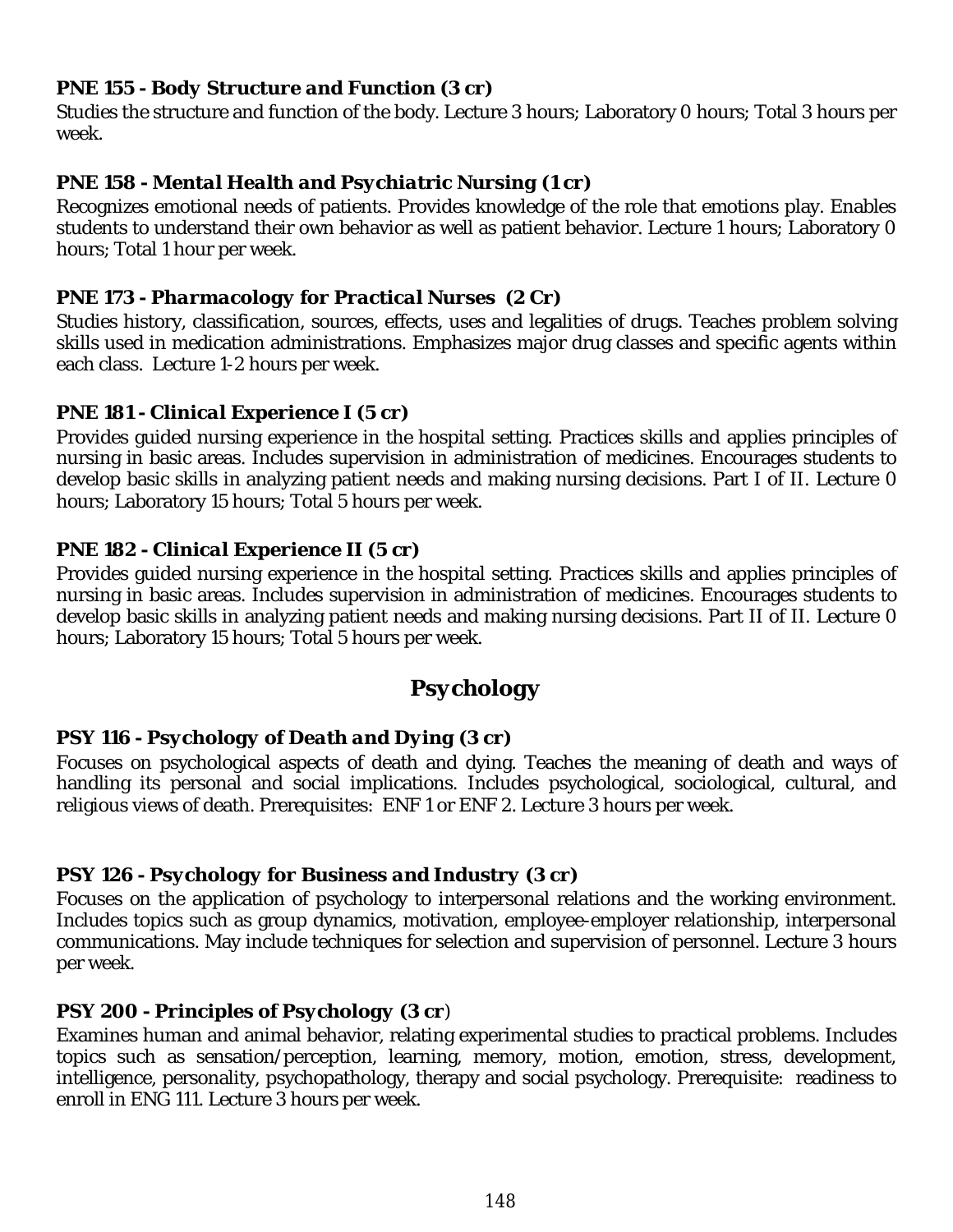## *PSY 215 - Abnormal Psychology (3 cr)*

Explores historical views and current perspectives on abnormal behavior. Emphasizes major diagnostic categories and criteria, individual and social factors of maladaptive behavior and types of therapy. Includes methods of clinical assessment and research strategies. Prerequisites: PSY 200. Lecture 3 hours per week.

## *PSY 216 - Social Psychology (3 cr)*

Examines individuals in social contexts, their social roles, group processes and intergroup relations. Includes topics such as small group behavior, social behavior, social cognition, conformity, attitudes and motivation. Prerequisites: PSY 200. Lecture 3 hours per week.

## *PSY 230 - Developmental Psychology (3 cr)*

Studies the development of the individual from conception to death. Follows a life-span perspective on the developmental tasks of the person's physical, cognitive and psychosocial growth. Prerequisite: readiness to enroll in ENG 111. Lecture 3 hours per week.

## *PSY 235 - Child Psychology (3 cr)*

Studies development of the child from conception to adolescence. Investigates physical, intellectual, social and emotional factors involved in the child's growth. Prerequisite: readiness to enroll in ENG 111. Lecture 3 hours per week.

## *PSY 236 - Adolescent Psychology (3 cr)*

Studies development of the adolescent. Investigates physical, intellectual, social and emotional factors of the individual from late childhood to early adulthood. Prerequisite: readiness to enroll in ENG 111. Lecture 3 hours per week.

## *PSY 237 - Adult Psychology (3 cr)*

Studies development of the adult personality. Investigates physical, intellectual, social and emotional aspects of aging from early adulthood to death. Prerequisite: readiness to enroll in ENG 111. Lecture 3 hours per week.

## *PSY 270 - Psychology of Human Sexuality (3 cr)*

Focuses on scientific investigation of human sexuality and psychological and social implications of such research. Considers socio-cultural influences, the physiology and psychology of sexual response patterns, sexual dysfunctions, and development of relationships. Prerequisites: PSY 200. Lecture 3 hours per week.

# *Recreation and Parks*

## *RPK 152 - Sports First Aid & Safety (1 cr) (Dual Enrollment)*

Focuses on the introduction to first aid protocols causes, signs and symptoms of injury for coaches, injury prevention, preseason physicals, fitness screenings, and conditioning programs and return to play guidelines, injury prevention and risk management, as well as the design and implementation of a medical emergency plan. Laboratory 2 hours per week. 1 credits.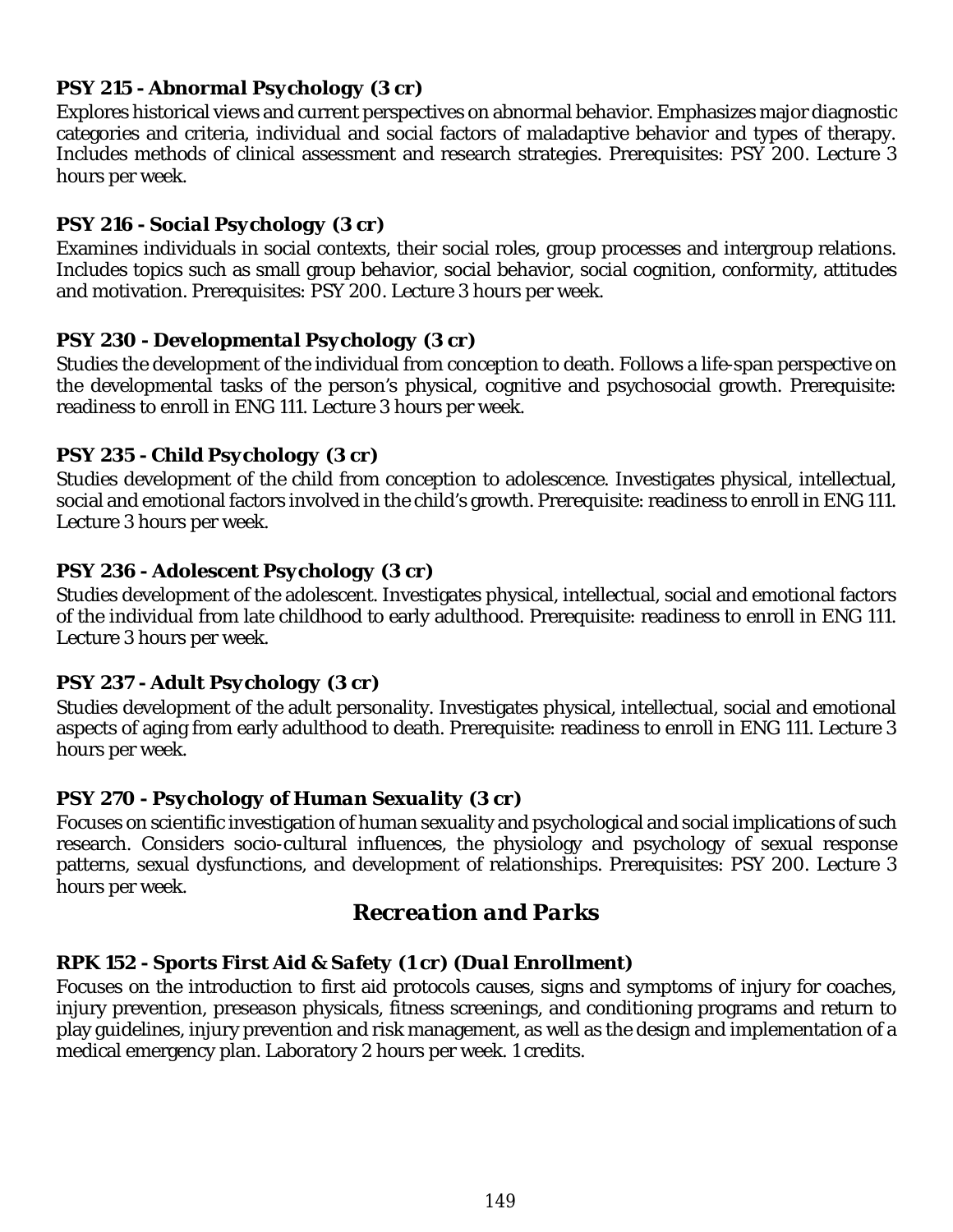# *Religion*

#### *REL 200 - Survey of the Old Testament (3 cr)*

Surveys books of the Old Testament with emphasis on prophetic historical books. Examines the historical and geographical setting and place of the Israelites in the ancient Middle East as background to the writings. Lecture 3 hours per week.

#### *REL 210 - Survey of the New Testament (3 cr)*

Surveys books of the New Testament with special attention upon placing the writing within their historical and geographical setting. Lecture 3 hours per week.

#### *REL 216 - Life and Teachings of Jesus (3 cr)*

Studies the major themes in the teachings of Jesus of Nazareth as recorded in the Gospels, and examines the events of his life in light of modern biblical and historical scholarship. Lecture 3 hours per week.

#### *REL 225 - Selected Topics in Biblical Studies (3 cr)*

Examines a selected body of literature, a specific book of the Bible or a pervasive theme. Lecture 3 hours per week.

#### *REL 230 - Religions of the World (3 cr)*

Introduces the religions of the world with attention to origin, history, and doctrine. Lecture 3 hours per week.

## *REL 231 - Religions of the World I (3 cr)*

Studies religions of the world with attention to origin, history and doctrine. Lecture 3 hours per week.

## *REL 232 - Religions of the World II (3 cr)*

Studies religions of the world with attention to origin, history and doctrine. Lecture 3 hours per week.

# *Safety*

#### *SAF 126 - Principles of Industrial Safety (3 cr)*

Teaches principles and practices of accident prevention, analysis of accident causes, mechanical safeguards, fire prevention, housekeeping, occupational diseases, first aid, safety organization, protection equipment and general safety principles and promotion. Lecture 3 hours per week.

#### *SAF 127 - Industrial Safety (2 cr)*

Provides basic understanding of safety and health in an industrial situation. Includes hazardous materials, substances, conditions, activities and habits as well as the prescribed methods and equipment needed for the apprentice to protect himself/herself and others. Lecture 2 hours per week.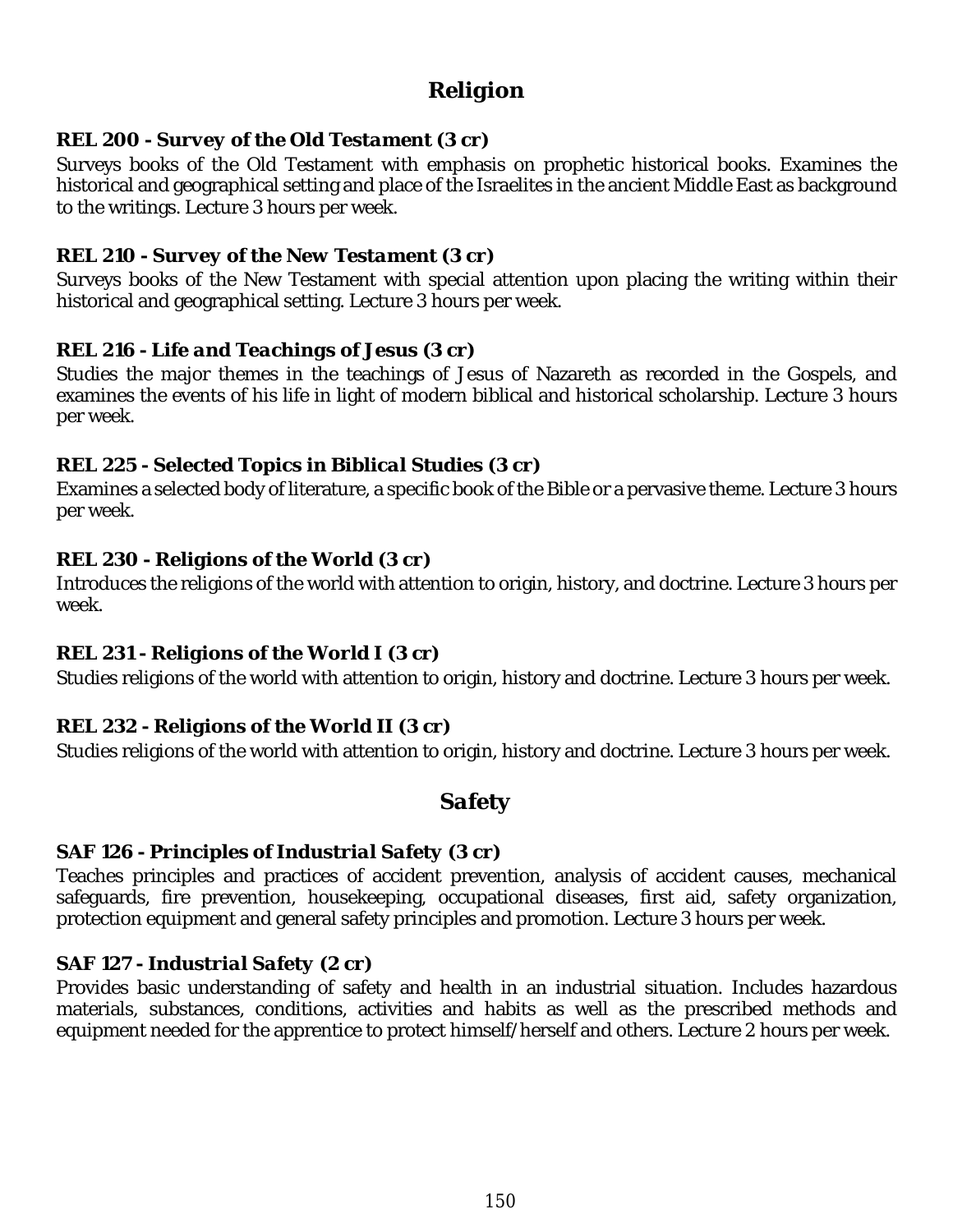#### *SAF 130 - Industrial Safety – OSHA-10 (1 cr)*

Presents an introduction to occupational health and safety and its application in the workplace. Emphasizes safety standards and the Occupational Safety and Health Act (OSHA), its rules and regulations (OSHA 10). Lecture 1 hour per week.

## *SAF 195 - Construction Safety - OSHA 10 (1 cr)*

Presents an introduction to occupational health and safety and its application on the construction site. Introduces the safety standards and the Occupational Safety and Health Act (OSHA), its rules and regulations with emphasis on recognizing job-site hazards (OSHA 10) and welding safety. Lecture 1 hour.

# *Sociology*

## *SOC 200 - Principles of Sociology (3 cr)*

Introduces fundamentals of social life. Presents significant research and theory in areas such as culture, social structure, socialization, deviance, social stratification and social institutions. Lecture 3 hours per week.

## *SOC 215 - Sociology of the Family (3 cr)*

Studies topics such as marriage and family in social and cultural context. Addresses the single scene, dating and marriage styles, child-rearing, husband and wife interaction, single parent families, alternative lifestyles. Lecture 3 hours per week.

#### *SOC 268 - Social Problems (3 cr)*

Applies sociological concepts and methods to analysis of current social problems. Includes delinquency and crime, mental illness, drug addiction, alcoholism, sexual behavior, population crisis, race relations, family and community disorganization, poverty, automation, wars and disarmament. Prerequisite: ENF 1. Lecture 3 hours per week.

# *Spanish*

## *SPA 101-102 - Beginning Spanish (3 - 4 cr)*

Introduces understanding, speaking, reading, and writing skills and emphasizes basic Spanish sentence structure. May include an additional hour of oral drill and practice per week.

## *SPA 201-202 - Intermediate Spanish (3 - 4 cr)*

Continues to develop understanding, speaking, reading, and writing skills. Prerequisite SPA 102 or equivalent. May include an additional hour of oral drill and practice per week.

# *Student Development*

## *SDV 100 - College Success Skills (1 cr)*

Assists students in transition to colleges. Provides overviews of college policies, procedures, curricular offerings. Encourages contacts with other students and staff. Assists students toward college success through information regarding effective study habits, career and academic planning and other college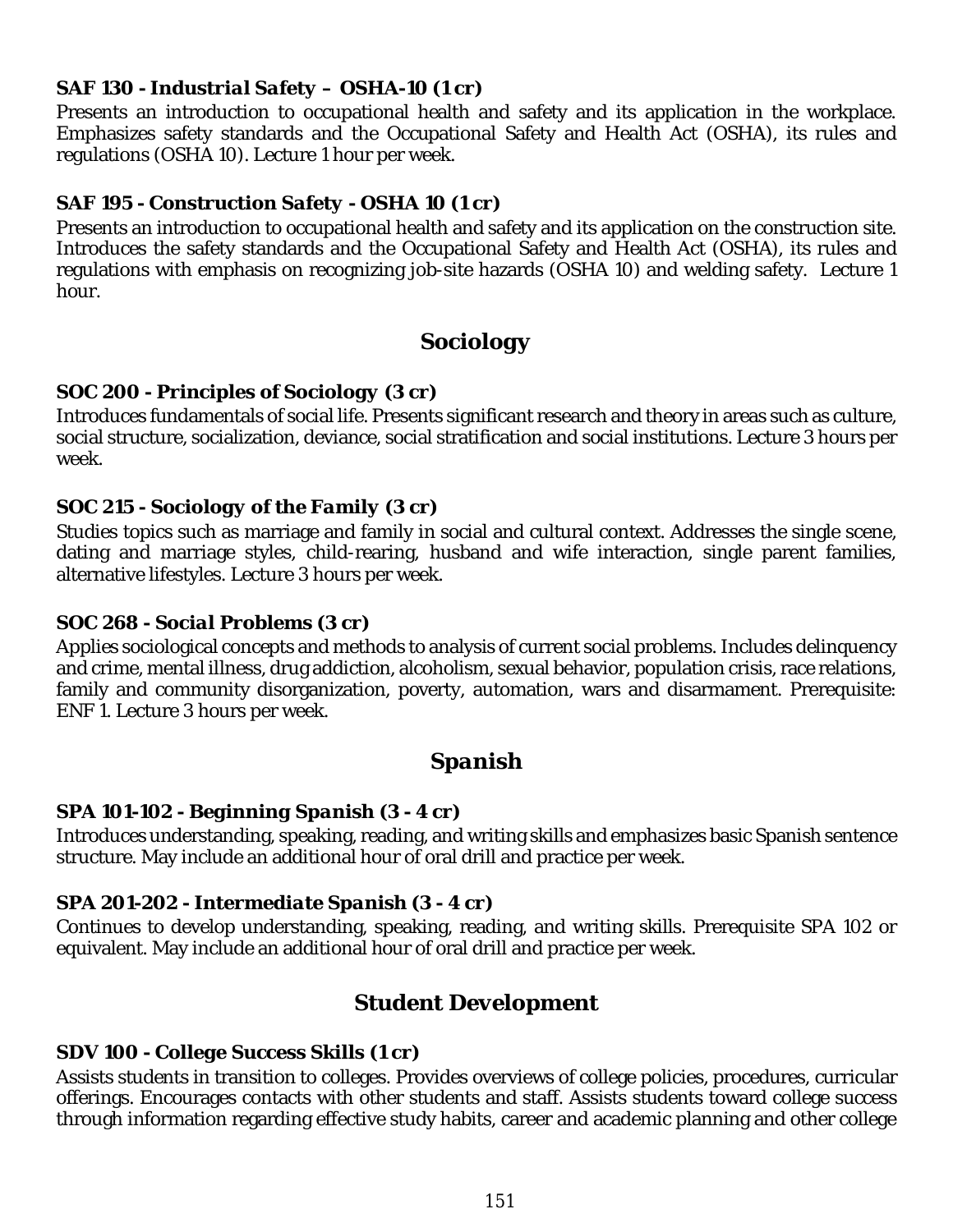resources available to students. May include English and placement testing. Strongly recommended for beginning students. Required for graduation. Lecture 1 hour per week.

# *SDV 101 - Orientation to Education/Teaching (1 cr)*

Introduces students to skills which are necessary to achieve their academic goals, to services offered at the college and to the discipline in which they are enrolled. Covers topics such as services at the college including the learning resources center (library); counseling, and advising; listening, test taking, and study skills; and topical areas which are applicable to their particular discipline. Lecture 1 hour per week. Readiness to enroll in ENG 111.

## *SDV 101 - Orientation to the Arts (2 cr)*

Introduces students to skills necessary to achieve academic goals; become aware of services offered at the College; and to be successful in arts-related employment. Covers college services; Library and learning resources center; counseling and advising; listening, test taking, and study skills; and topical areas which are applicable to their particular discipline. Includes observation and overview of the arts and includes an introduction to related venues/organizations based on a variety of performing and visual arts. May include guest lecturers and/or field trips. Lecture 2 hours per week.

#### *SDV 101 - Orientation to Practical Nursing (1 cr)*

Focuses on assisting the student in self-discovery and developing practical skills to enhance academic success in college. Topics covered in this course include, but are not limited to: time management, critical thinking skills, communication skills, test-taking and study skills, orientation to the practical nursing program, review of the nursing program handbook policies and procedures, and employment opportunities available as a practical nurse.

# *Welding*

## *WEL 116 - Welding I (Oxyacetylene) (2 cr)*

Teaches oxygen acetylene welding and cutting including safety of equipment, welding, brazing and soldering procedures and curtting procedures. Lecture 1 hour per week; laboratory 3 hours per week. (for Business Interests as requested)

## *WEL 123 - Shielded Metal Arc Welding (Basic) (3 cr)*

Teaches operation of AC and DC power sources, welding polarities, heats and electrodes for use in joining various metal alloys by the arc welding process. Deals with running beads, butt, and fillet welds in all positions. Emphasizes safety procedures. Lecture 2 hours per week; laboratory 3 hours per week.

## *WEL 124 - Shielded Metal Arc Welding (Advanced) (3-4 cr)*

Continues instruction on operation of AC and DC power sources, welding polarities, heats and electrodes for use in joining various metal alloys by the arc welding process. Deals with running beads, butt, and fillet welds in all positions. Emphasizes safety procedures.

Prerequisite: WEL 123 or instructor approval. Lecture 2 hours per week; laboratory 6 hours per week. Total 8 hours per week.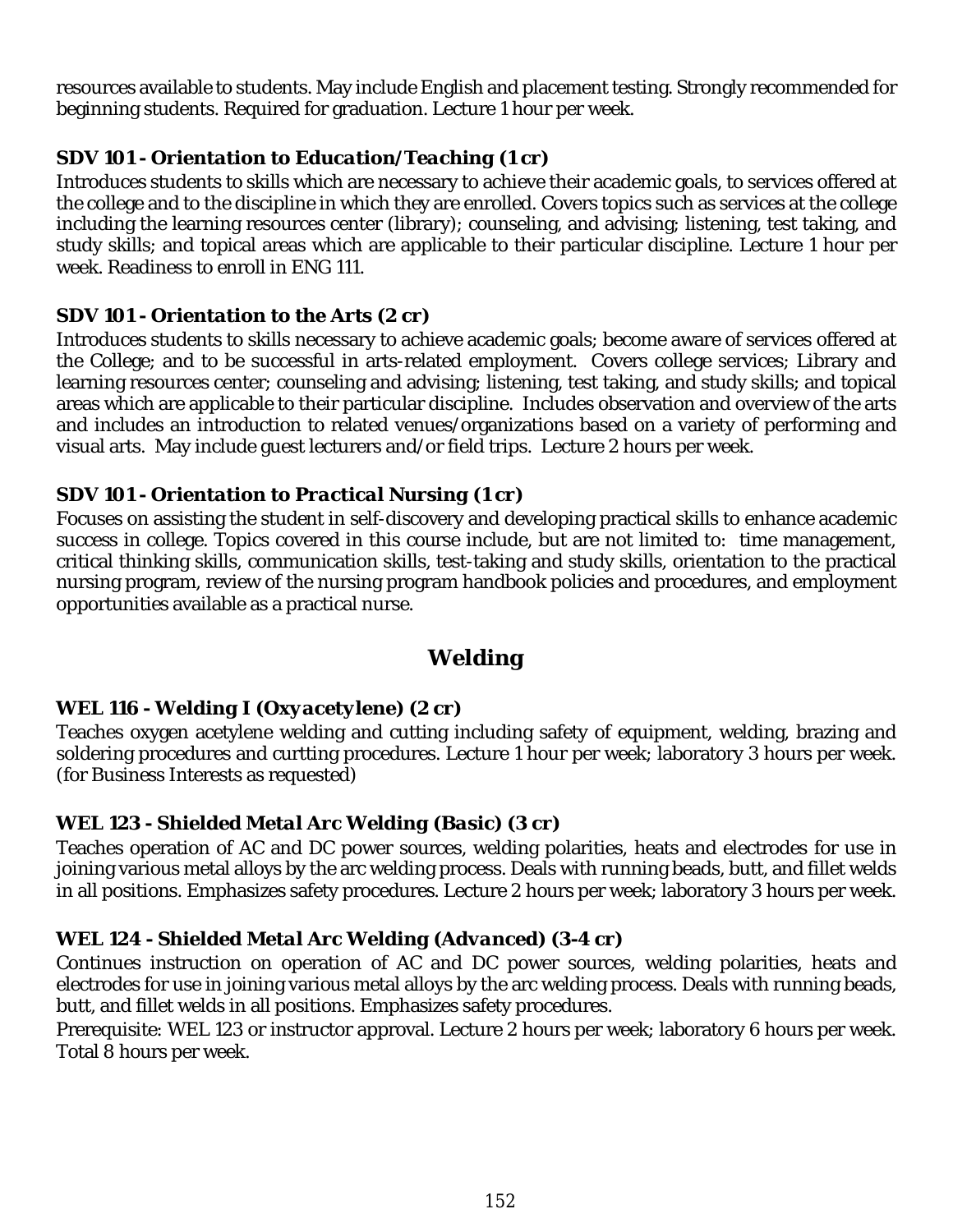## *WEL 125 - Shielded Metal Arc Welding Capstone (1-2 cr)*

Continuation of Shielded Metal Arc Welding (SMAW) instruction with emphasis on taking the American Welding Society's all position SMAW qualification test and continued instruction in carbon arc gouging. Lecture 0-1 hour. Laboratory 3 hours. Total 3-4 hours per week. Prerequisite: WEL 123, Corequisite: WEL 124

#### *WEL 126 - Pipe Welding I (3 cr)*

Teaches metal arc welding processes, including the welding of pressure piping in the horizontal, vertical and horizontal-fixed positions in accordance with Section IX of the ASME Code. Co-requisite: WEL 124. Lecture 2 hours per week; laboratory 3 hours per week.

#### *WEL 127 - Pipe Welding II (3 cr)*

Provides practice in the welding of pressure piping in the horizontal, vertical and fixed positions. Prerequisite: WEL 126. Laboratory 9 hours per week. Independent Study Only: (for Business Interests as requested)

#### *WEL 130 - Inert Gas Welding I (3 cr)*

Introduces practical operation in use of inert-gas-shield arc welding and equipment, operations in safety practices in various positions, shielding gases, filler rods, process variations and their applications. Discusses manual, semiautomatic and automatic welding. Lecture 2 hours per week; laboratory 3 hours per week.

#### *WEL 138 - Pipe and Tube Welding (2 cr)*

Develops entry level skills for the inert gas tungsten welding process (TIG) with emphasis upon thin and thick wall carbon and stainless piping and tubing. Prerequisite: Instructor Permission. Lecture 1 hour. Laboratory 3 hours. Total 4 hours per week.

## *WEL 141-142 - Welder Qualification Tests I-II (3 cr) (3 cr)*

Studies techniques and practices of testing welded joints through destructive and nondestructive tests, guiding, discoloration heat test, porous examinations, tensile, hammer and free bend tests. Also studies visual, magnetic and fluorescent tests. Lecture 2 hours per week; laboratory 3 hours per week. Independent Study Only: (for Independent Study at Student Request or for Business Interests as requested)

## *WEL 145 - Welding Metallurgy (3-4 cr)*

Studies steel classifications, heat treatment procedures, properties of ferrous and nonferrous metals. Discusses techniques and practices of testing welded joints and destructive/nondestructive, visual magnetic and fluorescent testing. Lecture 2-3 hours per week. Laboratory 1-2 hours. Total 3-5 hours per week.

#### *WEL 175 - Semi-Automatic Processes (3-4 cr)*

Introduces Semi-Automatic Processes performed with Carbon Steel and Aluminum. Emphasizes practical applications in field techniques. Includes the study of filler wires, fluxes and cover gasses. Lecture 1-2 hours, lab 3-6 hours. Total 4-8 hours per week.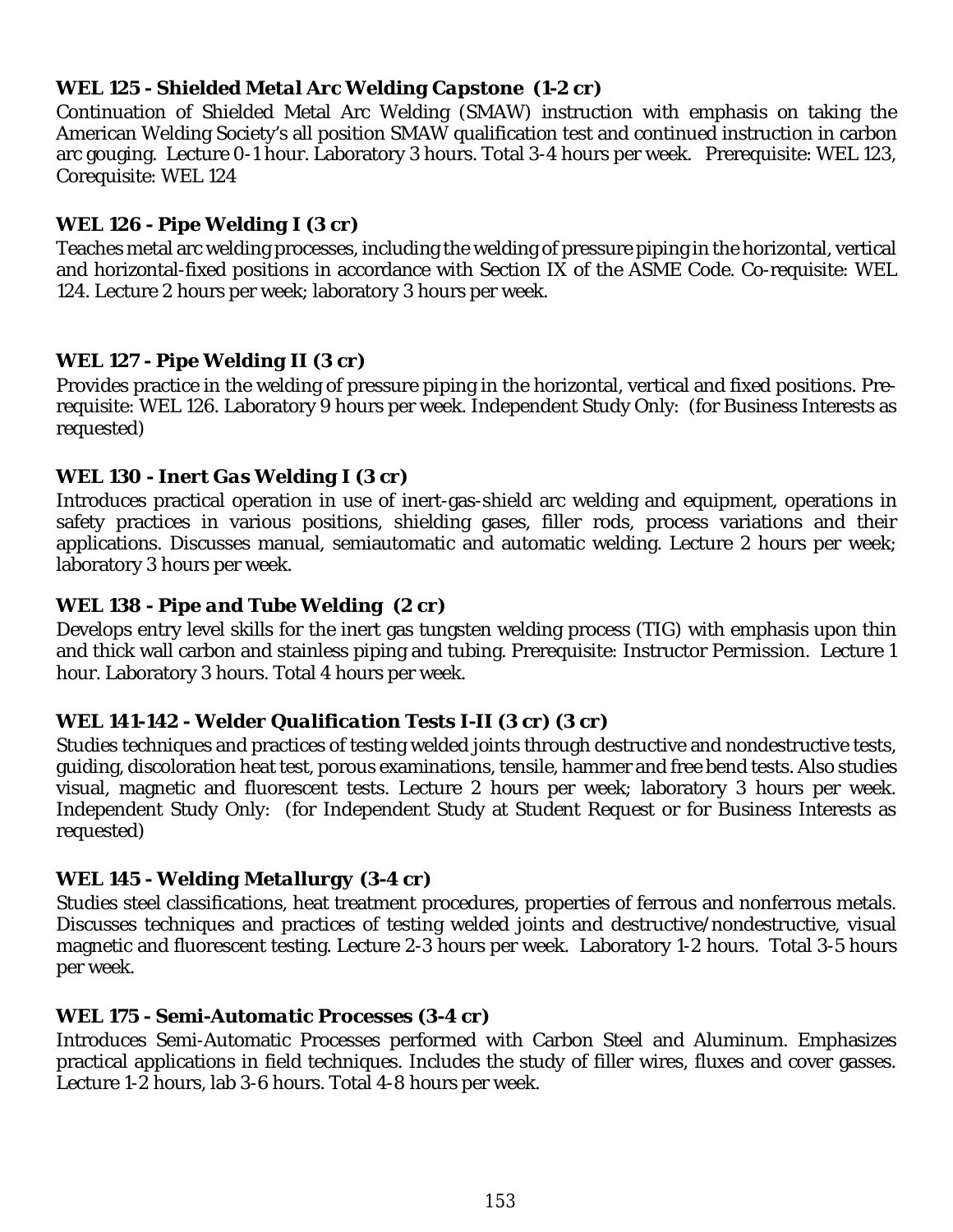#### *WEL 190 - Co-ordinated Internship (1-5 cr)*

Supervises on-the-job training in selected business, industrial or service firms coordinated by the college. Credit/practice ratio not to exceed 1:5 hours. May be repeated for credit. Variable hours. 1-5 credits.

## *WEL 195- Topics in GTAW II (2 cr)*

Continues training in the practical operation in use of gas tungsten arc welding and safety practices in various positions, shielding gases, filler rods, process variations and their applications. Emphasizes open root welding on all position plate and pipe. 1 hour lecture 3 hours lab.

## *WEL 250 - Welding Quality Control & Inspection (3 cr)*

Teaches techniques and practices of inspection, and interpretation of tests and measurements. Includes weld chemistry, destructive testing and nondestructive examination. Lecture 2 hours. Laboratory 2 hours. Total 4 hours per week. (for Business Interests as requested)

#### *WEL 290 - Coordinated Internship (1-5 cr)*

Supervises on-the-job training in selected business, industrial or service firms coordinated by the college. Credit/practice ratio not to exceed 1:5 hours. May be repeated for credit. Variable hours.

#### *WEL 297 - Cooperative Education in Welding (3 cr)*

Supervises in on-the-job training for pay in approved business, industrial and service firms, coordinated by the college's cooperative education office. Is applicable to all occupational-technical curricula at the discretion of the college. Credit/work ratio not to exceed 1:5 hours. May be repeated for credit. Variable hours.

## *(Insert Appropriate Prefix) 90,190, 290 - (1-5 cr)*

## *Coordinated Practice or Internship in (Insert Appropriate Discipline)*

Includes supervised practice or on-the-job training in selected curriculums coordinated by the College. Credit/practice ratio maximum 1:5 hours. May be repeated for credit. Variable hours. (Insert Appropriate Prefix) 95, 195, 295 (1-5 cr) Topics in (Insert Appropriate Topic) Specializes in career orientation and training program without pay in selected businesses and industry, supervised and coordinated by the College. Credit/ work ratio not to exceed 1:5 hours. May be repeated for credit. Variable hours.

## *(Insert Appropriate Prefix) 97, 197, 297 (1-5 cr)*

## *Cooperative Education in (Insert Appropriate Discipline)*

Supervises an on-the-job training for pay in approved business, industrial or service firm coordinated by the College's Cooperative Education office. Is applicable to all occupational-technical curricula at the discretion of the College. Credit/work ratio not to exceed 1:5 hours. May be repeated for credit. Variable hours.